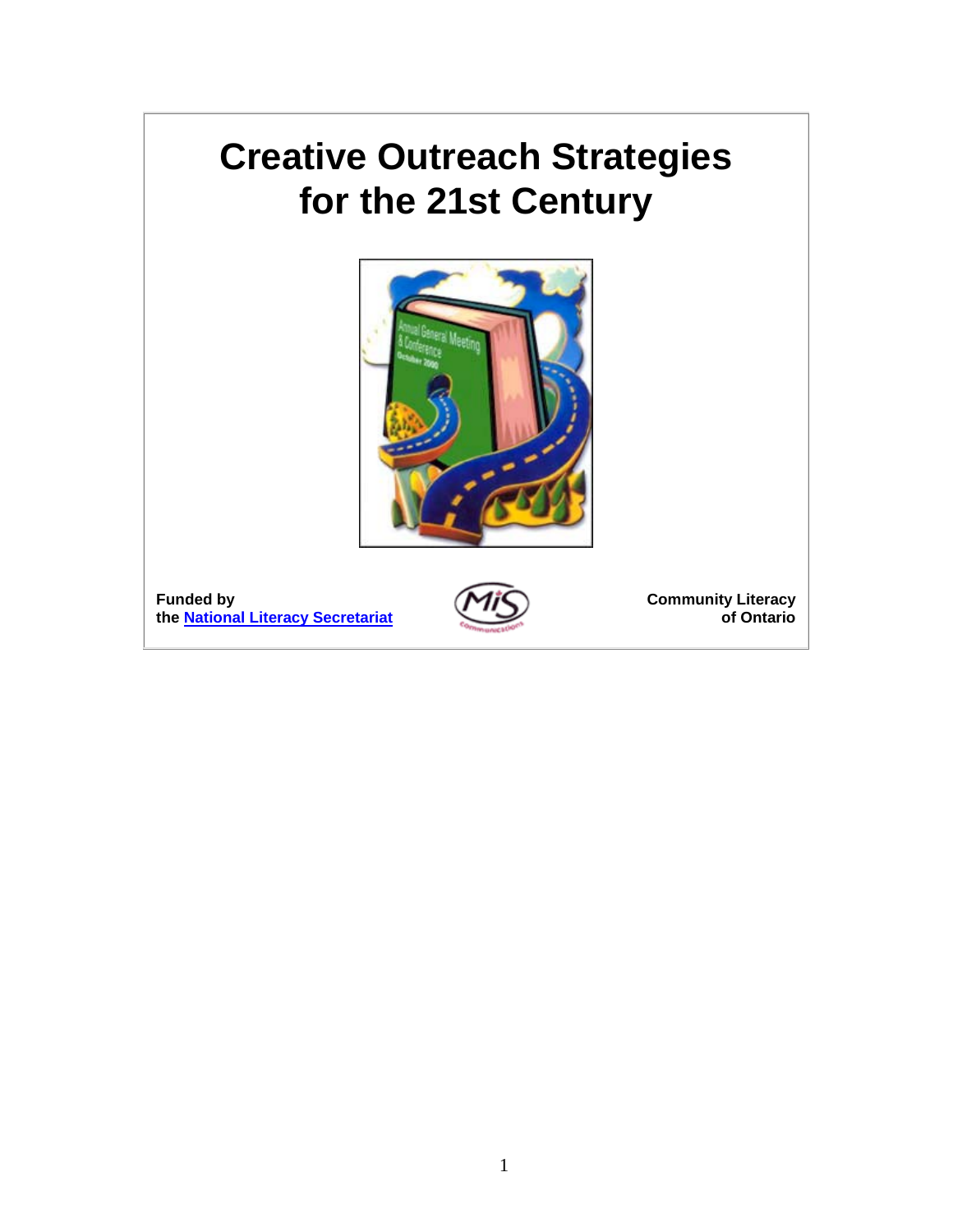## Creative Outreach Strategies for the 21st Century

Workshop #1 - Strategic Recruiting: Using Creative Communication Principles to Find the People You Need &

Workshop #2 - A Happy Media: Using Public Relations to Meet Your Outreach Needs

**Workbooks for workshops delivered at the October 2000 Annual General Meeting and Conference of Community Literacy of Ontario**

> **Community Literacy of Ontario 80 Bradford Street, Suite 508 Barrie, ON L4N 6S7**

CLO gratefully acknowledges the support of the National Literacy Secretariat (HRDC) who funded this workshop.

> Another Summit Series Funshop Developed and delivered by



**© MacComm International Inc.**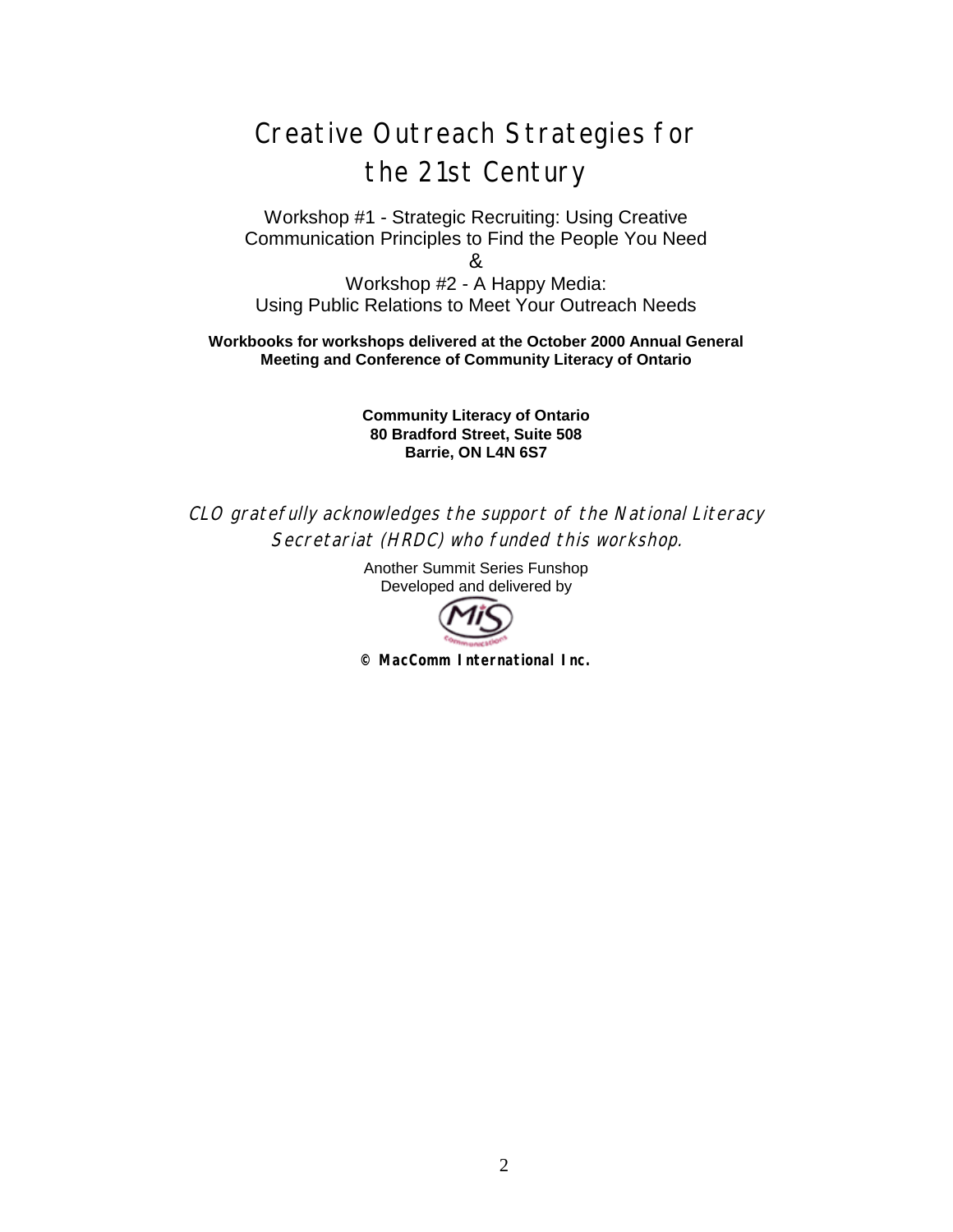# **Strategic Recruiting:**

Using Creative Communication Principles to Find the People You Need

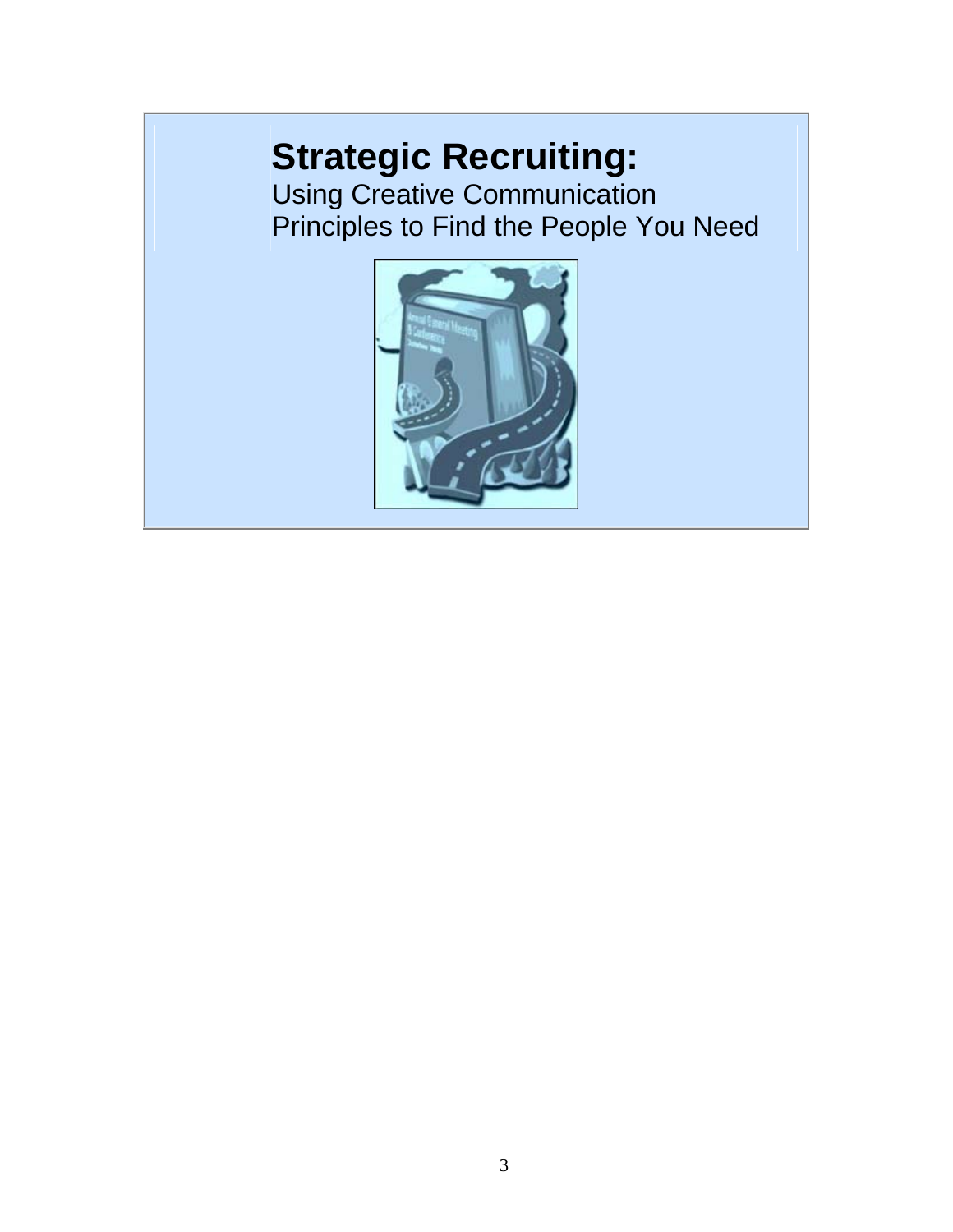#### **Introduction**

**Strategic Recruiting: Using Creative Communication Principles to Find the People You Need** is based on the half-day workshop delivered to participants at the Community Literacy of Ontario Annual General Meeting and Conference in October 2000.

The workshop - and this resource - approach the topic of recruiting from a cyclical communications model. Through the progressive series of exercises, we hope that you will be able to clearly identify who it is you are trying to recruit and then use that information to structure your recruitment messages accordingly. More specifically, we expect that by the time you have completed the 12 exercises, you will have:

- identified your organization's specific recruiting needs
- understood and applied the basic principles of persuasive communication
- identified different cost-effective recruitment techniques and resources
- developed a simple and practical recruitment action plan

developed simple evaluation tools that you can use to help you measure the effectiveness of your recruitment strategy.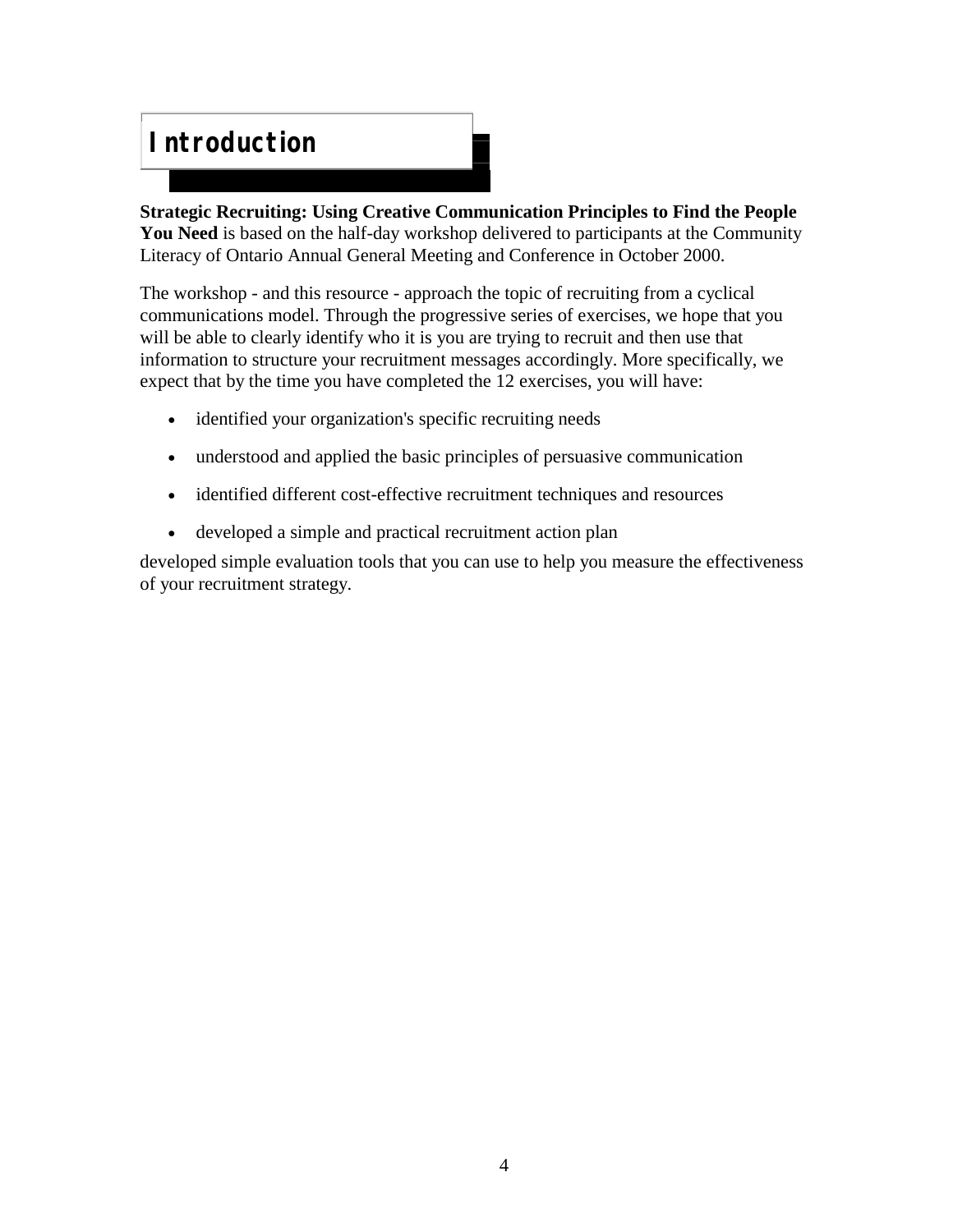This resource is based on the participant booklet that was developed for and used during the workshop. In an effort to make this booklet valuable and practical beyond the workshop, we have elaborated upon each of the five sections in this booklet.

In each section you will find one or more exercises on the right hand page. On the lefthand page, you will find text arranged hierarchically according to the following icons.



**Important:** Information contained here includes instructions for completing the exercises.



**Valuable:** This section provides additional information that you may or may not need to help you complete the exercises.



**Ideas and Suggestions:** Where appropriate, we have included examples and suggestions that you may want to use for your own organization's needs.



**Other Sources:** Also where appropriate, we have included other sources of information on this particular topic, including book titles and Internet addresses.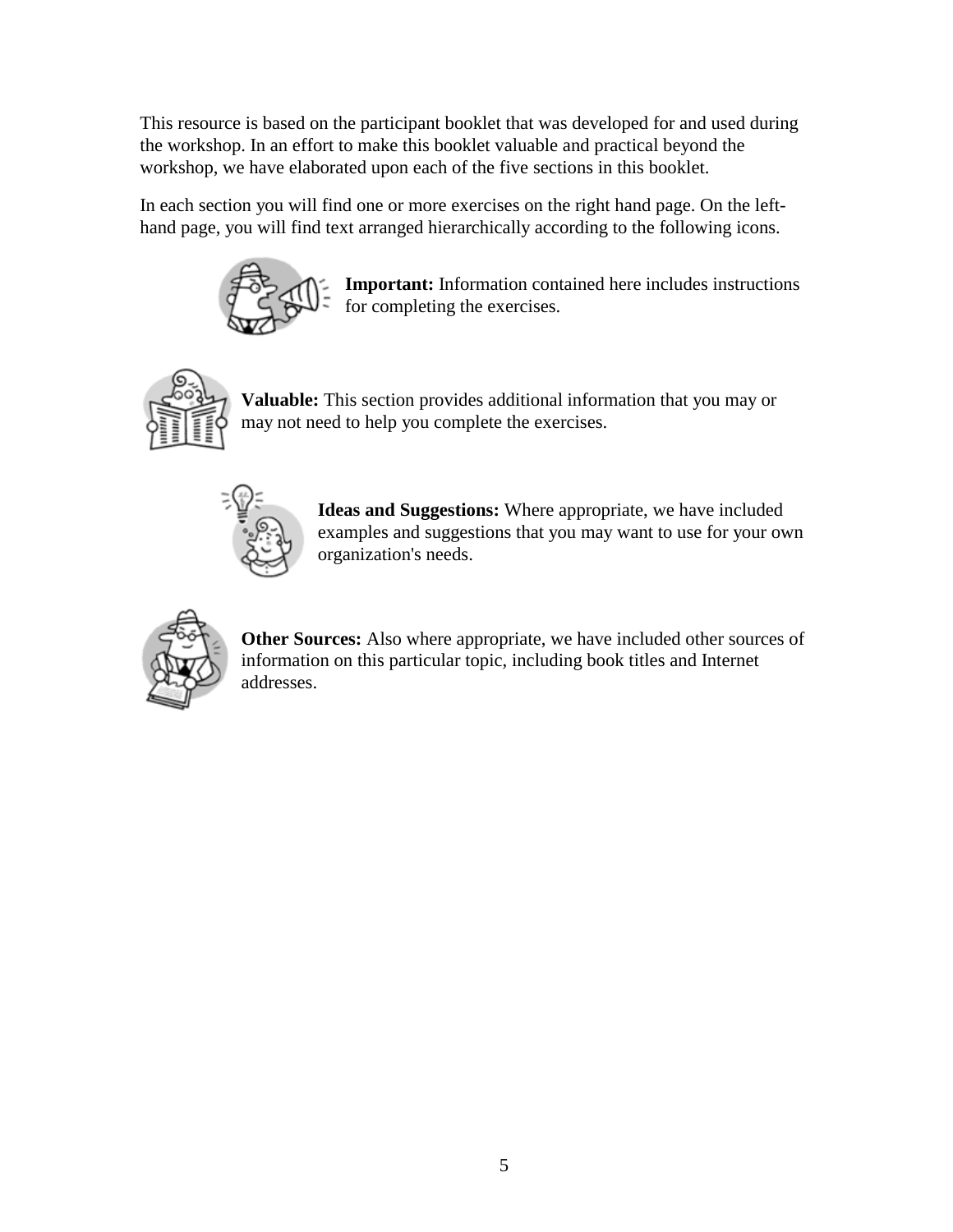## **My Organization's Recruitment Needs**



To begin the recruitment strategy you will need your organization's most recent strategic, operational or business plan. Depending on your organization you should have at least one of these documents to refer to for information about the organization's direction for the next one to five years.



Although every organization needs to recruit new people (e.g., learners, volunteers, members, participants or employees), each agency or company has specific, individual recruitment needs. These needs often stem from the goal-setting process where leaders identify the organization's goals for a specified period of time.

The strategic goals serve both as a base for building a recruitment strategy and for evaluating its success. At the end of the goal setting, the outcomes provide objective and accountable measurements that can be used to help assess the objectives and to plan new ones. The diagram on the opposite page visually represents this cyclical process.



If your organization has not yet begun developing a business or strategic plan and you are not sure how or where to begin, here are a few sources you may want to cheek out.

- Peter Schwartz, The Art of the Long View: Planning for the Future in an Uncertain World
- John Bryson, Strategic Planning for Public and Non-profit
- Atlantic Canada Opportunities Agency, How to Prepare a Business Plan, <http://strategis.ic.gc.ca>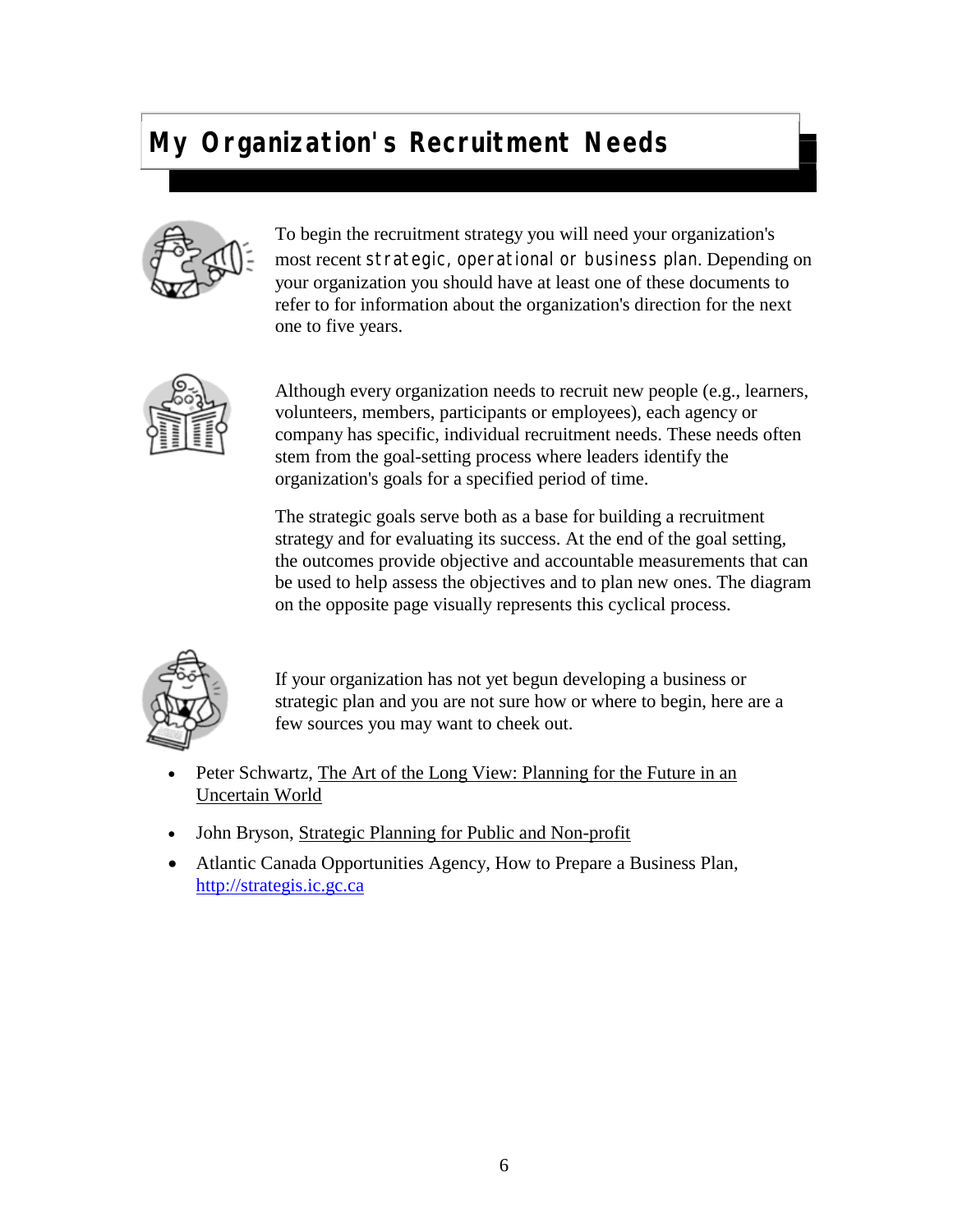<span id="page-6-0"></span>

Exercise #1 - Where did I put that thing?

*Do I have our organization's...* **Business Plan**  $\Box$  Yes  $\Box$  No  $\rightarrow$  Who can help me get this? \_\_\_\_\_\_\_\_ **Strategic Plan**  $\Box$  Yes  $\Box$  No  $\rightarrow$  Who can help me get this? \_\_\_\_\_\_\_\_ **Operational Plan**  $\Box$ Yes  $\Box$ No  $\longrightarrow$  Who can help me get this? \_\_\_\_\_\_\_\_

| Notes |  |
|-------|--|
|       |  |
|       |  |
|       |  |
|       |  |
|       |  |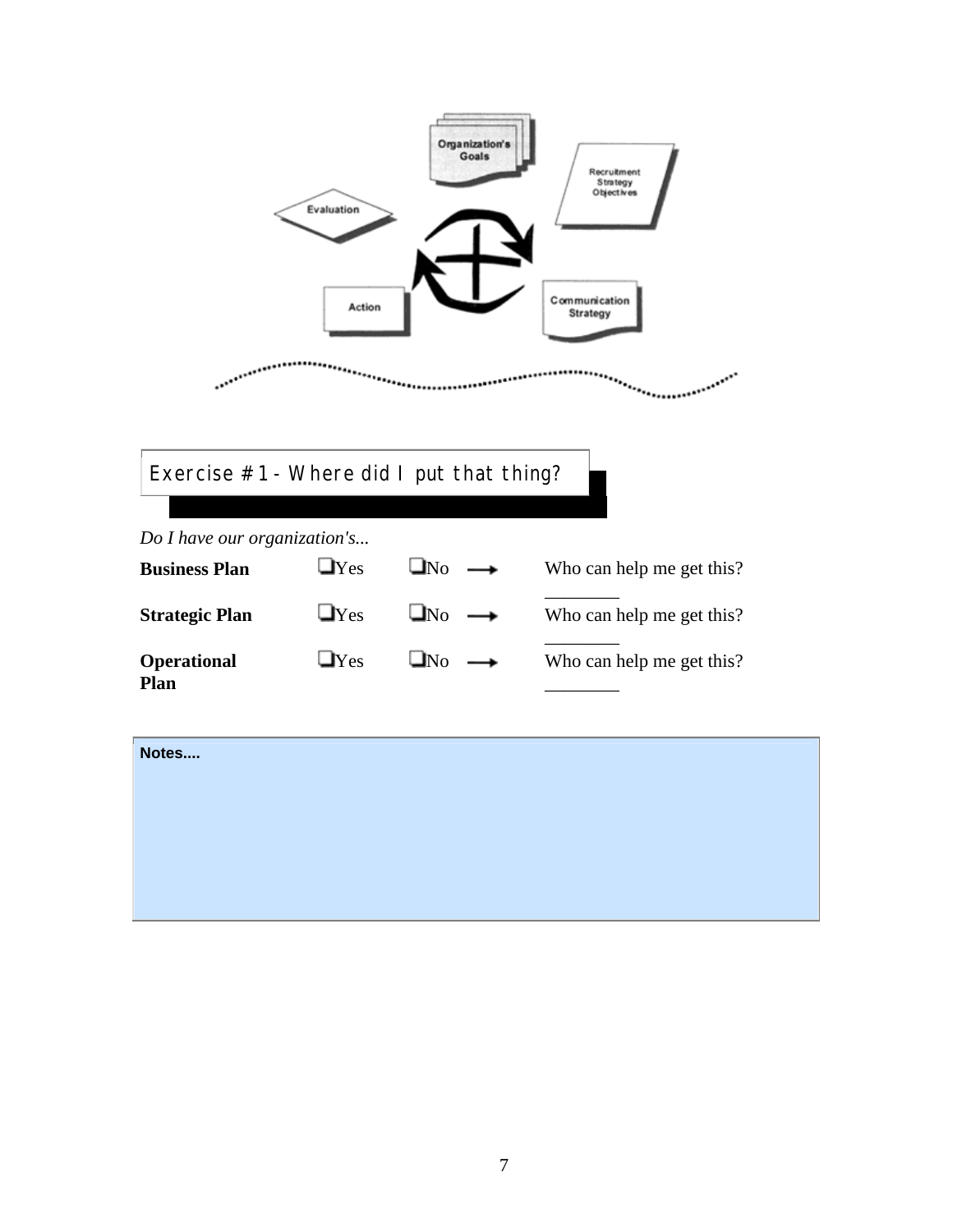# **Recruitment Strategy Objectives**



Using the information from your planning document(s), you now want to identify specific recruitment objectives. As part of this stage, some of the key questions to ask are:

- *Who do we need?*
- *Why do we need them?*
- *What will they be doing?*
- *How will they contribute to the organization?*
- *How will our organization benefit them?*
- *How many do we need?*
- *When do we need them?*



Objectives flow from goals and provide a more detailed direction than goals. A strategic objective can be defined as "a specific statement of quality, quantity and time values."



To identify specific recruitment objectives, try to ensure that they are both realistic and measurable. For example, instead of "We need to attract more learners to our programs," use words that quantify your task: "Between January 1, 2001, and March 31, 2000, we should have attracted 25 new learners to our programs."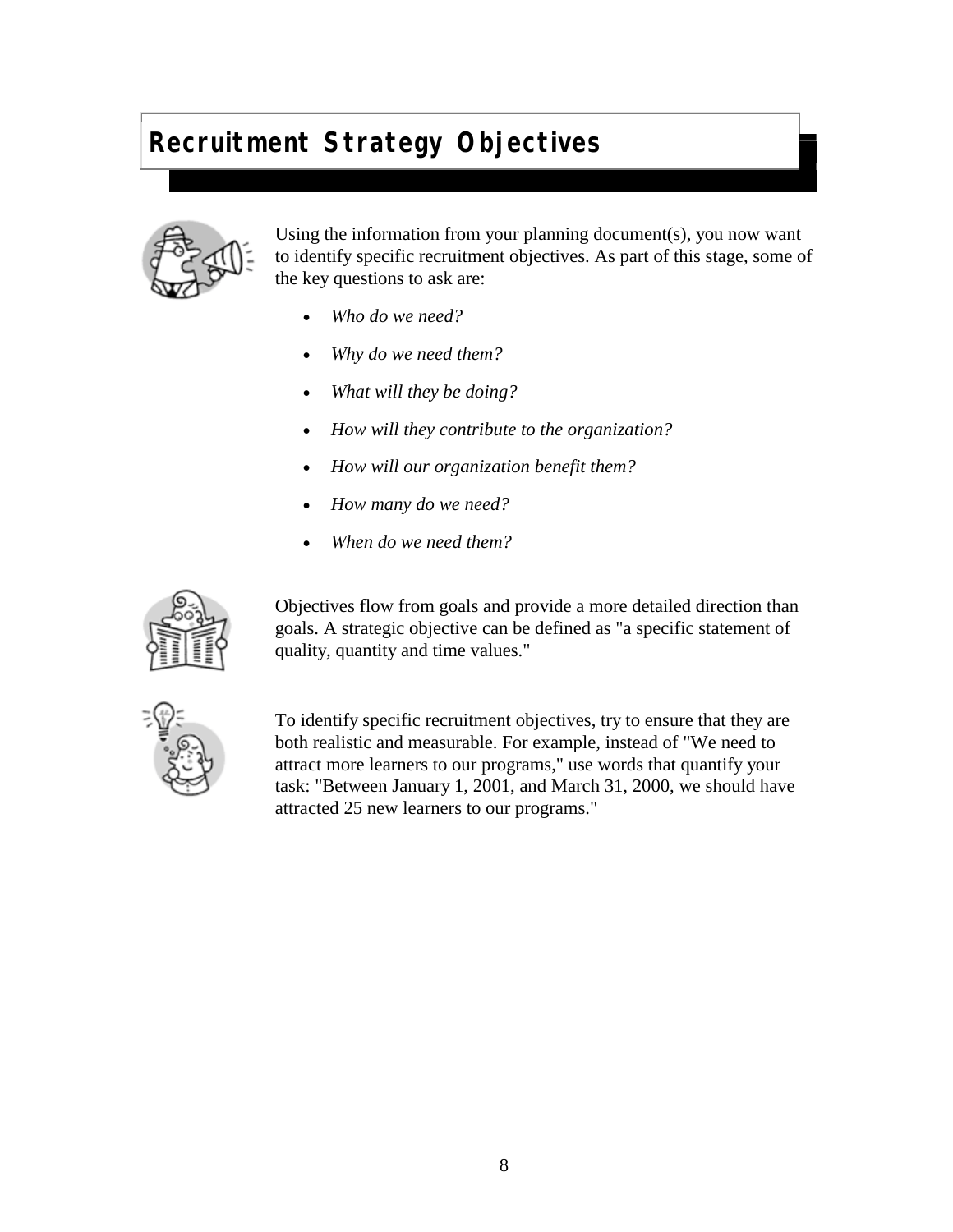

Exercise #2 - Let's Recruit

Using the box below, identify your organization's specific recruitment objectives.

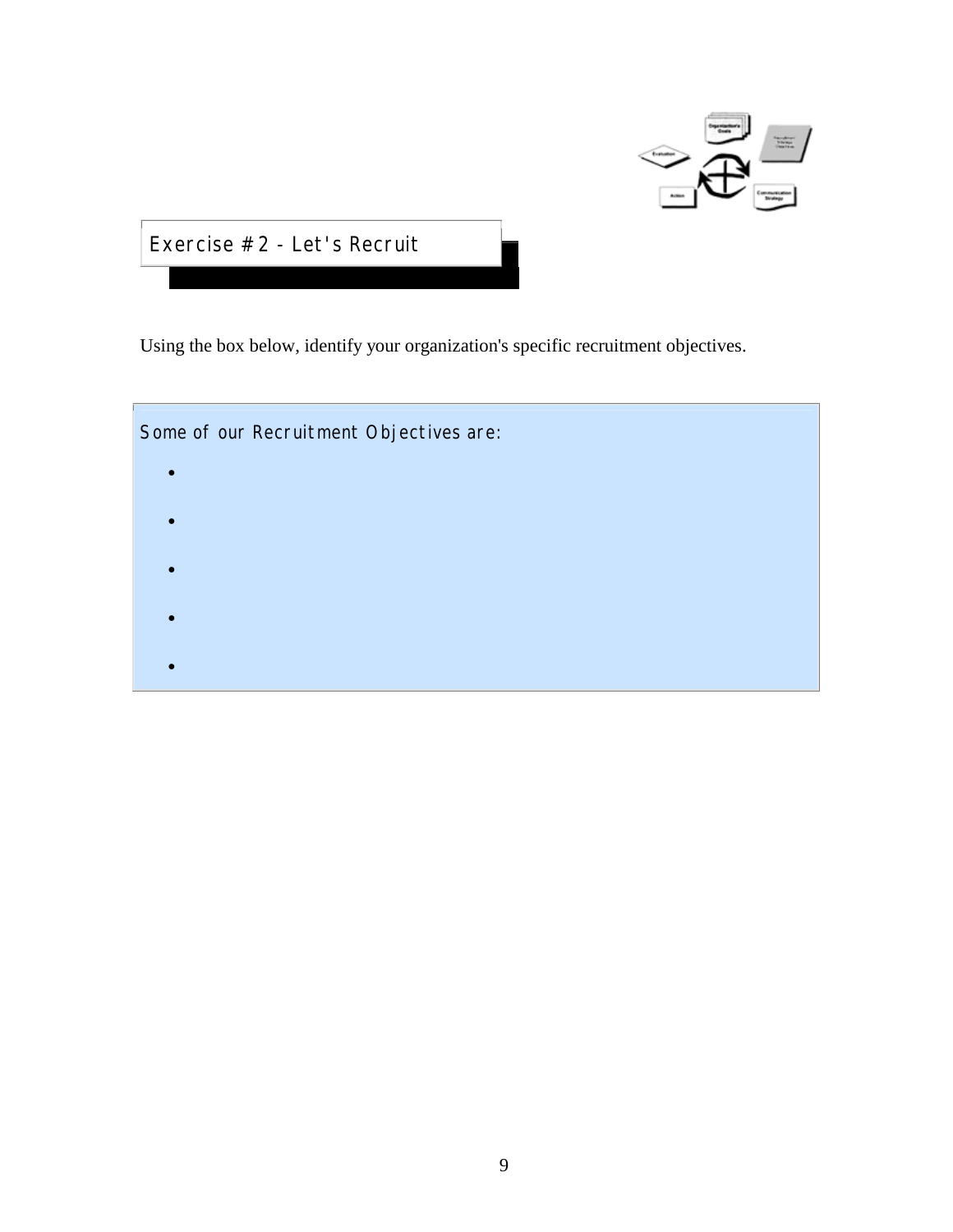# **Recruitment Strategy Objectives**



Now that you have identified some of the specific recruitment objectives, it is time to look more closely at who you need and - what their roles will be.

- 1. Using the box on the opposite page, identify who it is you need to recruit and how many (e.g., 5 volunteers).
- 2. In the next column, indicate as specifically as possible what those particular recruits will be doing (e.g., assisting with administrative duties for 15 hours per week).
- 3. Finally, indicate the priority for each of the different types of recruits you have selected.



From a strategic communication perspective, this is the first and arguably most critical step in the recruitment process. It is from here that you will begin to identify both the specific message(s) that you went to deliver and the intended audience(s).

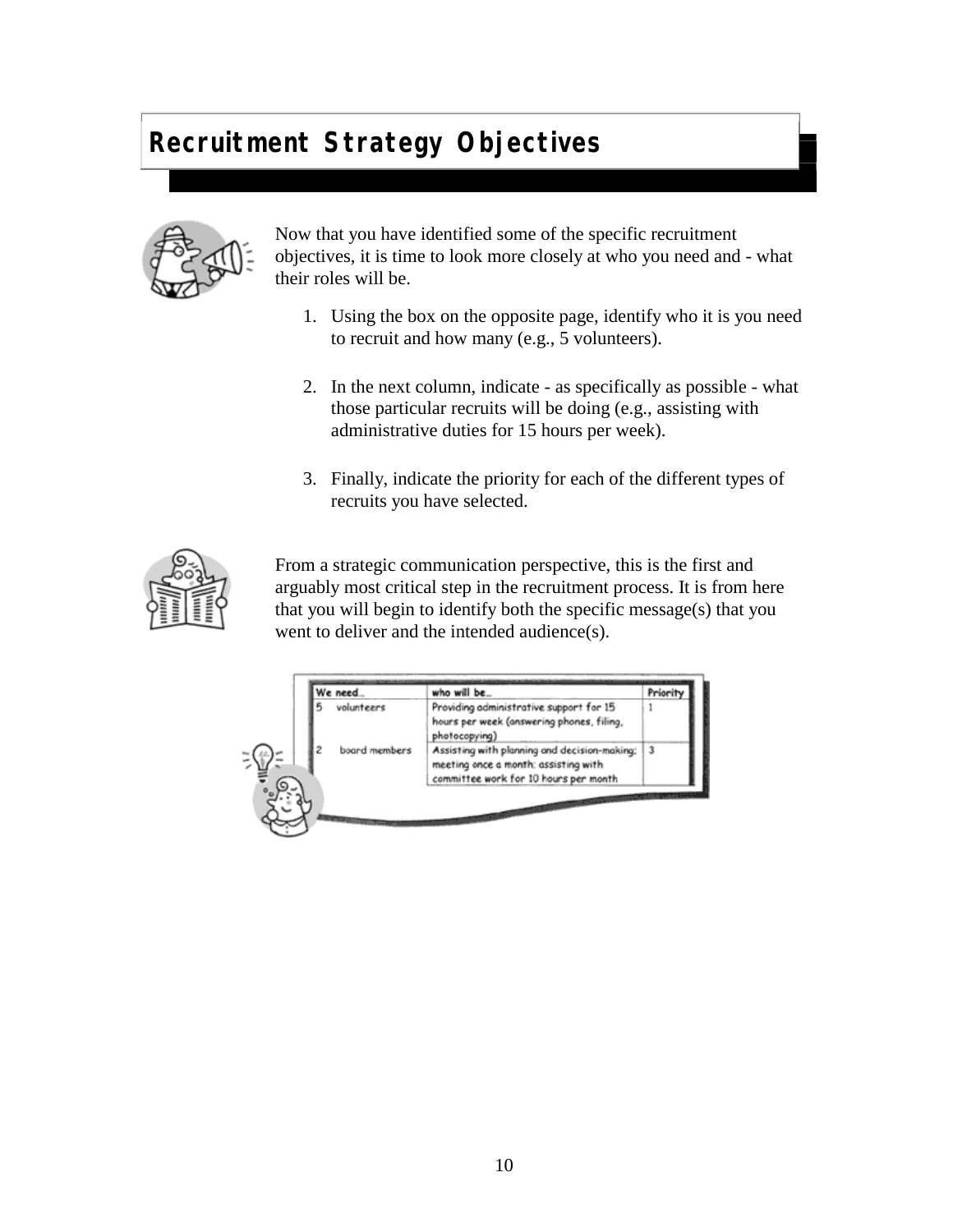

# Exercise #3 - Who Do We Need and What Will They be Doing?

| We need            | who will be | Priority |
|--------------------|-------------|----------|
| volunteers         |             |          |
| volunteer tutors   |             |          |
| board members      |             |          |
| learners           |             |          |
| community partners |             |          |
|                    |             |          |
| funders            |             |          |
| other              |             |          |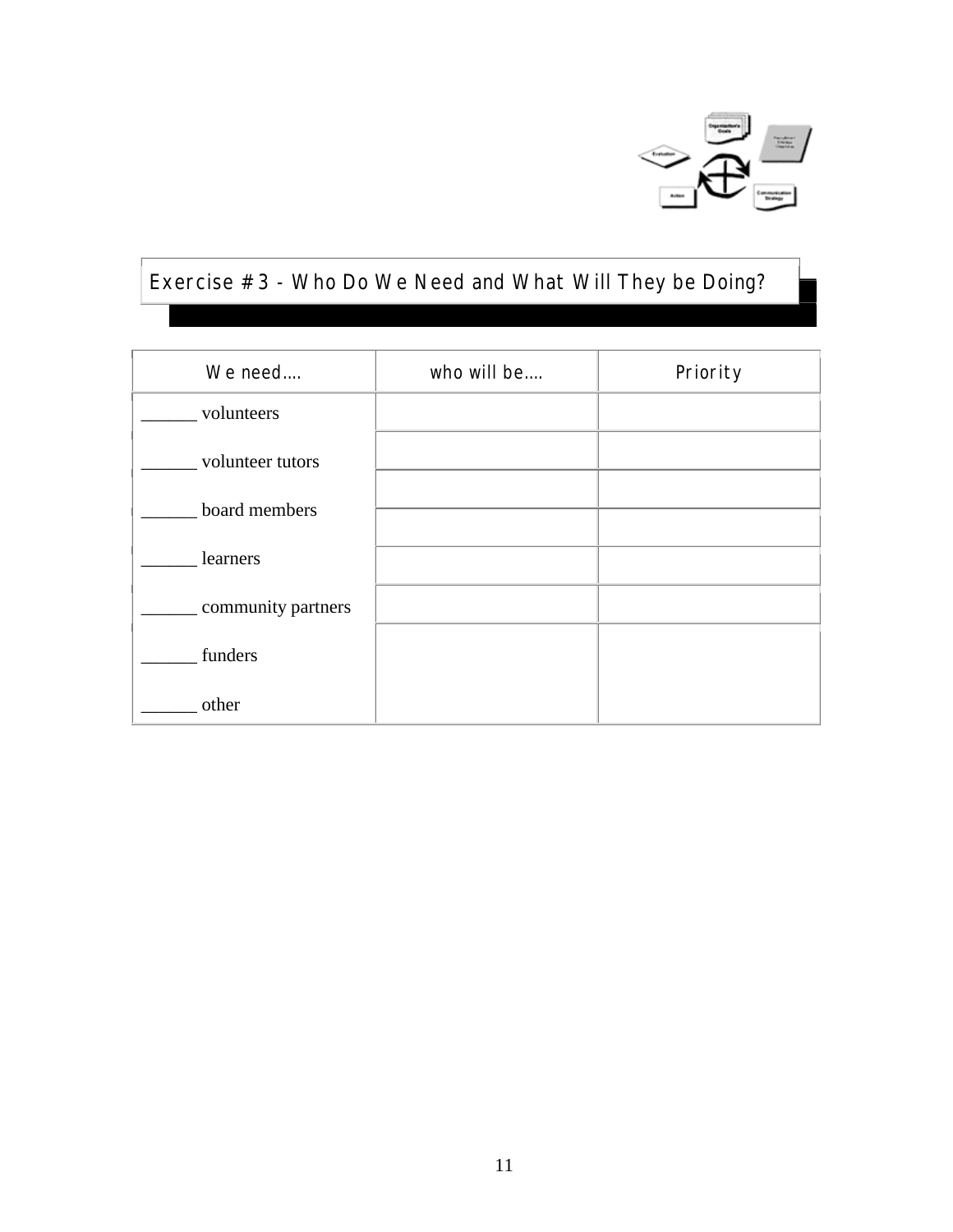

- 1. Using the information from the table on the previous page, identify your top recruiting priority and some of the characteristics of the ideal recruit (e.g., motivated, team player, access to transportation, computer skills, woman/man,
- 2. Now, write down that information in the bubble on the following page. Use whatever writing style you prefer - bullets, sentences, cluster diagram, etc.
- 3. Once you have completed this, go back over your list and attach priority rankings to the various characteristics. In short, you now want to determine what is essential, what is important and what would be nice.
- 4. Then use that priority assessment to write down a profile of each of the recruit types (i.e., volunteers, learners, board members, etc.). You may want to write this profile as if you were writing a job advertisement (e.g., for a volunteer tutor you may decide "The ideal recruit should be a man between 25 and 45 years of age with good computer skills, a basic understanding of literacy issues, some teaching experience and excellent interpersonal skills").



This first communication strategy exercise is designed to start you thinking about who your ideal target audience is and where you might find them. At this stage, you should not worry about whom you think you can get but, rather, whom you would like to get by doing this Christmas wish list exercise, you will be further identifying the characteristics, skills and knowledge that are important to your organization.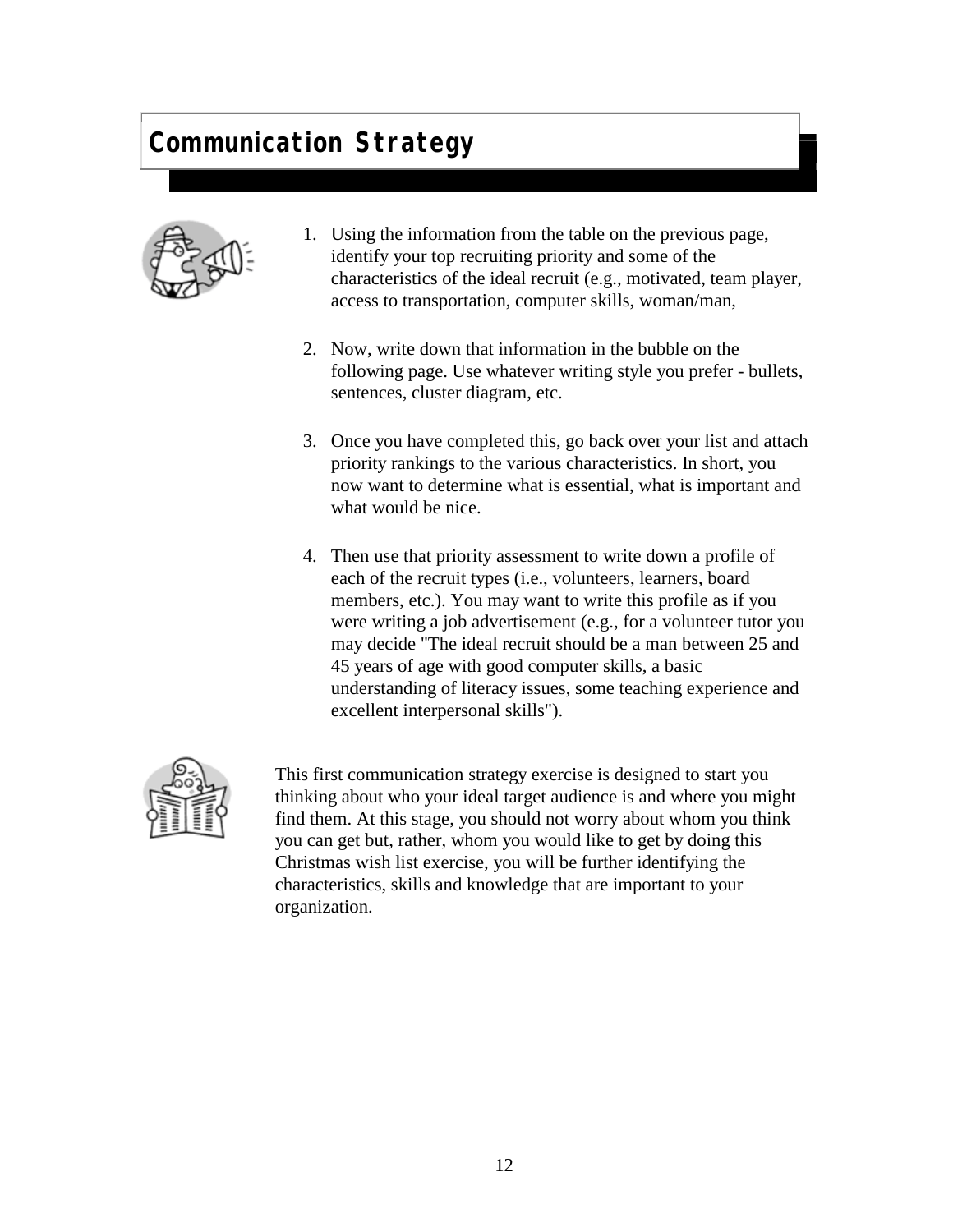

Exercise #4 - Our Ideal Recruit



| The profile of our ideal | (recruit type) is |
|--------------------------|-------------------|
|                          |                   |
|                          |                   |
|                          |                   |
|                          |                   |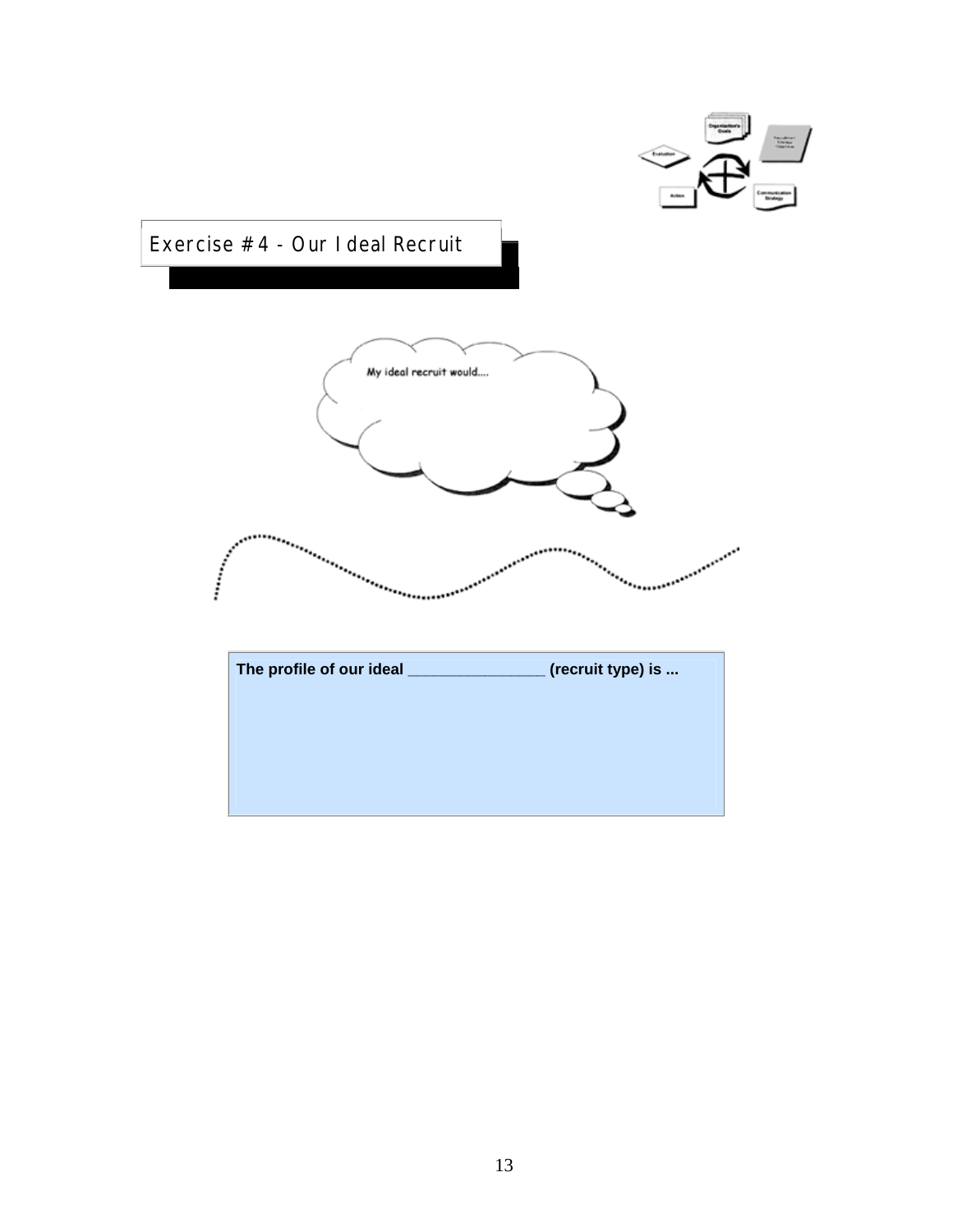

You should now have a mental image of whom you want. It's time to reverse the roles and think about life from their perspectives.

Using the table on the next page, try to identify what would be important to your audience. As much as possible, you want to identify common elements of the target audience. However, it is also important to remember that the profile you develop will not apply to everyone, so you may have to repeat this step for different groups.



To ensure that your recruitment Strategy is targeted (at the right people) and meaningful (to them), it is important to answer two fundamental questions:

- 1. *Who is our* Target *audience?*
- 2. *What are our desired Outcomes for this communication piece?*

The answers to these two questions are critical in all written documents, especially when you, as the writer, are trying to persuade someone to do or believe something. This exercise allows you to start matching your priorities with what you think will be your audience's priorities.



For more information about developing a communication strategy, consider:

 Janel M. Radtke, Strategic Communications for Nonprofit **Organizations**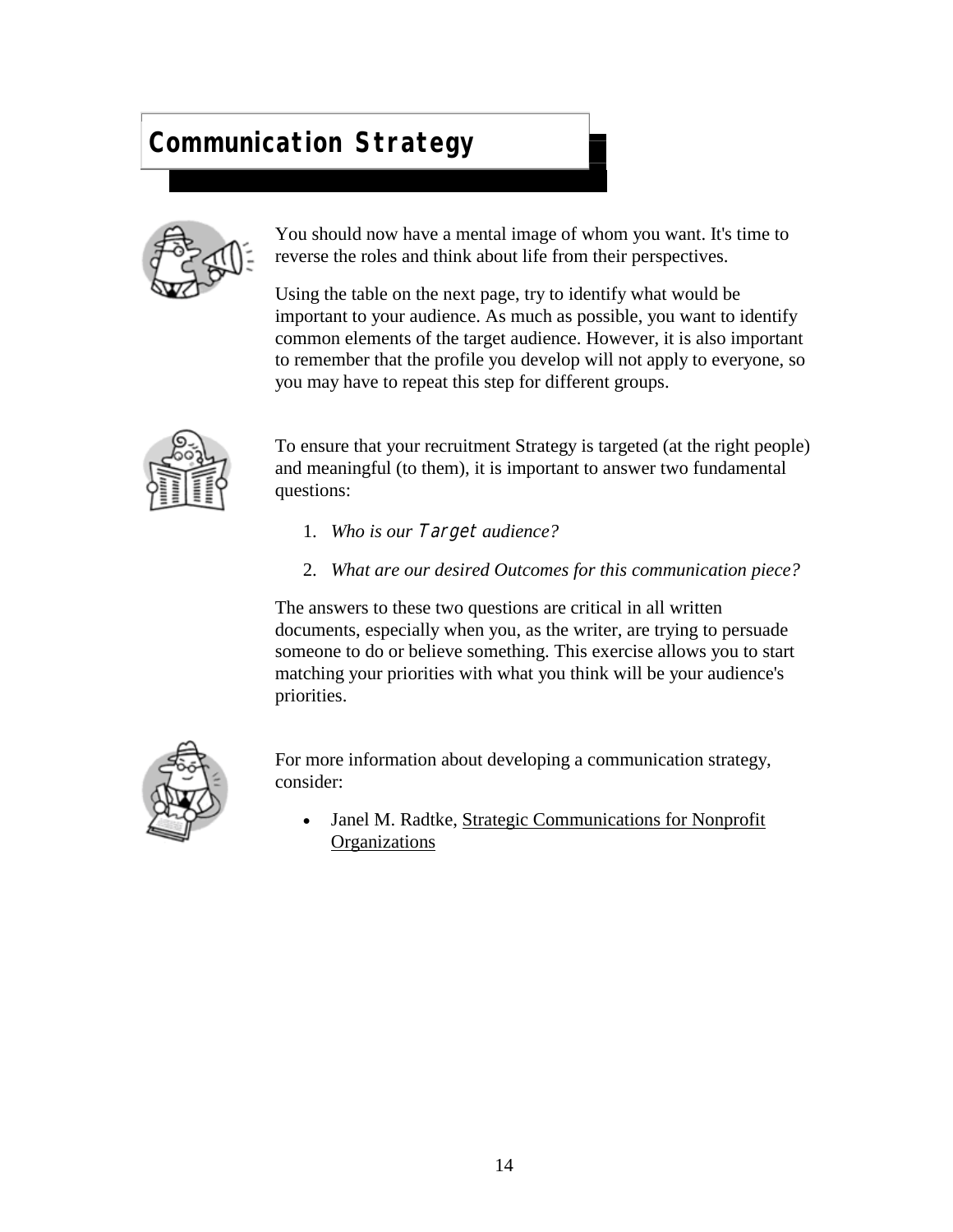#### <span id="page-14-0"></span>Exercise #5 - A little Target Practice

My target audience for this recruitment document is \_\_\_\_\_\_\_\_\_\_\_\_\_.

|                                                                        | I know this about the<br>reader's | I think this about the<br>reader's | I need to find<br>out more about<br>the reader's |
|------------------------------------------------------------------------|-----------------------------------|------------------------------------|--------------------------------------------------|
| <b>Needs</b>                                                           |                                   |                                    |                                                  |
| <b>Values</b>                                                          |                                   |                                    |                                                  |
| <b>Expectations</b>                                                    |                                   |                                    |                                                  |
| Knowledge of<br>the organization                                       |                                   |                                    |                                                  |
| <b>Technical</b><br>knowledge                                          |                                   |                                    |                                                  |
| <b>Background</b><br>(e.g. age, sex,<br>occupation,<br>marital status) |                                   |                                    |                                                  |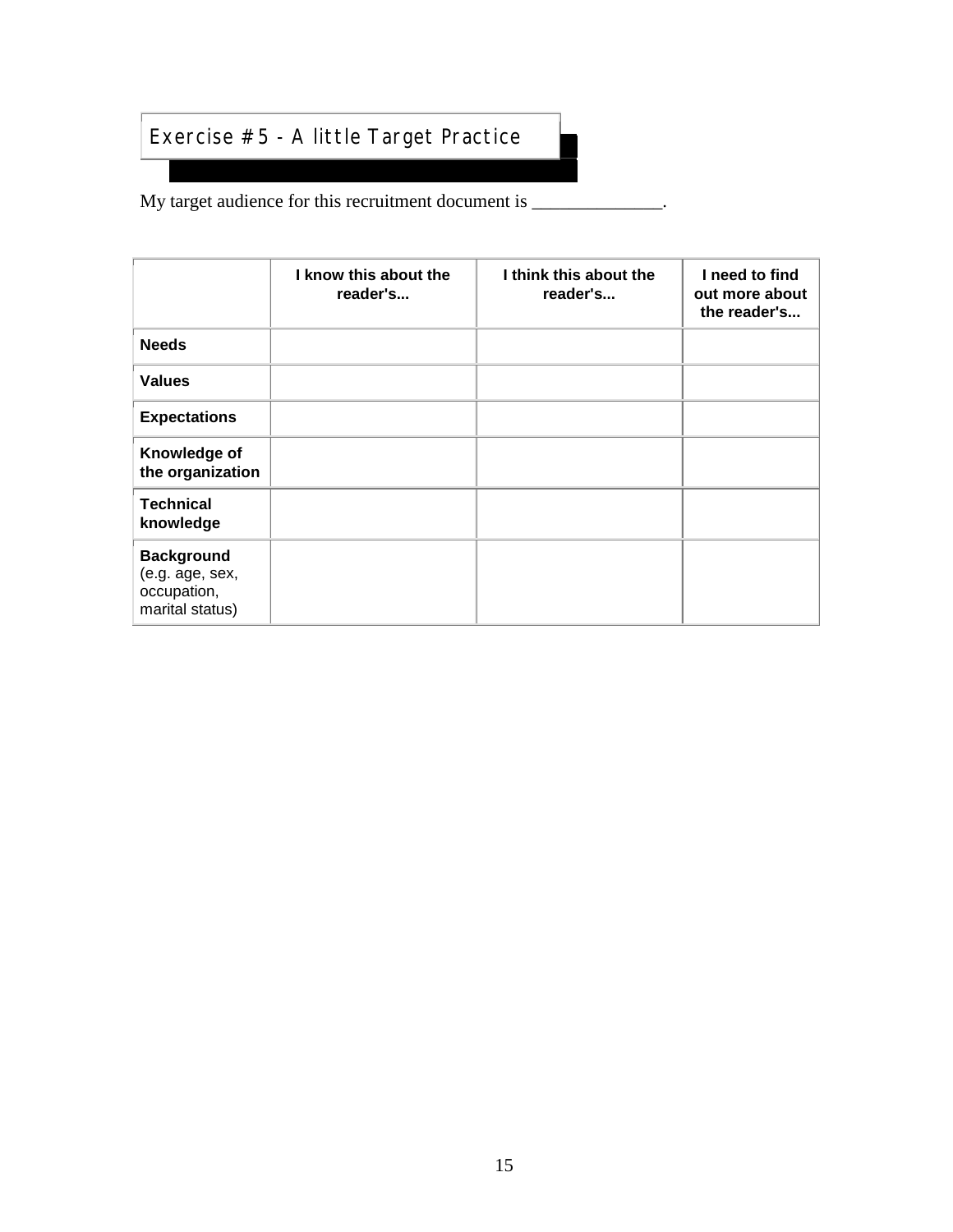

#### **Outcomes**

At this time you may have a very good idea of who will be your audience. The next step is to clearly identify your intended goals of the communication piece. Using the information you have collected on your strategic objectives and your intended audience(s), write down what you think are one to three possible - and realistic - outcomes. Examples of outcomes you might consider include:

- *Do you want the readers to learn more about your organization?*
- *Do you want to convince them of a need (learner, financial, volunteer)?*
- *Do you want them to fill out a form and send it back?*



Whenever possible, you should adhere to the *one messaqe, one document* principle. Simply, this means that each letter, memo or advertisement should be designed to accomplish one objective or outcome.



Let's assume you have identified the need to recruit more learners. Furthermore, through your research, you have learned that new learners have historically been referred by other service providers in the community. Consequently, you have decided that you went to create a document that will inform your referral sources about the programs and services you provide.

So now you know:

Target audience: primary referral sources

Primary outcome for document: to increase awareness among referral sources about the programs, services, hours of operation and location of centre.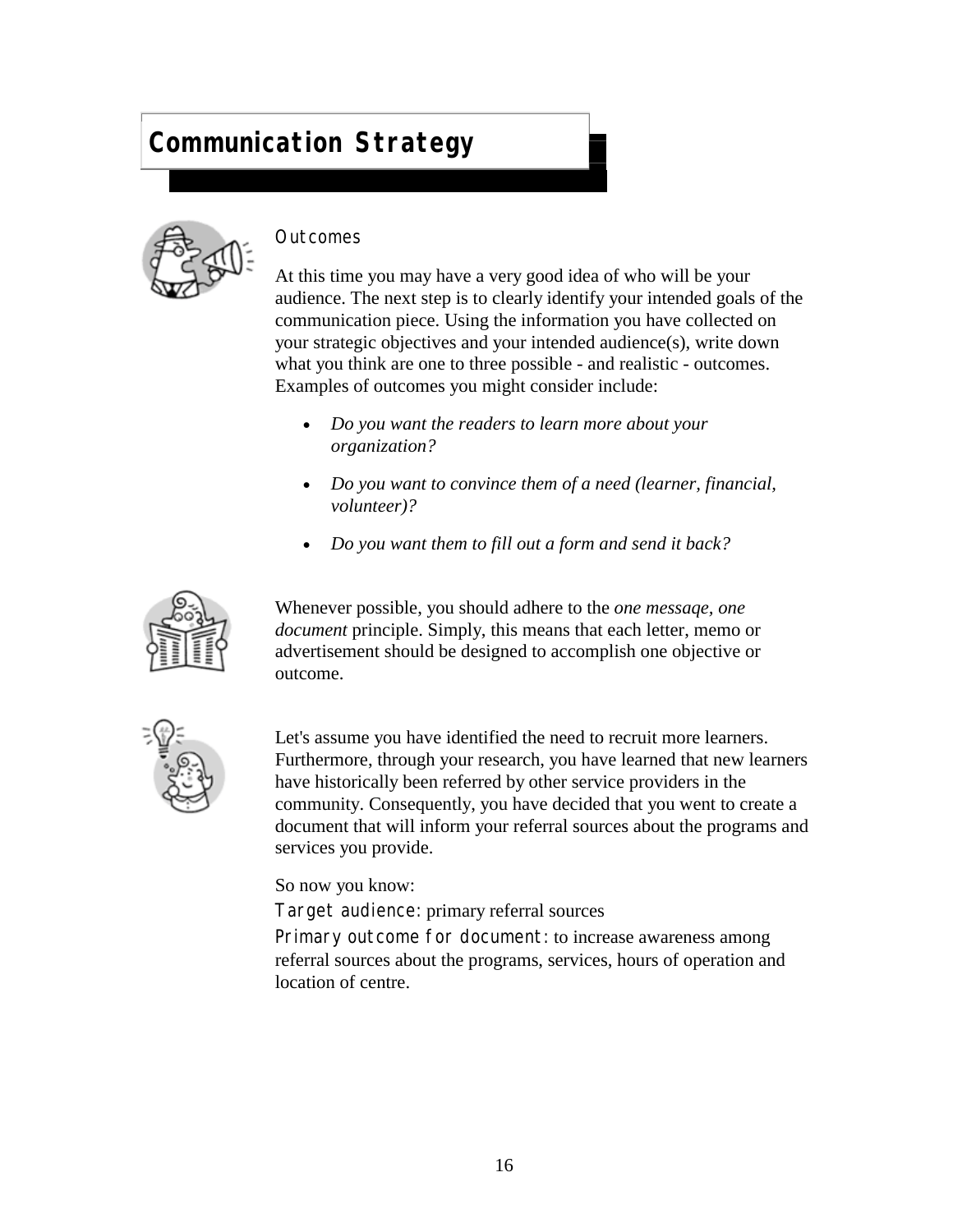

<span id="page-16-0"></span>Exercise #6 - The Write Outcomes

Outcomes for this recruitment document as:

Primary Outcome:

Secondary Outcome(s):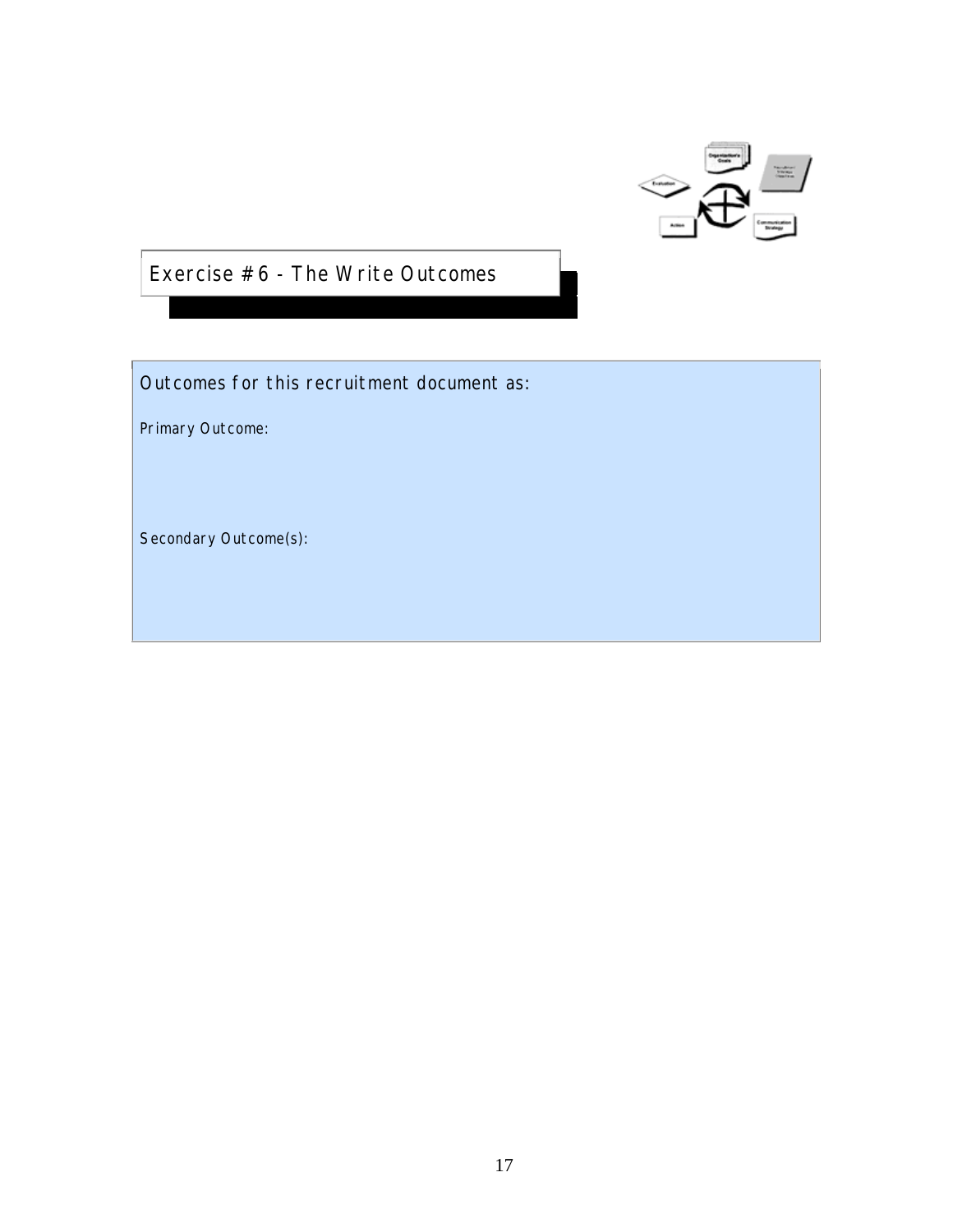

You have now identified whom you want to target and what you hope to achieve with your document(s). Using the space 1 on the opposite page, begin framing your message.



You can use an outline, a cluster diagram or whatever method you like to help you draft your message. Remember, this is just a draft and not the final product, so do not worry about exact wording, grammar or structure.

If you don't feel ready to start crafting a message, you can proceed to the next step, which is to start thinking about the presentation format or formats that you could use, and then come back to this exercise.



Not sure what to write? Try some theme words to get the creative juices flowing. Let's say you want to recruit board directors. Start with a list or cluster of words that you think will be meaningful to them and a list or cluster of words that are meaningful to you.

| <b>Board Members</b>         | Us                                  |  |
|------------------------------|-------------------------------------|--|
| Valuable experience          | Connections in community            |  |
| $\bullet$                    | $\bullet$                           |  |
| Minimal commitment           | Broad mix of skills                 |  |
| $\bullet$                    | $\bullet$                           |  |
| Helping others               | Ideas & task people                 |  |
| $\bullet$                    | $\bullet$                           |  |
| Important community programs | <b>Fundraisers</b>                  |  |
| $\bullet$                    | $\bullet$                           |  |
|                              | Commitment to literacy<br>$\bullet$ |  |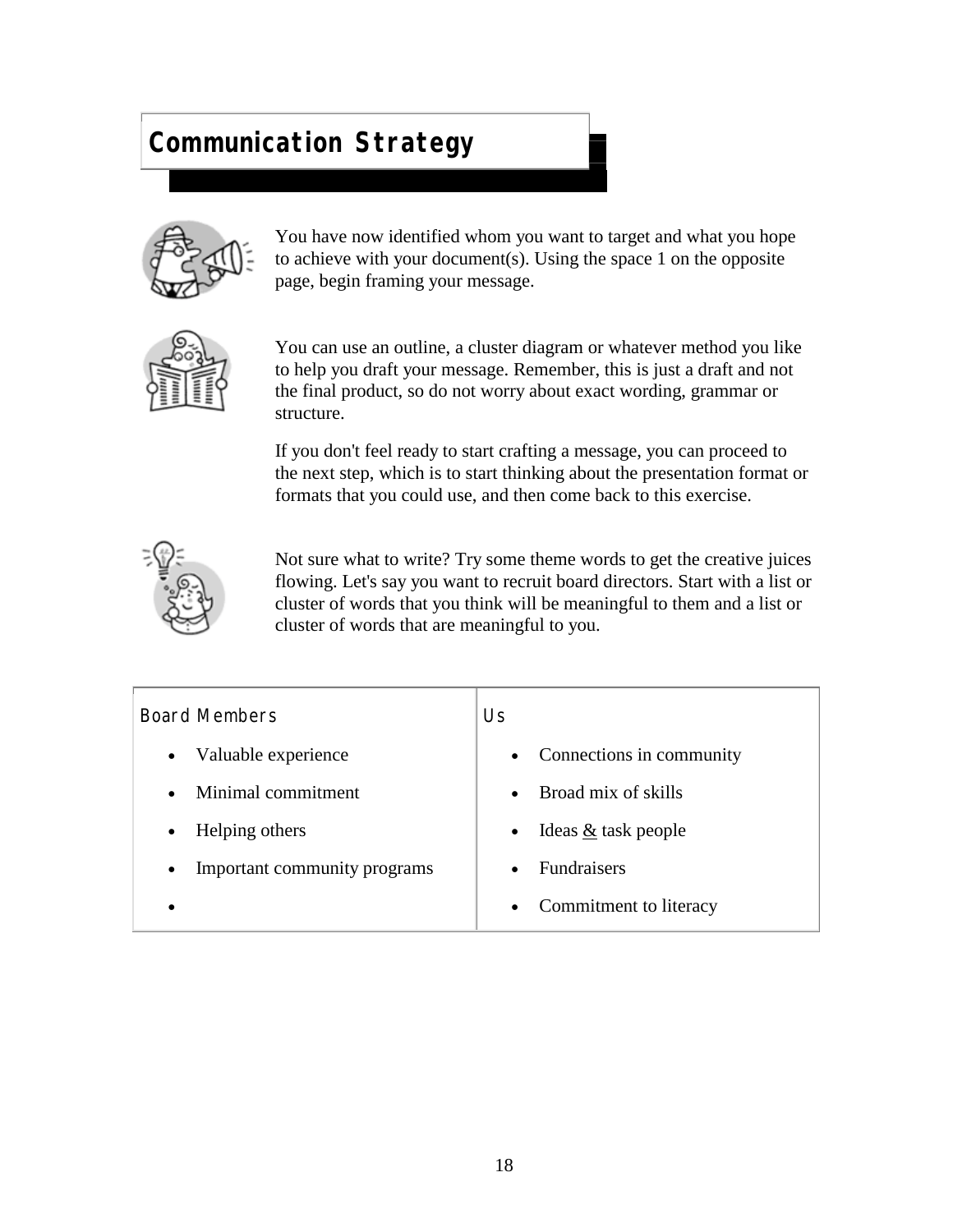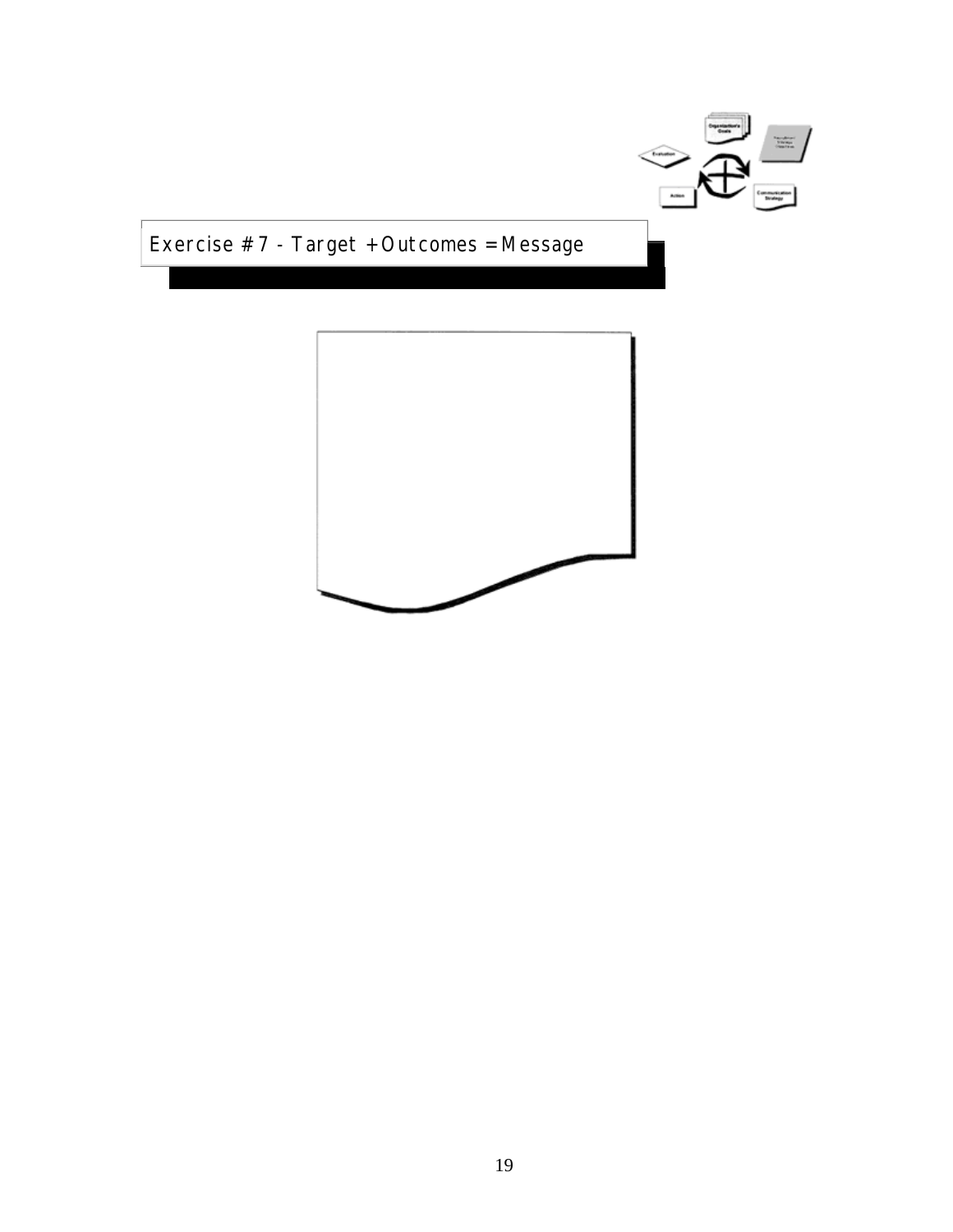#### Presentation Possibilities



Given what you know about your audience, try to brainstorm possible ways of reaching your audience. At this time, don't worry about budget or time constraints. Think only about different methods, materials and media that you could use.



The cluster diagram or mind map exercise on the opposite page is a great way to begin the creative thinking process and to visually see the relationship between different ideas. Try not to evaluate your ideas or worry about where your ideas may be leading you. During this exercise, you should write quickly but naturally, letting your mind establish the associations.



Try to think of at least two sources and/or methods that you have not used or even considered in the past. For example, perhaps you have identified that you might be able to attract new learners through your current learners. Therefore, you could create a referral card that your current learners could hand out to potential learners.

Another variation on this exercise is to brainstorm at least five ideas that will not cost more than \$50. The purpose is not to restrict your budget to this amount, but to identify creative and inexpensive alternatives. You can even use the research into your target audience to assist you. For example, perhaps you have identified through your research that 20% of the population does 80% of the volunteer work in your community, and of that 20%, most attend some kind of religious service every week. Therefore, you could produce a flyer to distribute to local churches, synagogues and/or temples in your area.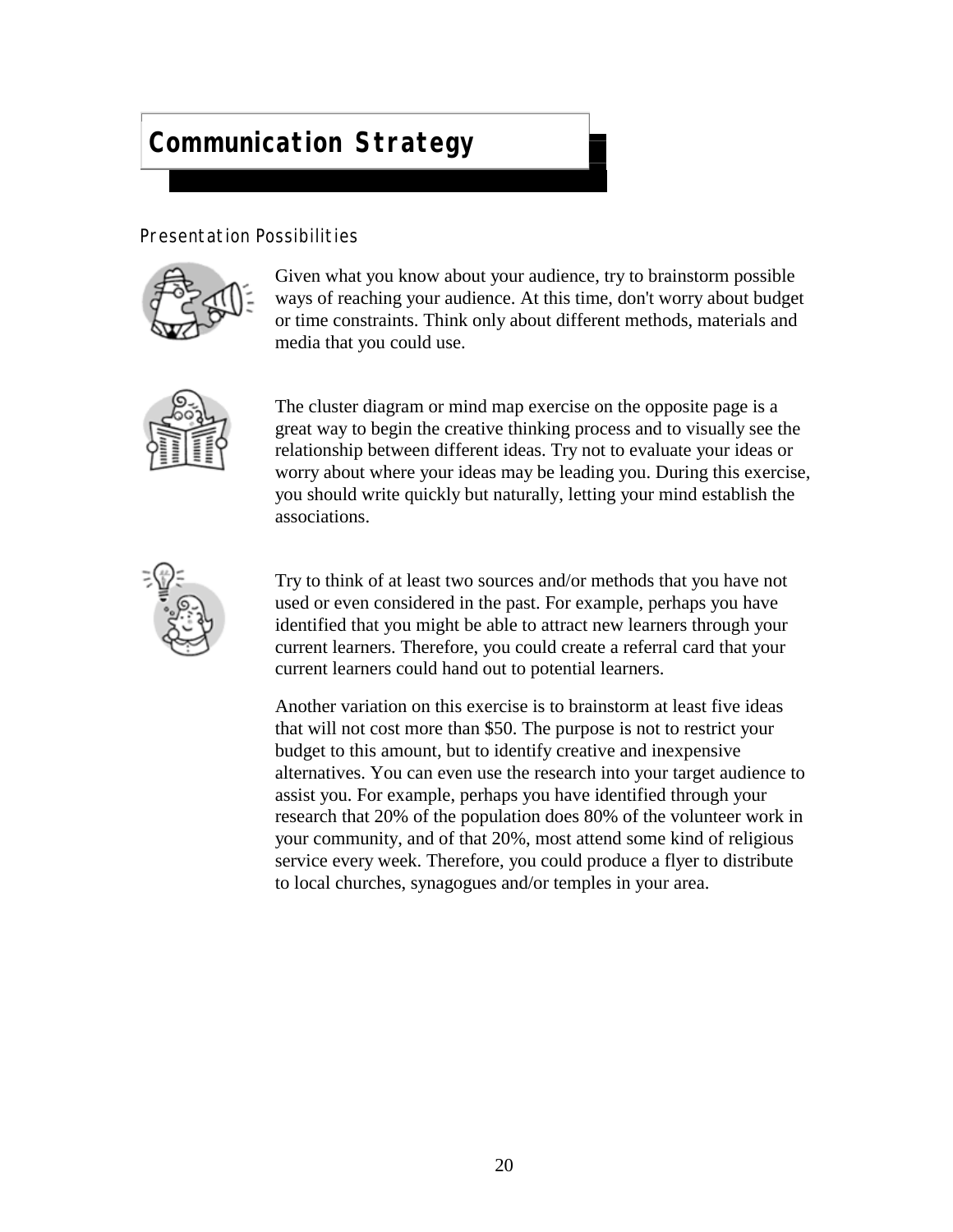

<span id="page-20-0"></span>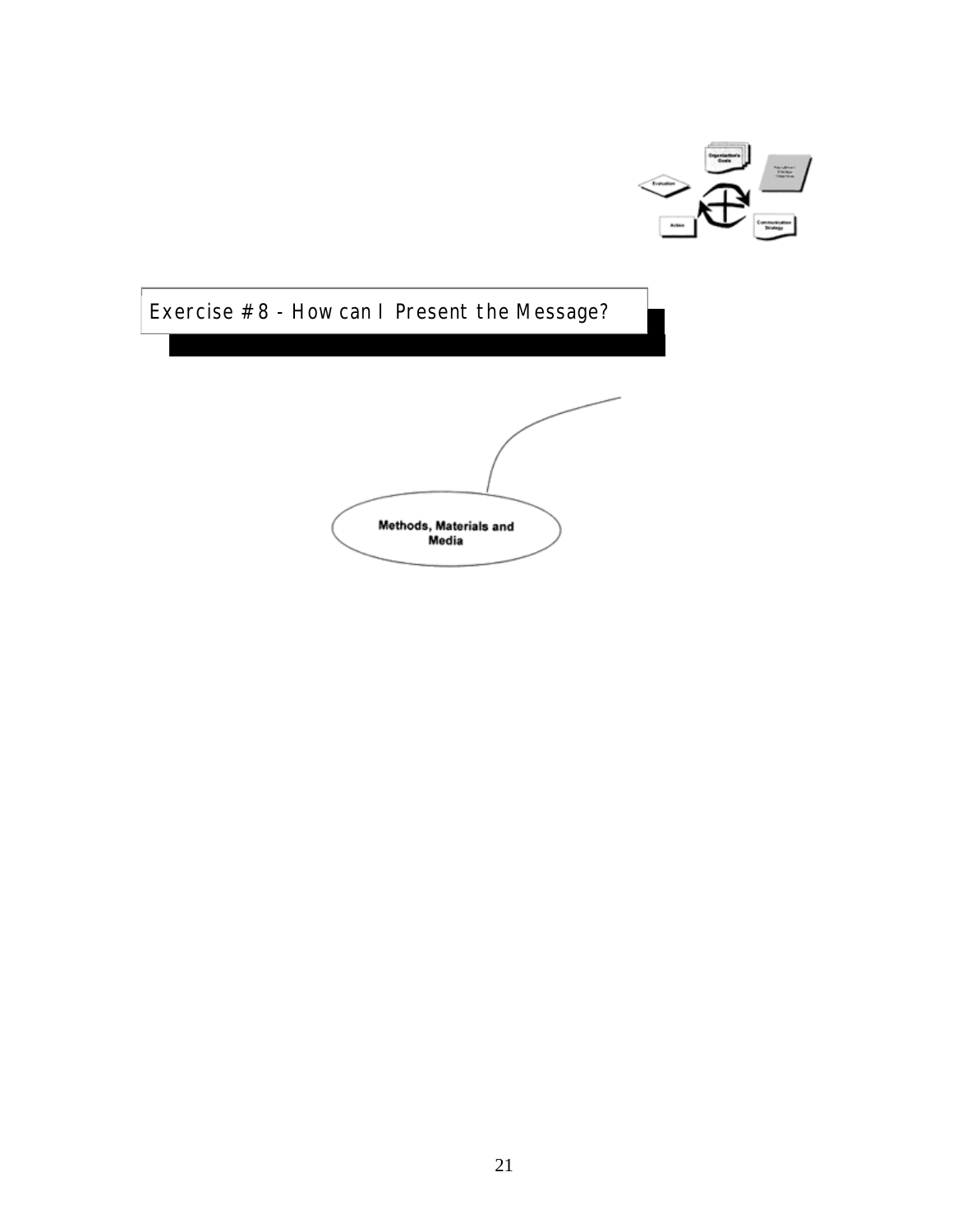

Now that you have identified possible presentation formats for recruiting, it's time to prioritize them. Given what you know and think would be most effective with your target audience and your expected outcomes, review your list above and rank the ideas in order of priority on the opposite page.



At this time, you may also want to review your budget and compare it with your recruitment priorities. It is important, however, to not limit your thinking too early because of perceived budgetary constraints.



Some of the budgetary questions that will have to be answered include:

- *Do we have the staffing and/or consulting resources to complete this job?*
- *What are the administrative expenses (including printing, graphic design, postage, telephone charges, room rentals, refreshments, etc.)?*
- *How much will the administrative expenses be? Do they fit within our accepted range of administrative costs?*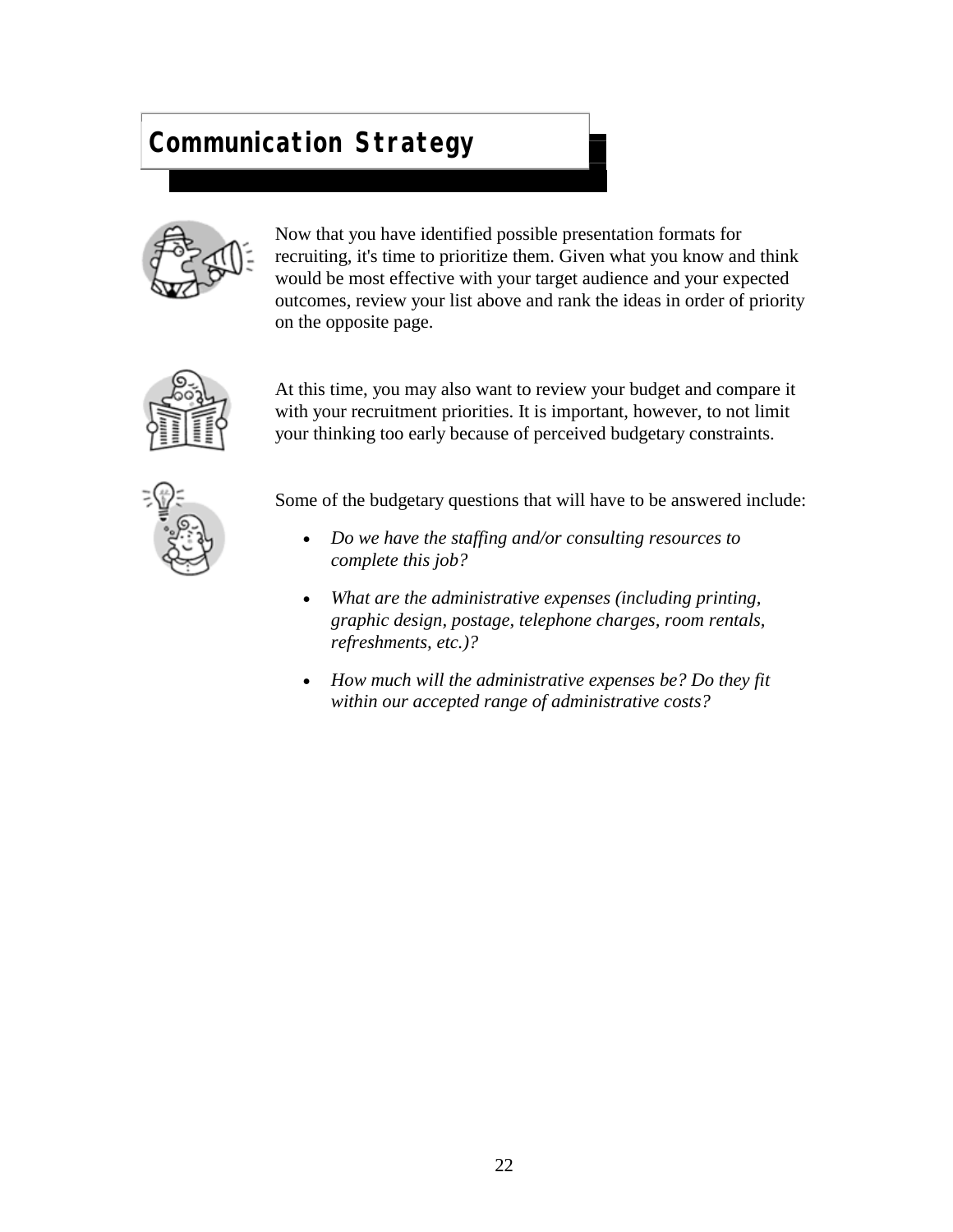

<span id="page-22-0"></span>Exercise #9 - And the Winners are....

My preferred presentation methods, materials and media are: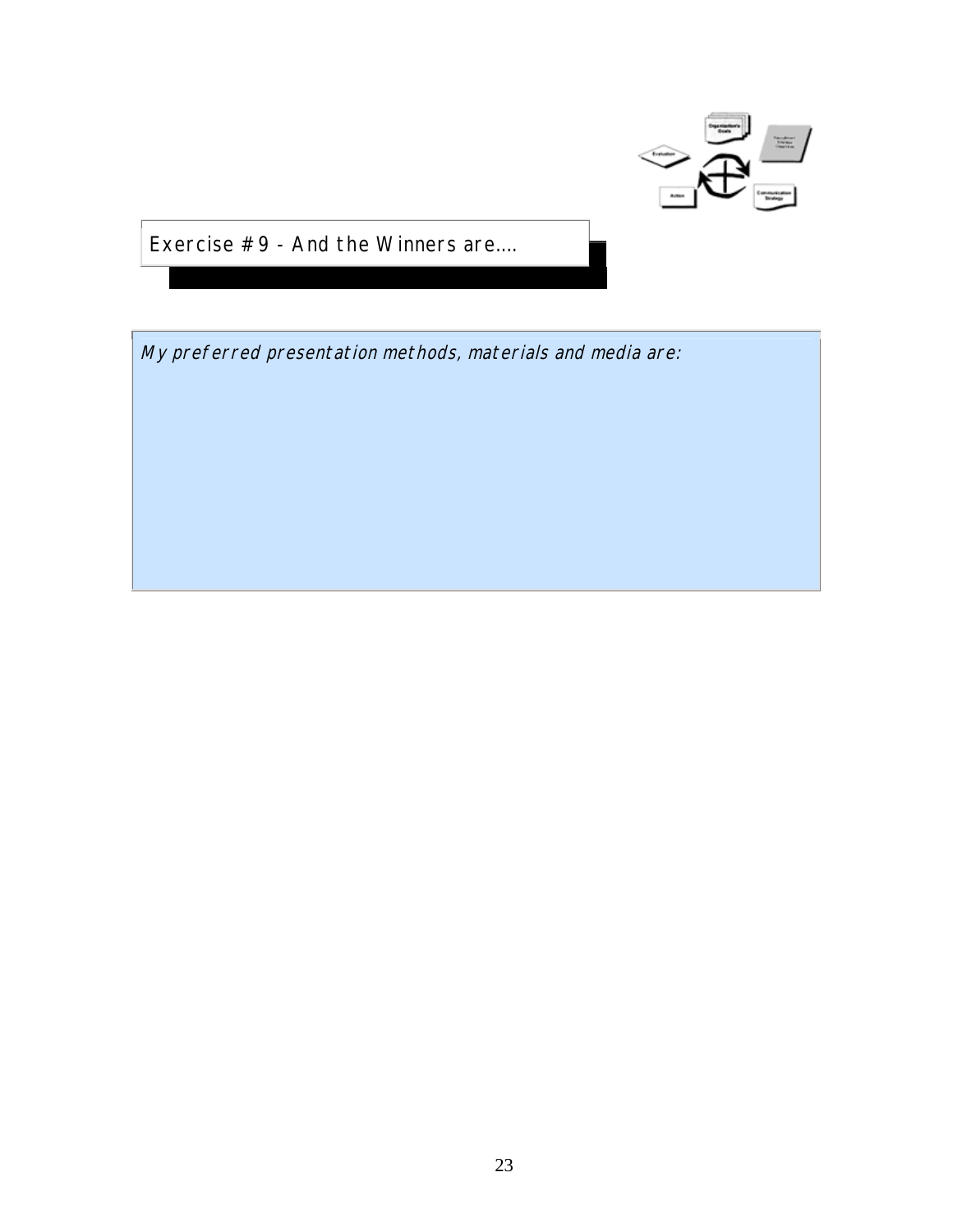# **Action**



You can use the review checklist on the opposite page to review your progress to date and to identify areas that still need work.



Additionally, if you have completed the exercises in this booklet once, you may find it more practical and efficient to simply photocopy the review checklist and the action plan worksheet on [page 27](#page-26-0) and work from them.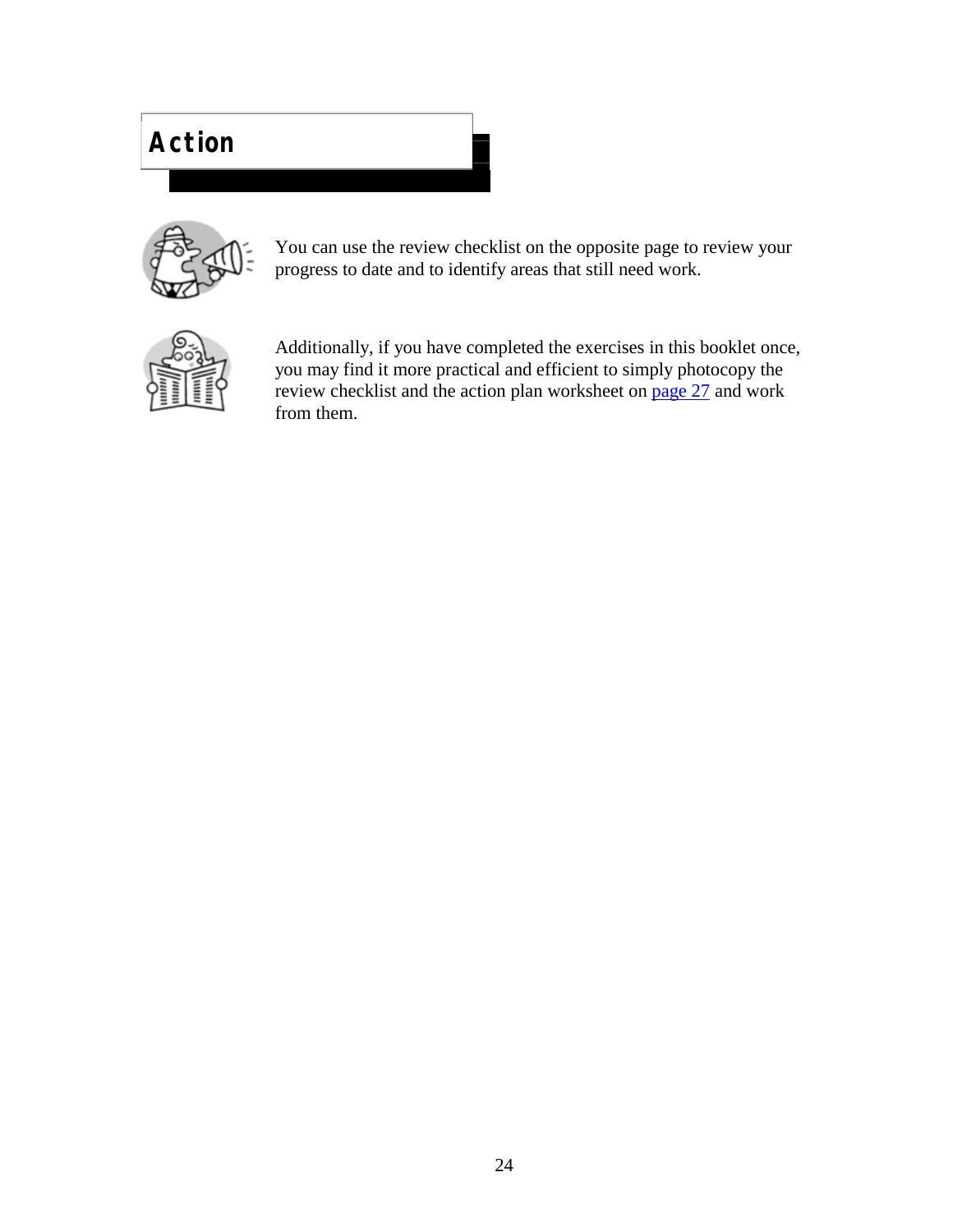

#### Exercise #10 - What a Review!

|    | <b>TASK</b><br>I have                                                                        | Additional<br>information I need | Who can help me<br>with this? | Complete<br>$(\checkmark)$ |
|----|----------------------------------------------------------------------------------------------|----------------------------------|-------------------------------|----------------------------|
|    | 1. Reviewed strategic<br>plan                                                                |                                  |                               |                            |
| 2. | Identified who we<br>need to recruit                                                         |                                  |                               |                            |
| 3. | What the recruits<br>will be doing                                                           |                                  |                               |                            |
|    | 4. Developed profile(s)<br>of the target audience                                            |                                  |                               |                            |
| 5. | Identified my<br>organization's<br>expected outcomes<br>for the<br>communication<br>piece(s) |                                  |                               |                            |
| 6. | Identified preferred<br>ways of reaching the<br>target audience                              |                                  |                               |                            |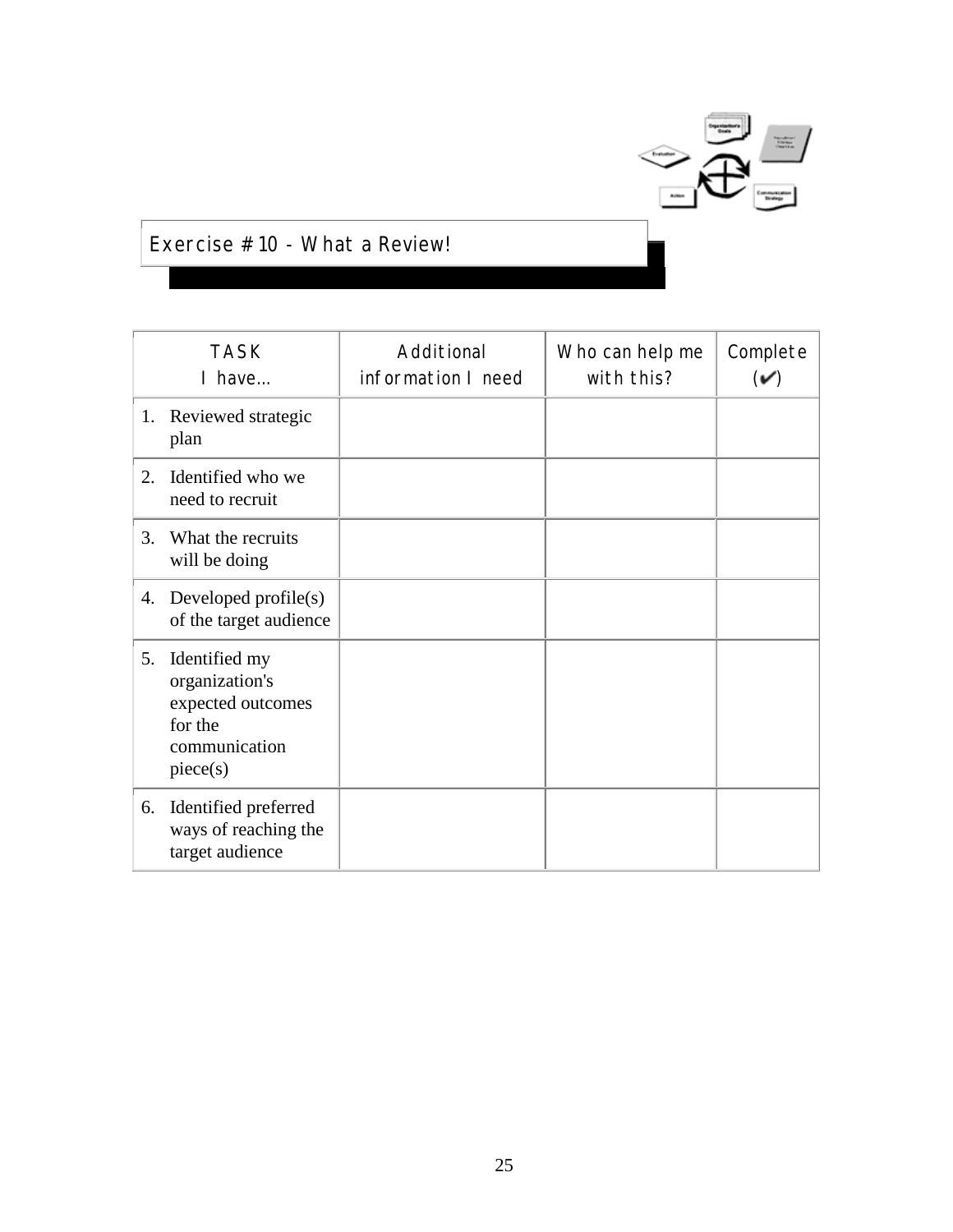# **Action**



Using the first box on the worksheet on the opposite page, transfer the information that you have completed in the previous 10 exercises so that you have a summary of the

- strategic objective [\(Exercise #1\)](#page-6-0)
- target audience [\(Exercise #5\)](#page-14-0)
- expected outcomes  $(E \times E)$
- message details and presentation methods (Exercise[s #8 a](#page-20-0)n[d #9\)](#page-22-0)
- a estimated costs.

With this information as your guide, you con use the second table to develop a more detailed action plan for reaching the strategic objective.



If you identified more than one target recruitment group (e.g., volunteers and learners), you should use separate worksheets for each group.



For each presentation format, try to identify at least one indicator of success. These indicators will be your way of evaluating your recruitment strategy. Apart from an increase in the number of recruits, several examples of success indicators include:

- Amount and value of media coverage
- Number of follow-up phone calls
- Percentage of increase in referrals attributable to recruitment strategy
- Positive informal and formal feedback about the communication piece.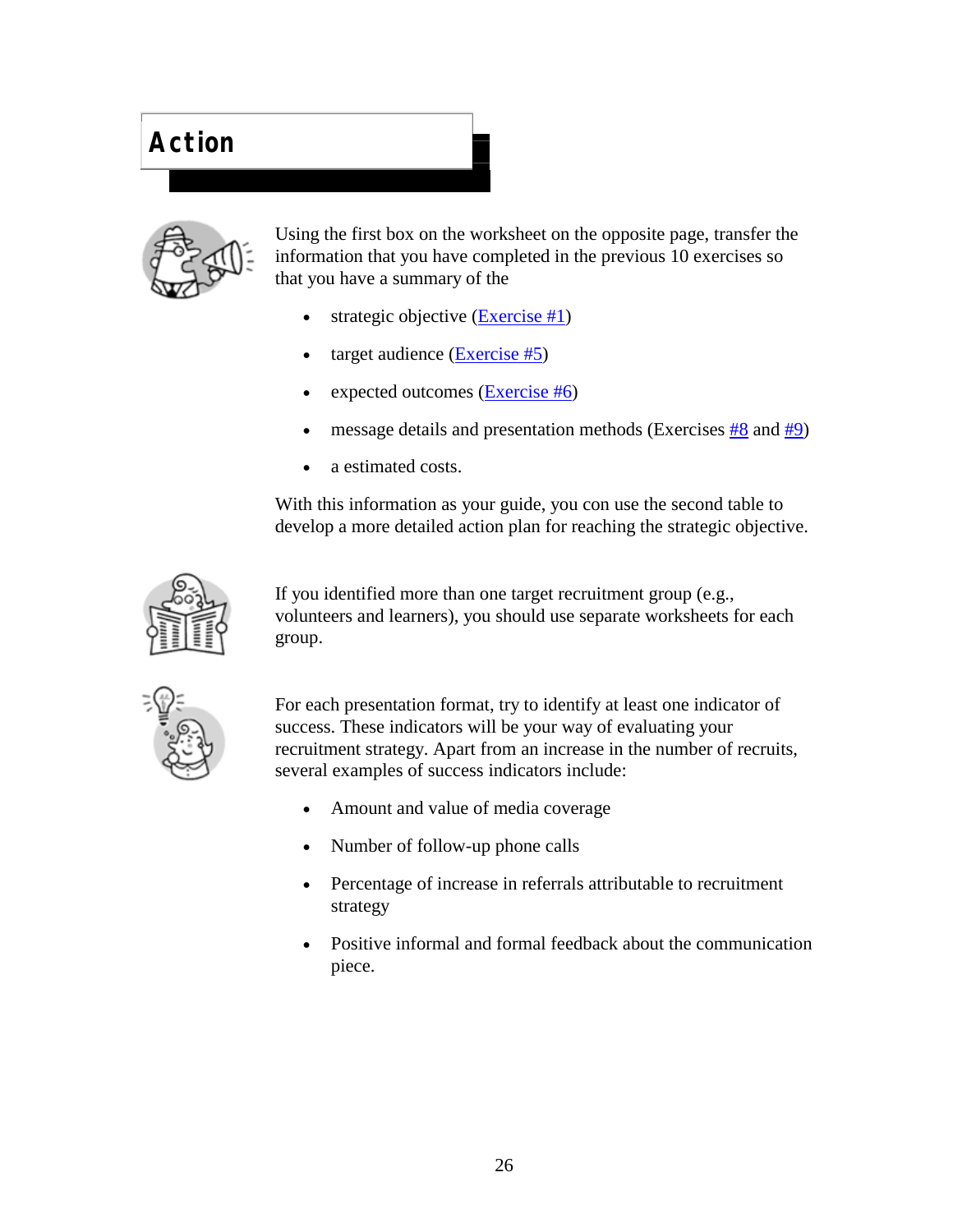#### <span id="page-26-0"></span>Exercise #11

| <b>Strategic Objective:</b><br><b>Target Audience:</b> |  |
|--------------------------------------------------------|--|
| <b>Expected Outcome(s):</b>                            |  |
| <b>Message Details:</b>                                |  |
| Costs:                                                 |  |

| Presentation<br>format(s) | Task(s) | <b>By Whom</b> | <b>By When</b> | Indicator(s) of<br><b>Success</b> | <b>Complete</b><br>$(\check{v})$ |
|---------------------------|---------|----------------|----------------|-----------------------------------|----------------------------------|
|                           |         |                |                |                                   |                                  |
|                           |         |                |                |                                   |                                  |
|                           |         |                |                |                                   |                                  |
|                           |         |                |                |                                   |                                  |
|                           |         |                |                |                                   |                                  |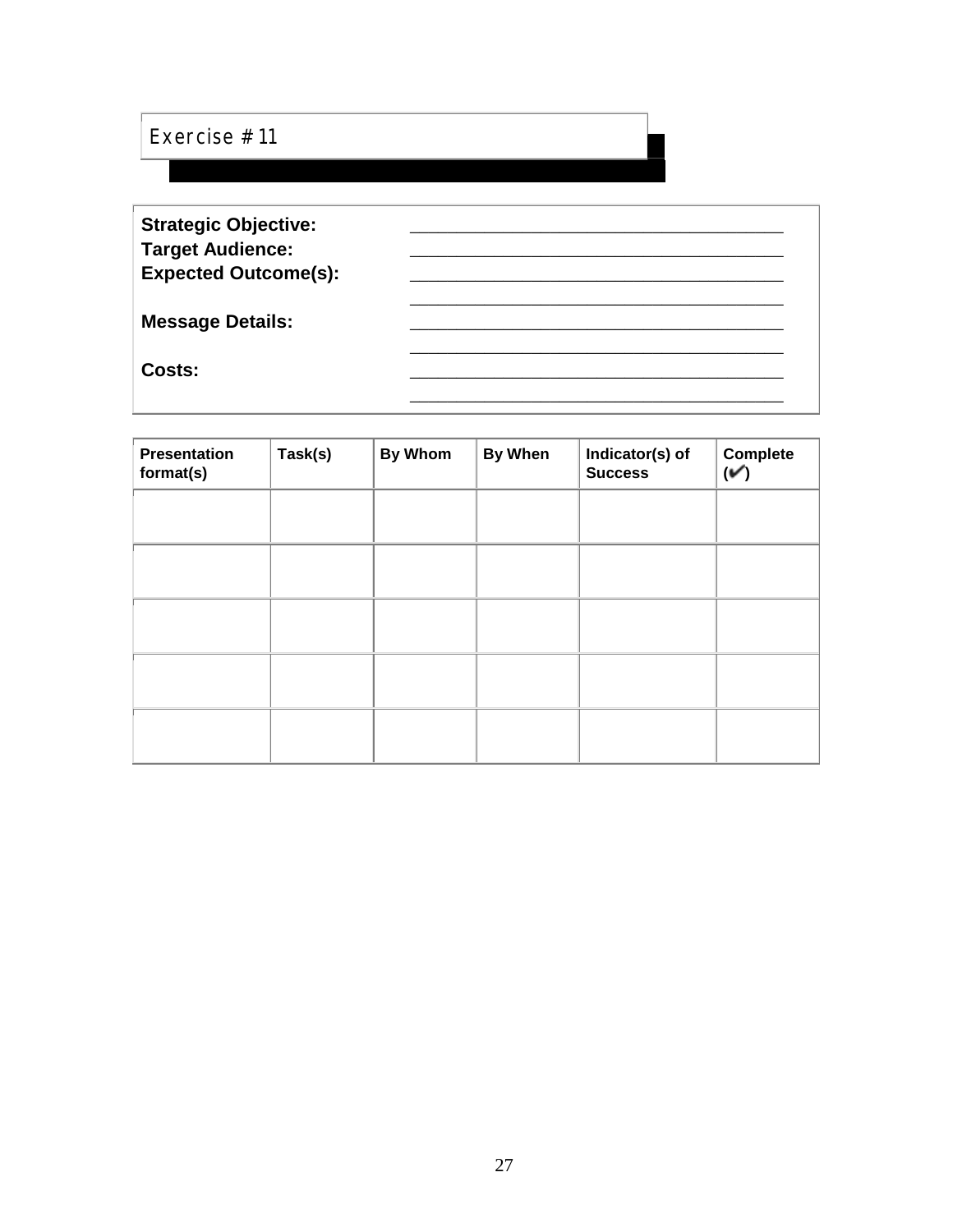### **Evaluation**



At the end of your recruitment strategy, you will probably want to know how successful you have been. By preparing in advance *what, how and when* you are going to evaluate, you will be helping to ensure that you obtain valuable and meaningful information for your organization.

- 1. Using the table on the opposite page, indicate why you are conducting an evaluation on the communication strategy and what information you hope to obtain.
- 2. Once you have identified the information that will be important, try to identify three ways you could measure your success.
- 3. Indicate when would be the best time(s) to conduct the evaluation.
- 4. Finally, if you have not yet determined indicators of success for your action plan, you can take the information from [Exercise](#page-28-0)  #12 and add it to your action plan on page 27.



In addition to providing feedback about a project, an evaluation is often conducted so that funders can ensure their money is being well spent. Other organizations require it as part of their policies and procedures. In these cases, the reason for an evaluation is *justification.*

Another very good, but sometimes overlooked, reason to evaluate is for planning. The information collected from an evaluation - even a simple one - can provide important data that can be incorporated into the next planning process.



In addition to an actual count of new recruits, several examples of simple and effective evaluation methods include:

- tracking telephone inquiries
- monitoring media exposure and using a simple formula to calculate the monetary value of this exposure
- hosting focus groups with new recruits to find out what worked and why.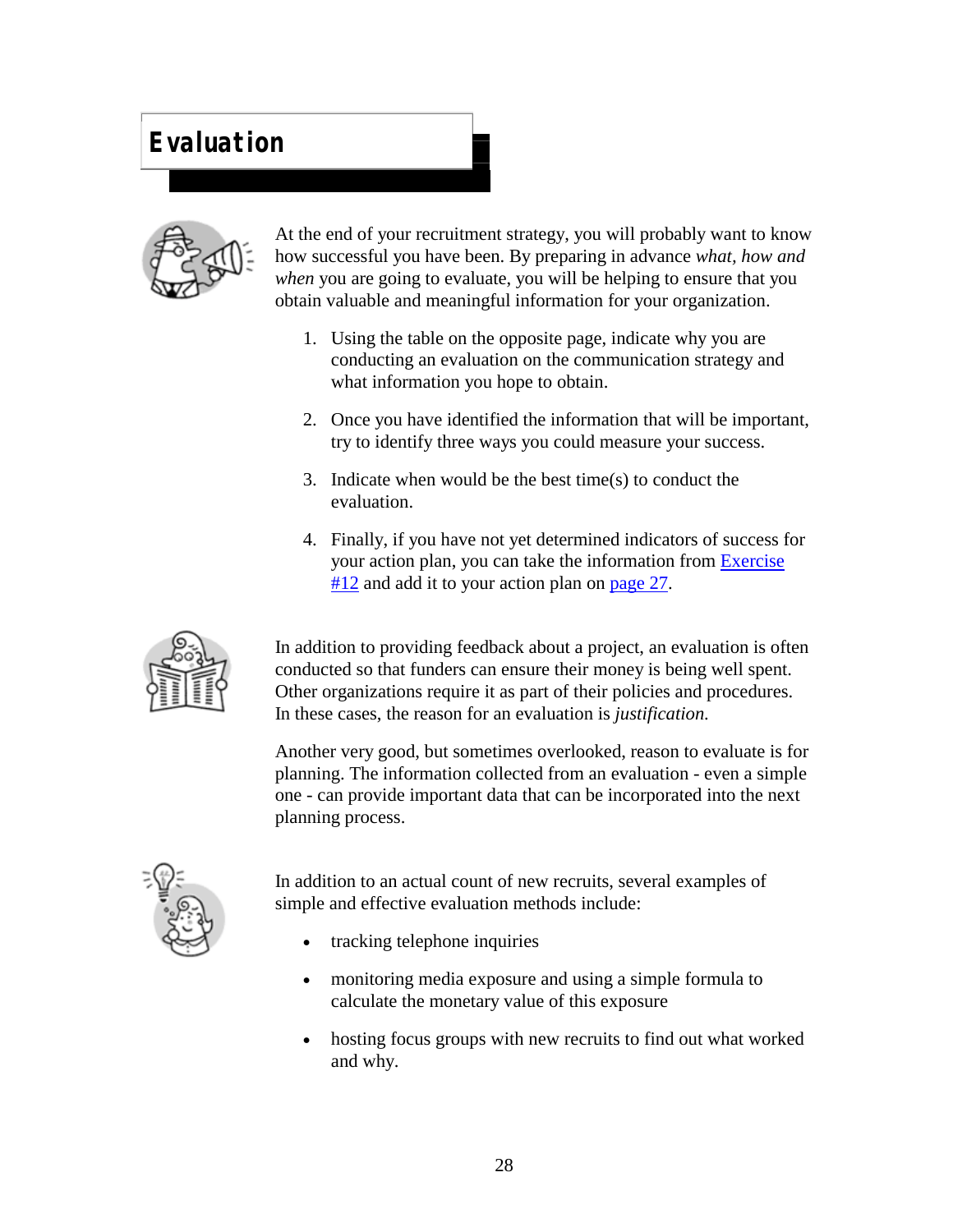

#### <span id="page-28-0"></span>Exercise #12 - How did We do?

| Our reason for this evaluation is: |                             |      |                                              |  |
|------------------------------------|-----------------------------|------|----------------------------------------------|--|
| What do we want<br>to know?        | Ways to measure<br>success? | When | What would be an<br>indicator of<br>success? |  |
|                                    | 1.                          |      |                                              |  |
|                                    | 2.                          |      |                                              |  |
|                                    | 3.                          |      |                                              |  |
|                                    | 1.                          |      |                                              |  |
|                                    | 2.                          |      |                                              |  |
|                                    | 3.                          |      |                                              |  |
|                                    | 1.                          |      |                                              |  |
|                                    | 2.                          |      |                                              |  |
|                                    | 3.                          |      |                                              |  |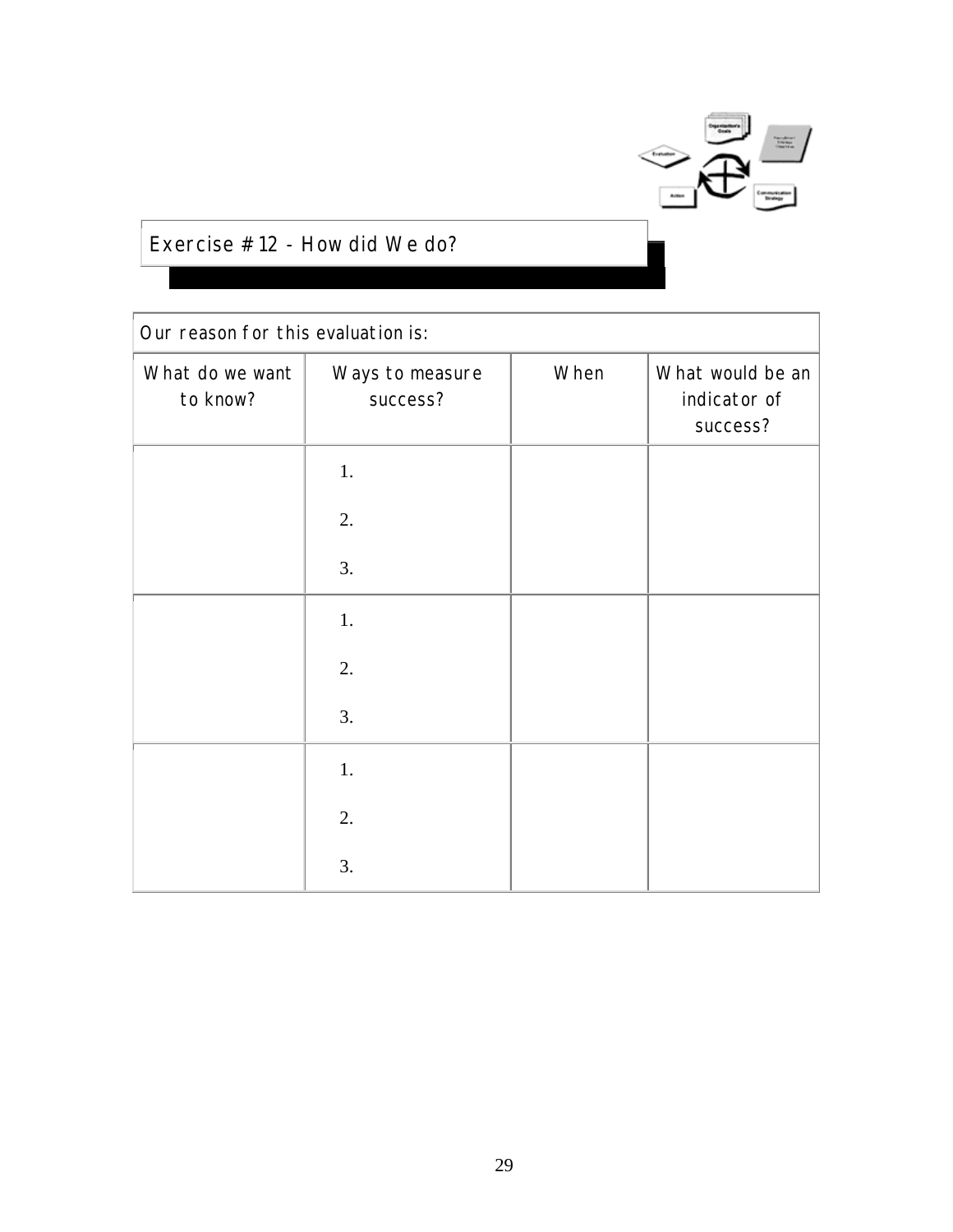# **A Happy Media:**

Using Public Relations to Meet Your Outreach Needs

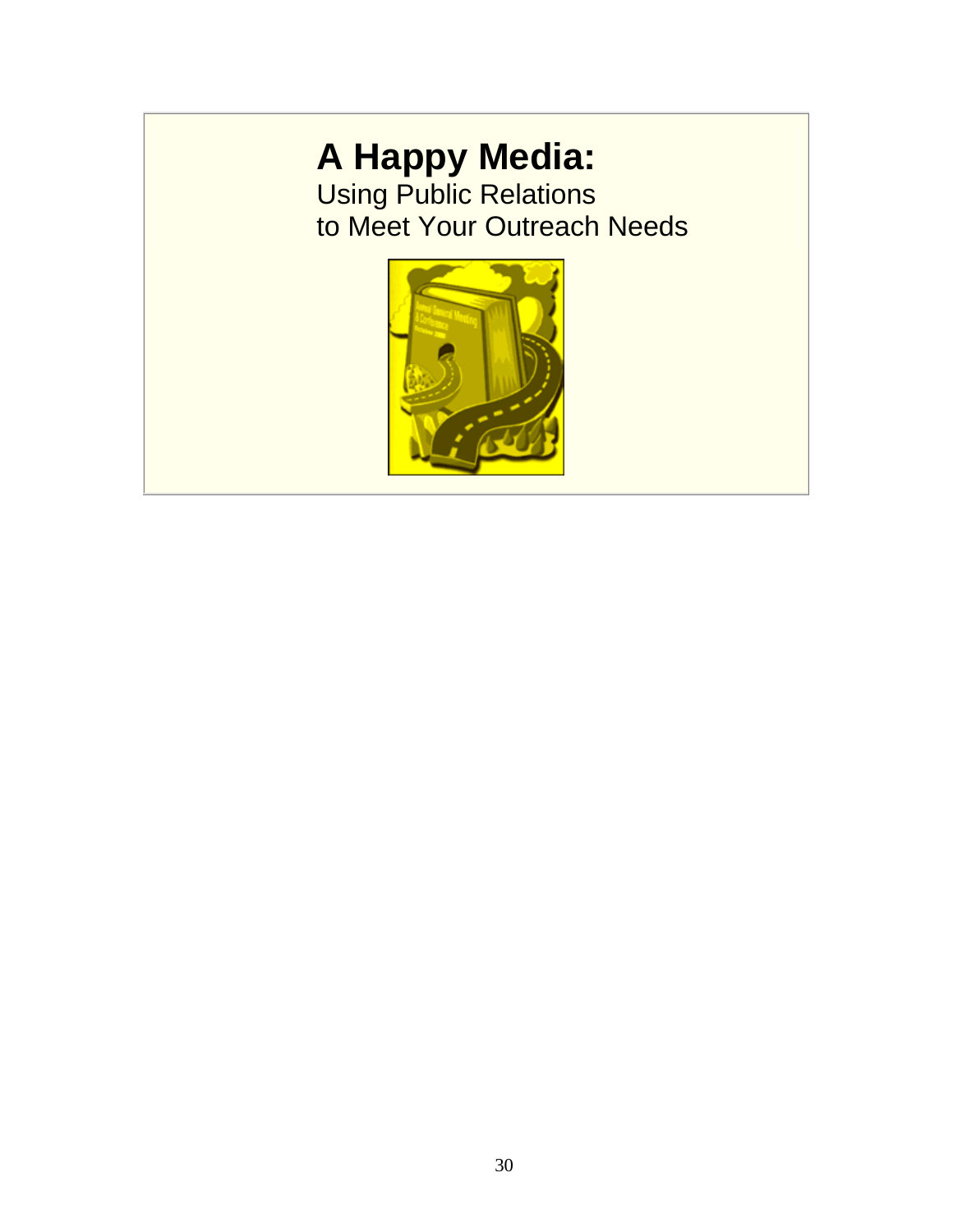#### **Introduction**

**A Happy Media: Using Public Relations to Meet Your Outreach Needs** is based on the half-day workshop delivered to participants at the Community Literacy of Ontario Annual General Meeting and Conference in October 2000.

The workshop - and this resource - approach the topic of media relations using a progressive series of exercises designed to help you clearly identify who it is you are trying to communicate with and how to reach them through the mass media. More specifically, we expect that by the time you have completed the seven exercises, you will:

- 1. recognize the role of the media in your organization's outreach strategy.
- 2. understand the criteria for selecting and approaching media.
- 3. be able to apply the principles of developing ex good press release.
- 4. be familiar with methods of preparing spokespeople for media exposure.
- 5. be able to develop strategies for ensuring the media's involvement.
- 6. understand techniques for getting articles published without a reporter.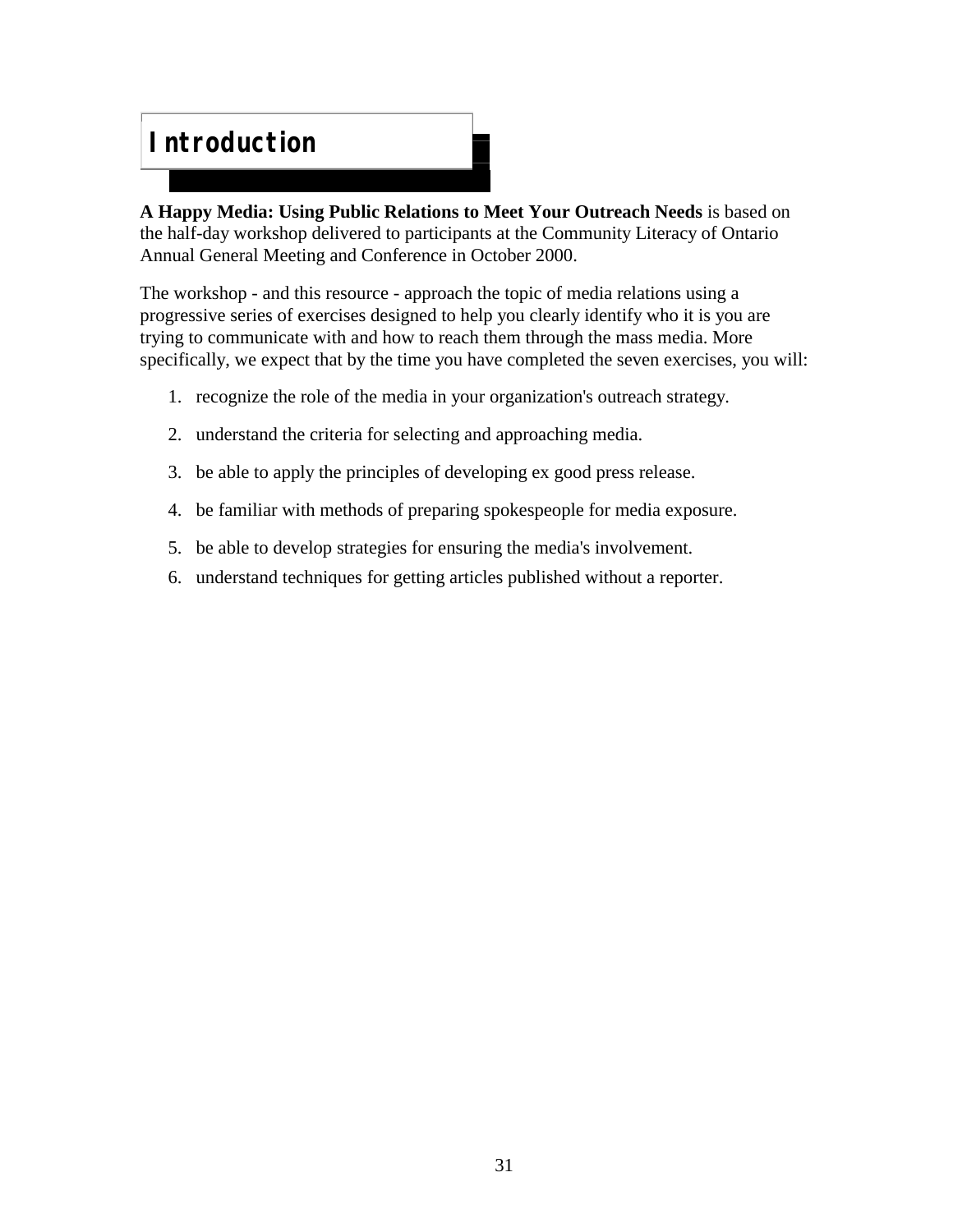# **Legend**

This resource is based on the participant booklet that was developed for and used during the workshop. In an effort to make this booklet valuable and practical beyond the workshop, we have elaborated upon each of the sections.

This booklet contains both theory and exercises that you con do on your own or with a partner or group. To quickly scan f or the type of information you need, look for the following icons:



**Important:** Information contained here includes instructions for completing the exercises.



**Valuable:** This section provides additional information that may help you to understand the subject and/or complete the exercises.



**Ideas and Suggestions.** Where appropriate, we have included examples and suggestions that you may want to use for your own organization's needs.



**Other Sources:** Where appropriate, we have included other sources of information on this particular topic.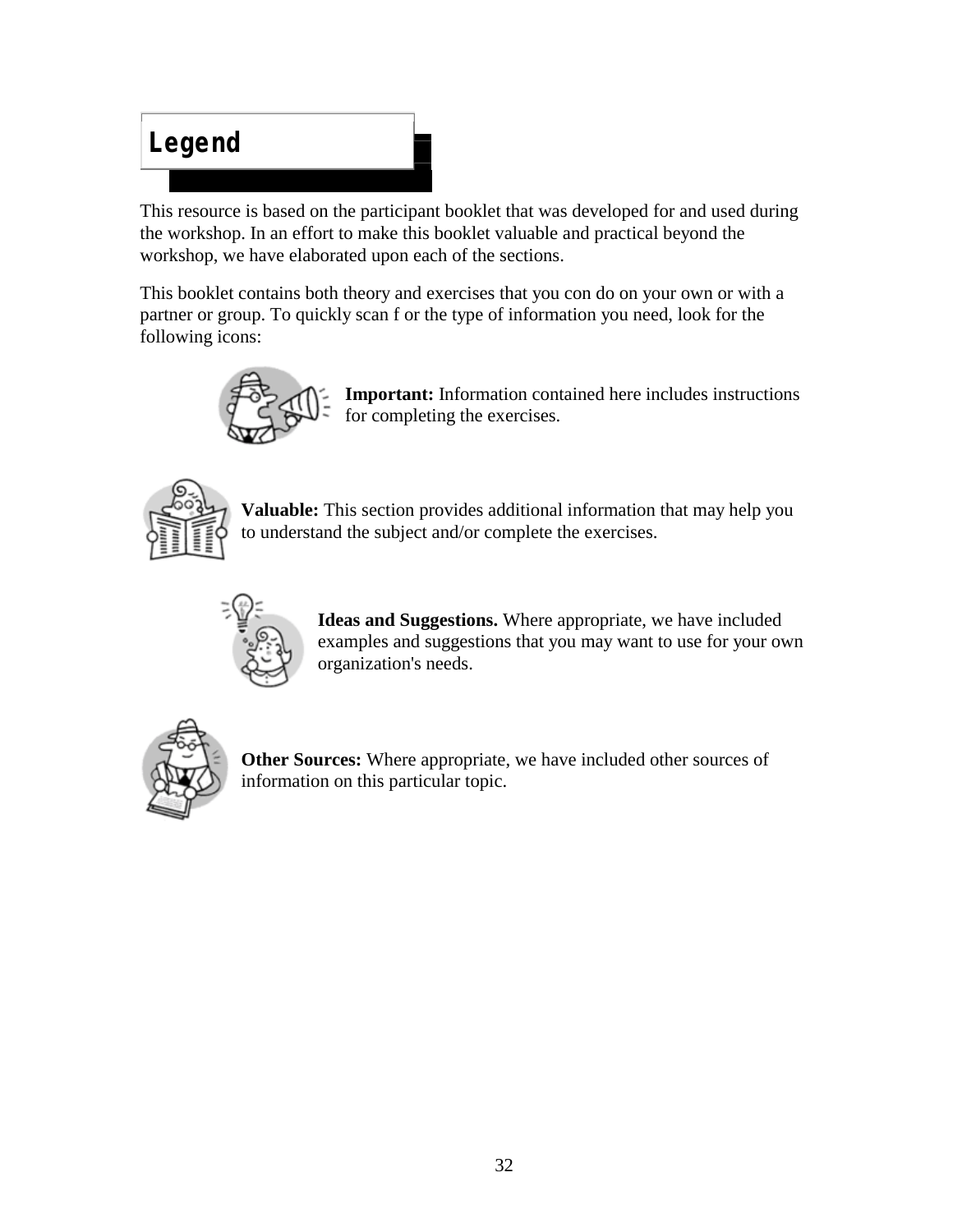#### **Why should I use PR?**



On the next page, start by identifying what you hope to achieve. To begin with, think about your organization's objectives. If you haven't already put it into words, think about what your organization wants to achieve in the next 12 months in terms of building public awareness.

Next, think about adjectives you'd like to have associated with your organization, and jot some down in the "thought balloons".



*Public Relations, or PR, if everything you do to communicate your message to the public, which may include clients and members, the media, and the community at large.*

If you have used public relations as an effective part of your outreach strategy, then you already know the benefits that can be achieved.

If you haven't, then you should be aware of the advantages of using the media to get your message out. Even if you have managed so far without proactively dealing with the press, or have had negative experiences with the media in the past, here are some reasons to consider PR:

- PR, is one of the most effective tools available for reaching a lot of people quickly and at little or no cost to you.
- A positive article in the newspaper is equal to or better than an advertisement, without costing you thousands of dollars.
- Everyone knows that advertising is paid for and decidedly un-objective. Media give your message legitimacy.
- A good relationship with a reporter or editor can be leveraged for years to come and makes each subsequent message easier to publicize.
- Establishing a good reputation in the public eye is an important factor in recruiting good people and attracting clients.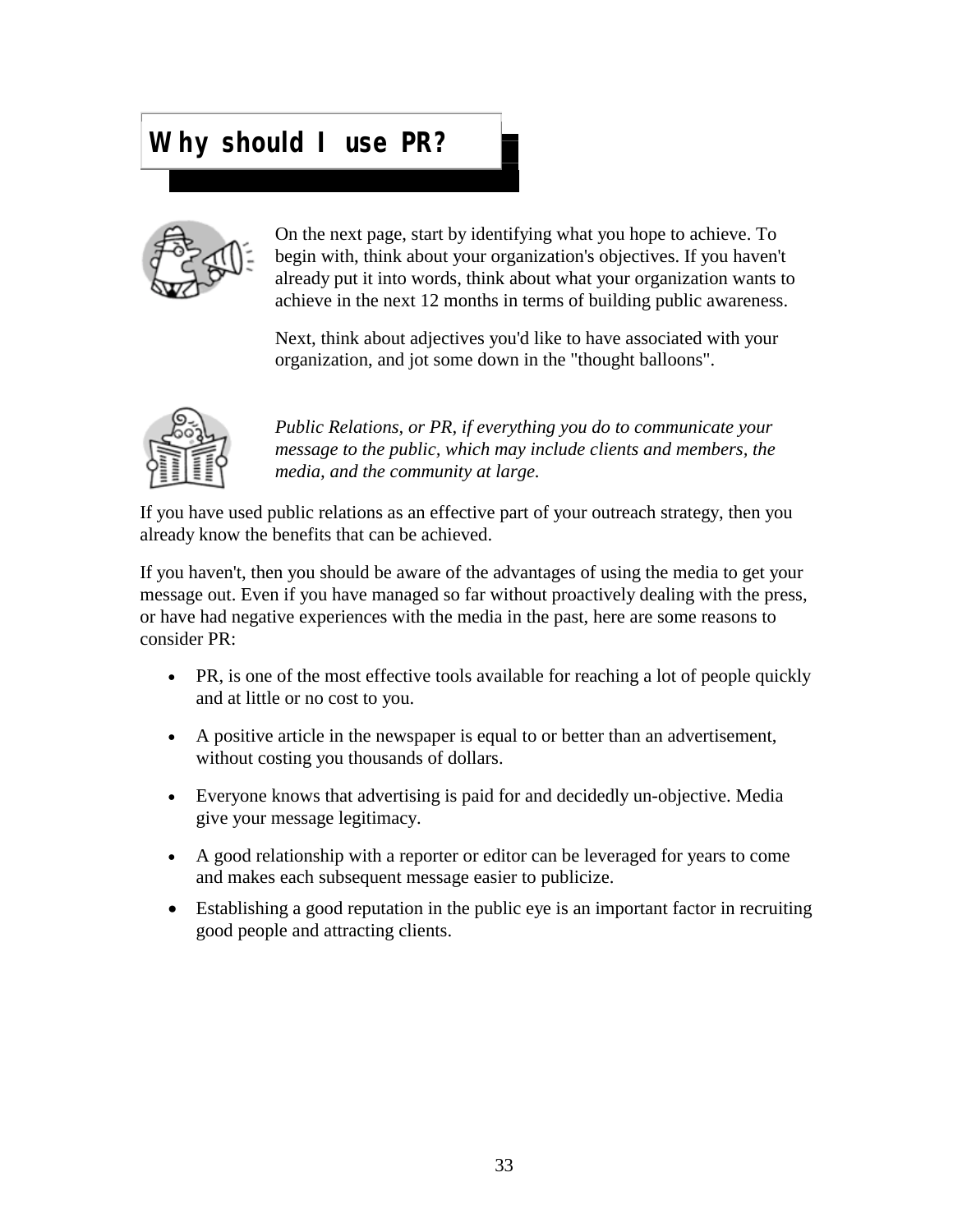#### Exercise #1 - Linking to strategy



Words or phrases that I would like to have associated with my organization:

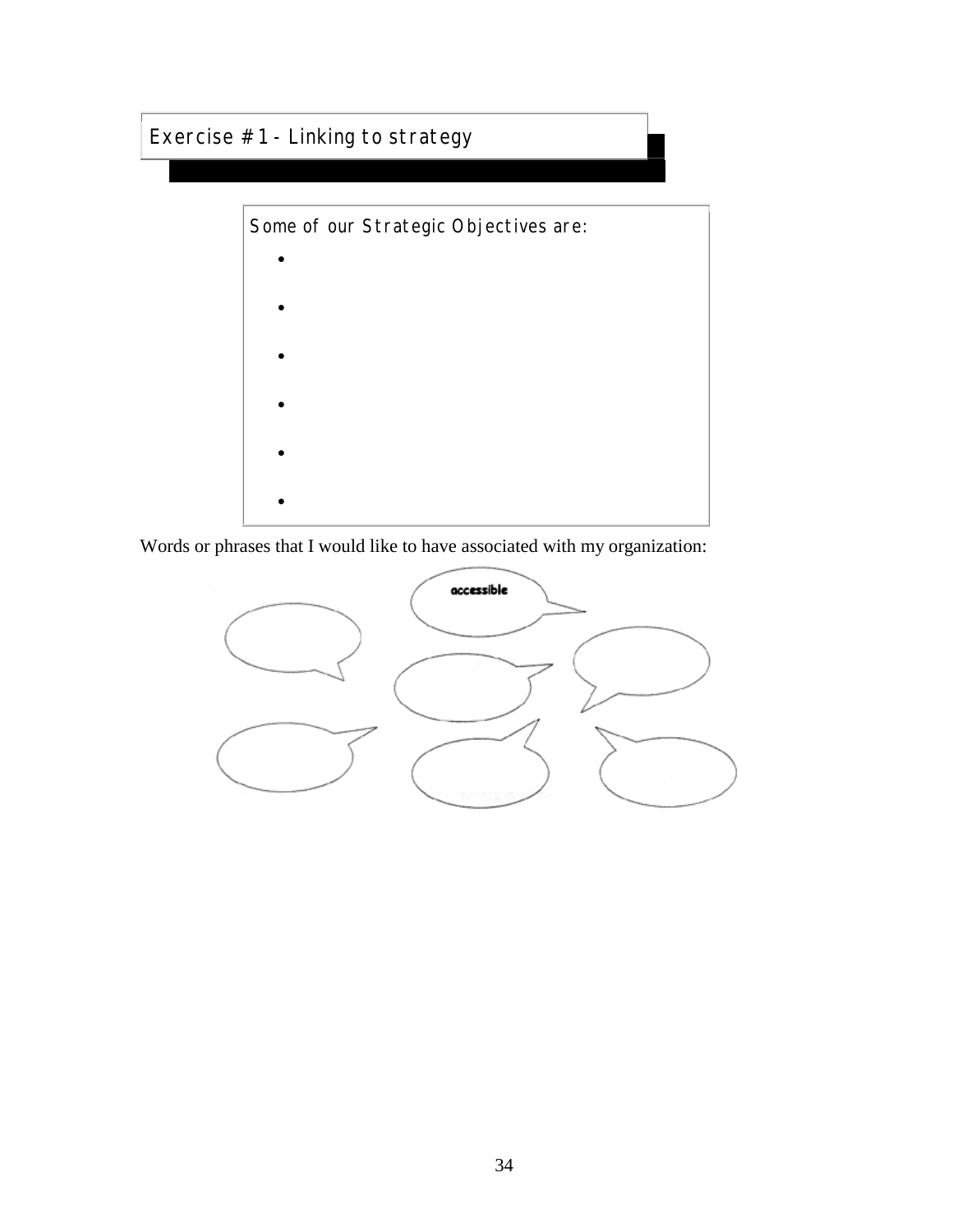#### **What's my story?**



In this section, think about what you might do to achieve the objectives you listed on the previous page. Ask yourself what your organization does that can show the public that you are all those things that your thought balloons say you are.



There is a chicken and egg relationship at work here. Sometimes you may already be planning something that would make a great media opportunity. Other times, you may need to generate press so you decide to create an event for them to cover.



Perhaps you are planning an event or activity that you would like to see written up in the press, like a fundraiser or a program graduation. If not, maybe your organization has something great to announce - like receiving an outstanding donation, or graduating your 100th student where you want to create a media opportunity.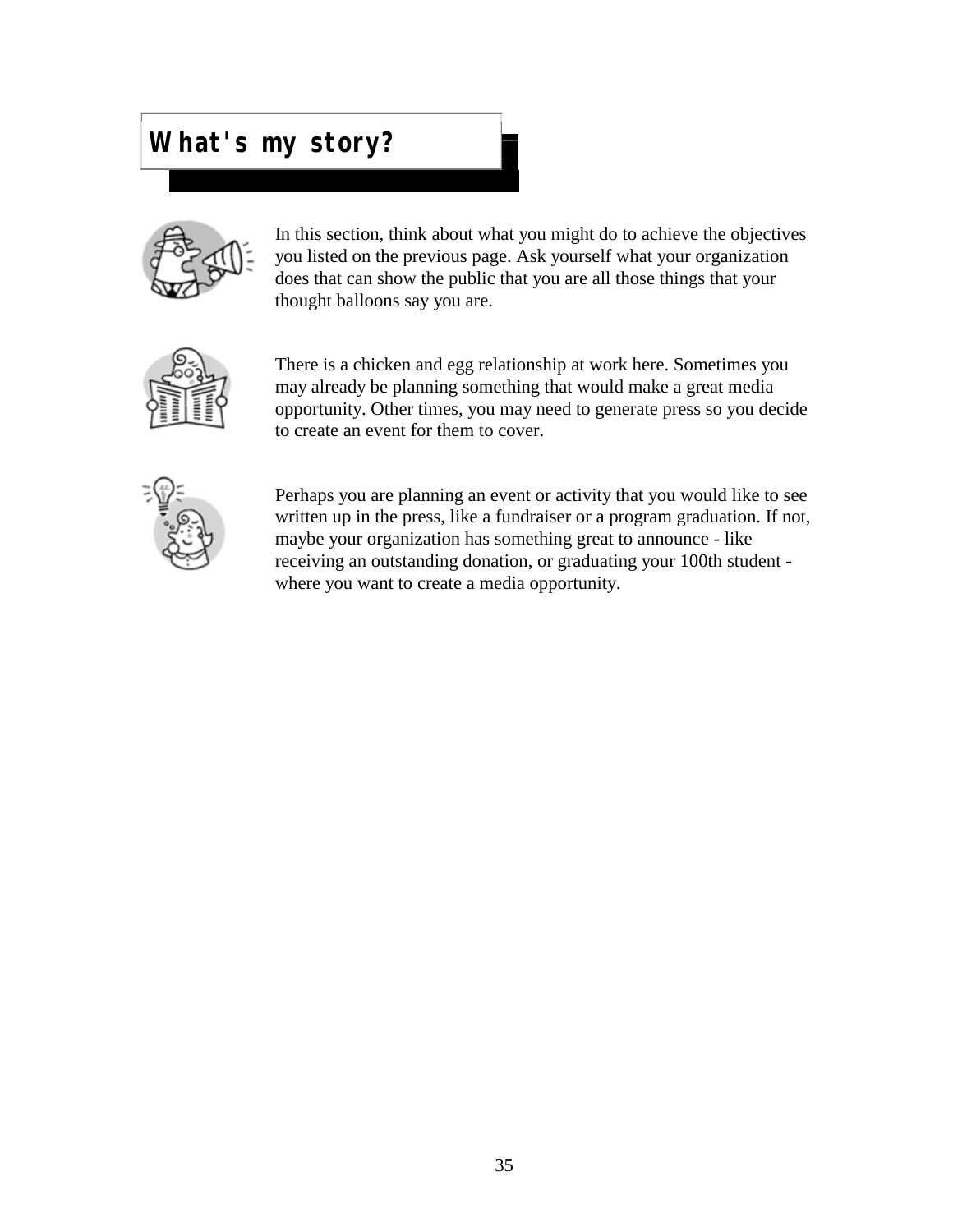#### Exercise #2 - Selecting an event

| Events or activities my organization<br>has done, will do or would like to do,<br>that would make a good news story: | Things my organization would like to<br>announce, or has announced, that<br>would make a good news story: |
|----------------------------------------------------------------------------------------------------------------------|-----------------------------------------------------------------------------------------------------------|
|                                                                                                                      |                                                                                                           |
|                                                                                                                      |                                                                                                           |
|                                                                                                                      |                                                                                                           |
|                                                                                                                      |                                                                                                           |
|                                                                                                                      |                                                                                                           |
|                                                                                                                      |                                                                                                           |

From the list above, select one event, activity or announcement to focus on.

My Public Relations plan will be designed to promote: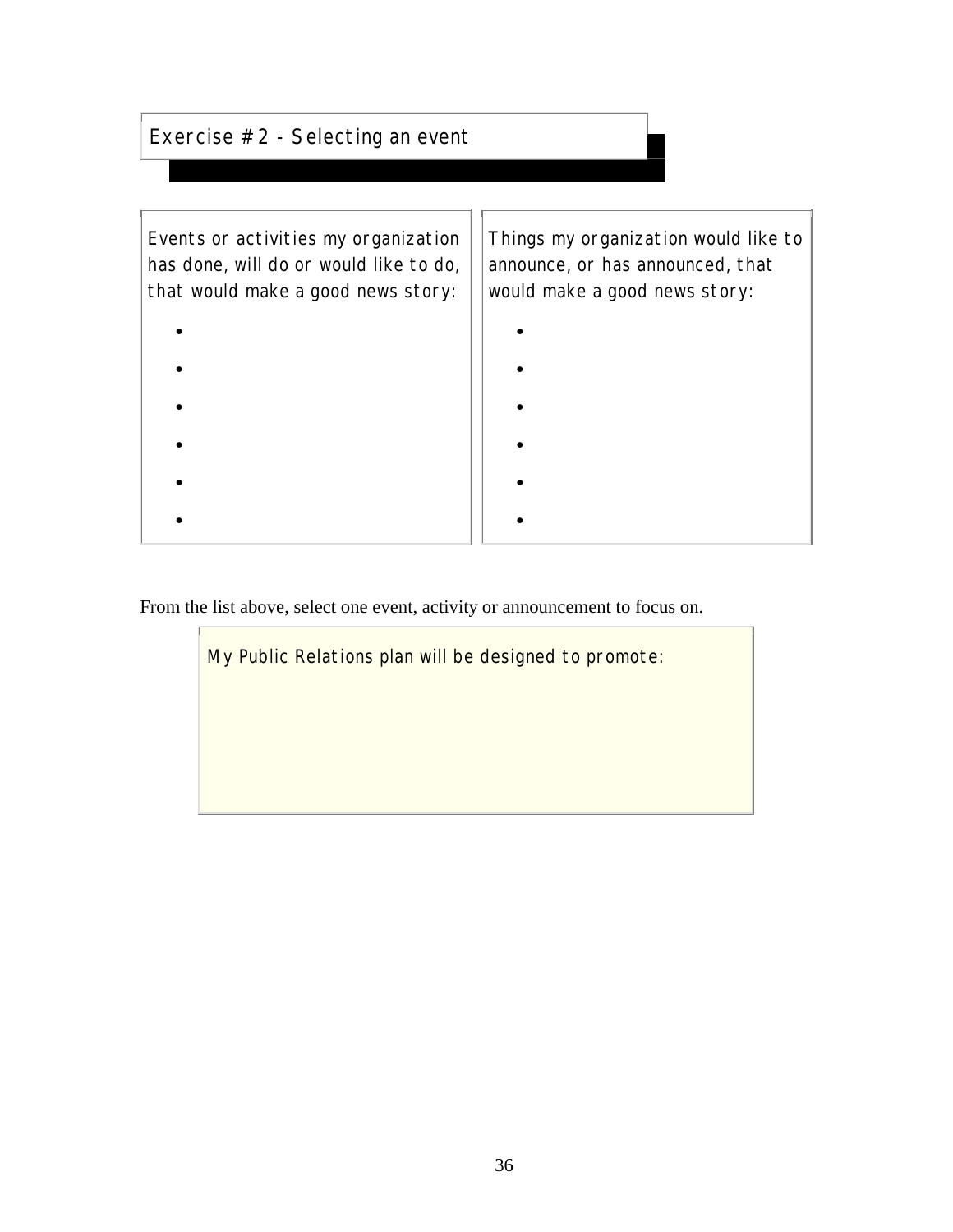### **What's my story?**



Keeping in mind the event you have selected, you now need to determine your *audience.* The audience is the people you want to receive your message, and they will do this by reading newspapers, listening to the radio, watching television, etc.

- 1. First, think about where your target audience lives. Is it just in your own community? Maybe people in neighboring communities will also be interested? On the next page, cheek off the geographical region where your audience is located. Feel free to add to the list.
- 2. Next, think about the types of people who will want to hear your message. it may be the average citizen, or it may be people who fall into a specific group. Cheek off the types of people that you went to target, or add your own.
- 3. Now that you know whom you want to reach, you need to know what sort of media will help you reach them.
- 4. Keeping in mind both the geographical and interest levels you identified, check off the media you want to contact.



A quick note about magazines. Magazines generally fall into two types: **consumer magazines** (which are the type that you buy on the newsstands and which may be purchased by anyone), and **trade magazines** (which are written specifically for people who work in a certain industry and are Generally available only by subscription). Both consumer magazines and trade magazines require significant lead times - expect it to take at least three months to see the story in print.



If possible, send an advance release to these 'long-lend' publications. That way, the magazine can cover your issue in the month that the event takes place, instead of three months later.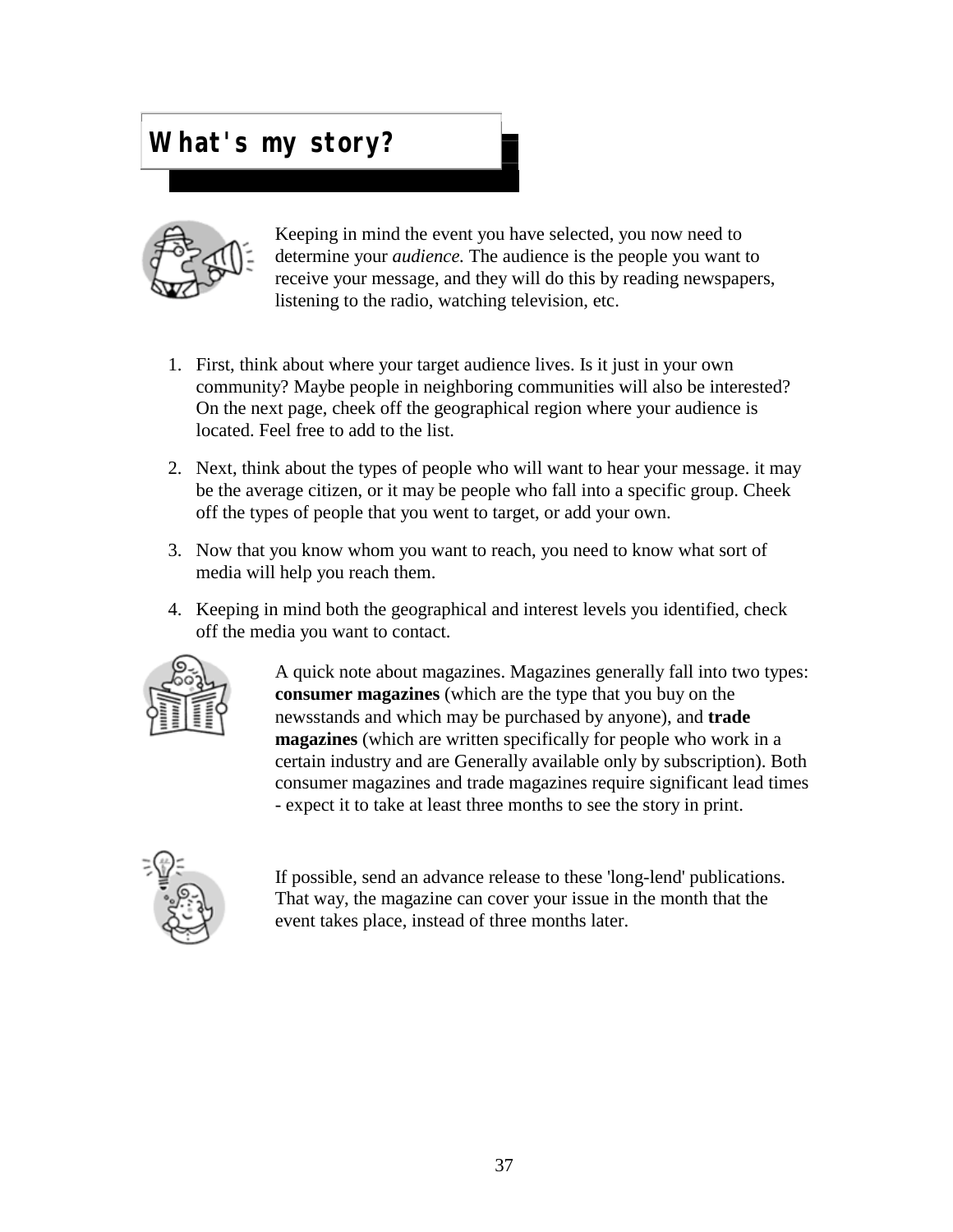#### Exercise #3 - Identifying targets



To reach the types of people in the areas I have indicated above, I need to contact the following types of media.

- **community papers (usually come out weekly)**
- daily newspapers in my area/province
- daily newspapers in other areas/provinces
- $\Box$  magazines  $\Box$
- adio
- **local television**
- national television
- special interest/trade publications
- O  $\Box$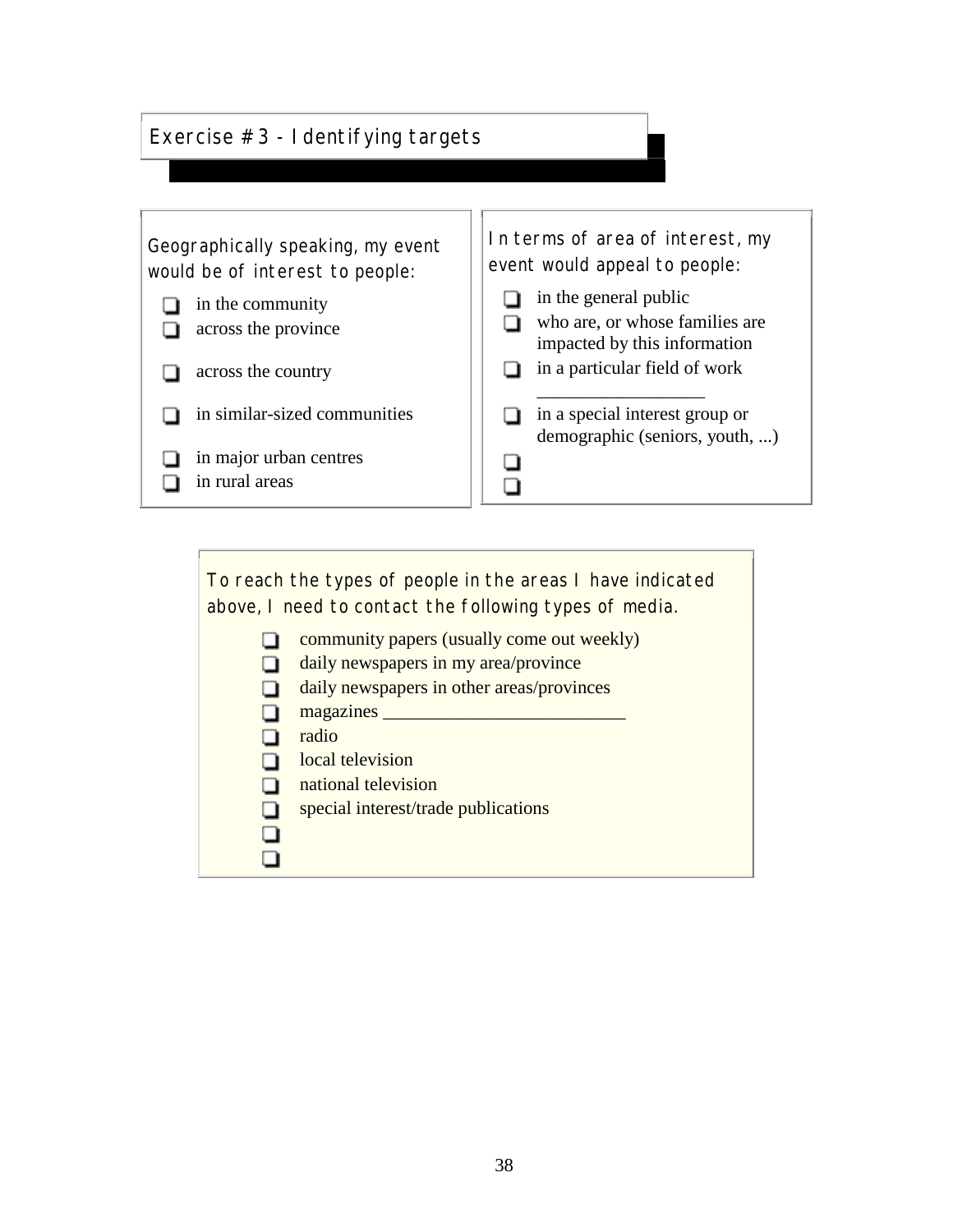### **Who am I gonna call?**

It's easy enough to say you'll target community newspapers in your region, but what are the names of those papers? Who do you call? What's their phone number?



A number of comprehensive resources are available that list print and broadcast media and the key contacts for each. These con be purchased, or you can check your local library to see if they carry them. Some of these include:

#### **Matthews Media Directories**

published by Matthews Media Services Commerce Court East Ste. 850, P.O. Box 279 Toronto, ON M5L 1E9 416-361-6325 [www.matthews.ca](http://www.matthews.ca) 

#### **Community Markets Canada**

published by The Canadian Community Newspapers Association 90 Eglinton Avenue East, Ste. 206 Toronto, ON M4P 2Y3 416-482-1090 [www.ccna.ca](http://www.ccna.ca) 

You can also use the Internet to find out the names of publications. The *CCNA* website lists hundreds of community papers and links to those with their own sites.

If you cannot get your hands on a directory but can come up with the names of the media you need to contact, you can use good old 411 to get the numbers, then call to find out who your contacts are. For consumer and trade magazines, you'll need to do a little research to find out which ones are appropriate.



Call each outlet to ask which reporters might be interested in the story. In addition to the reporter, find out the name of the assignment editor, which is the person who hands out stories to be covered by staff or freelance reporters.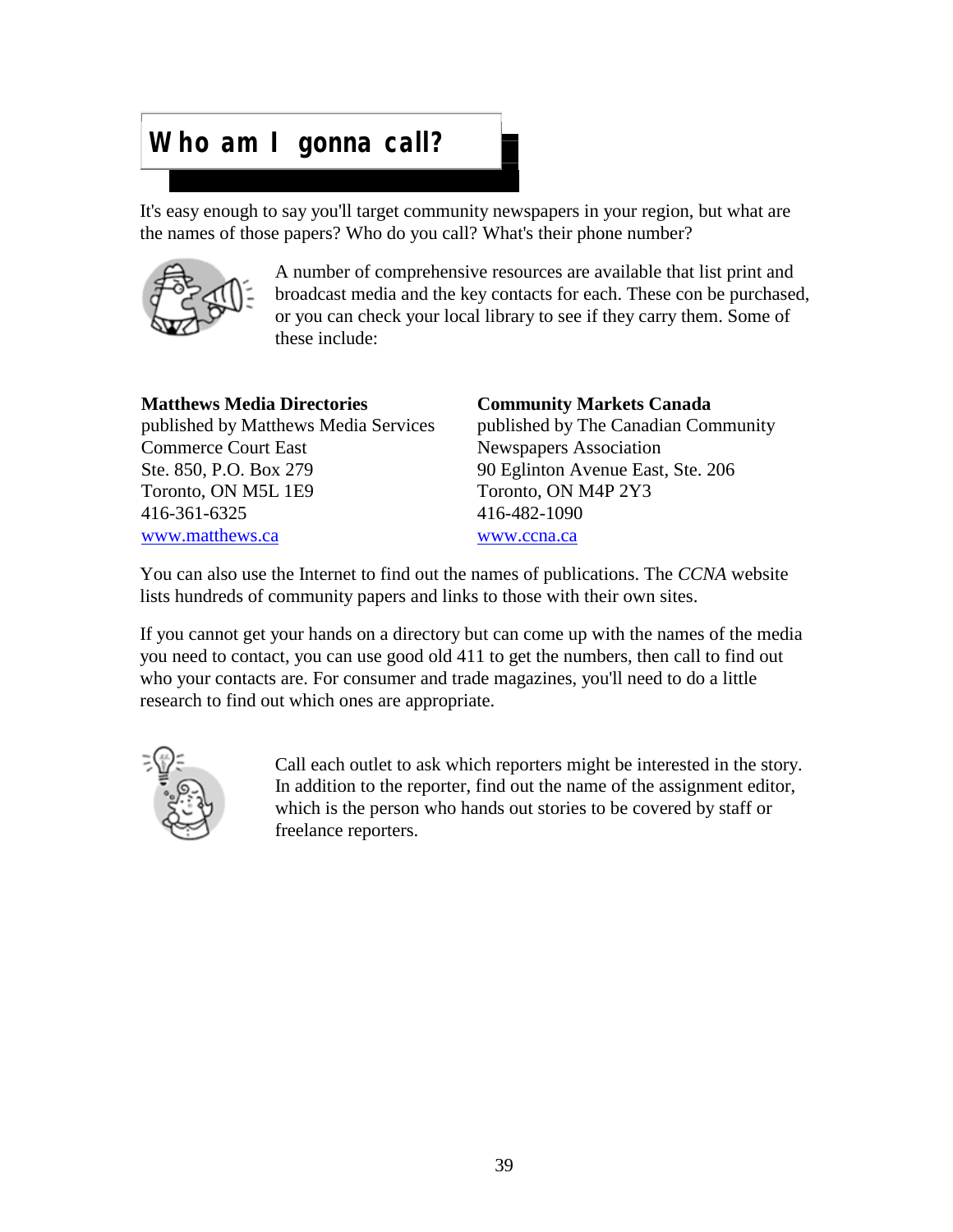### **Building a database**

By entering the information you gather into a computer, you can easily update it the next time with considerably less effort. You'll find out what works for you, but the basic information is as follows:

#### About the media outlet:

| Publication/Program | Phone number<br>(switchboard) | Mailing address |
|---------------------|-------------------------------|-----------------|
|                     |                               |                 |
|                     |                               |                 |
|                     |                               |                 |

#### About the reporter/editor:

| Name/Title | Direct Phone | Fax | E-mail |
|------------|--------------|-----|--------|
|            |              |     |        |
|            |              |     |        |
|            |              |     |        |

Over time you will add information about the publication or program, like circulation and frequency, and about the reporter, like their special interests and preferred method of communication.

Many reporters say their preferred method of receiving press releases is e - mail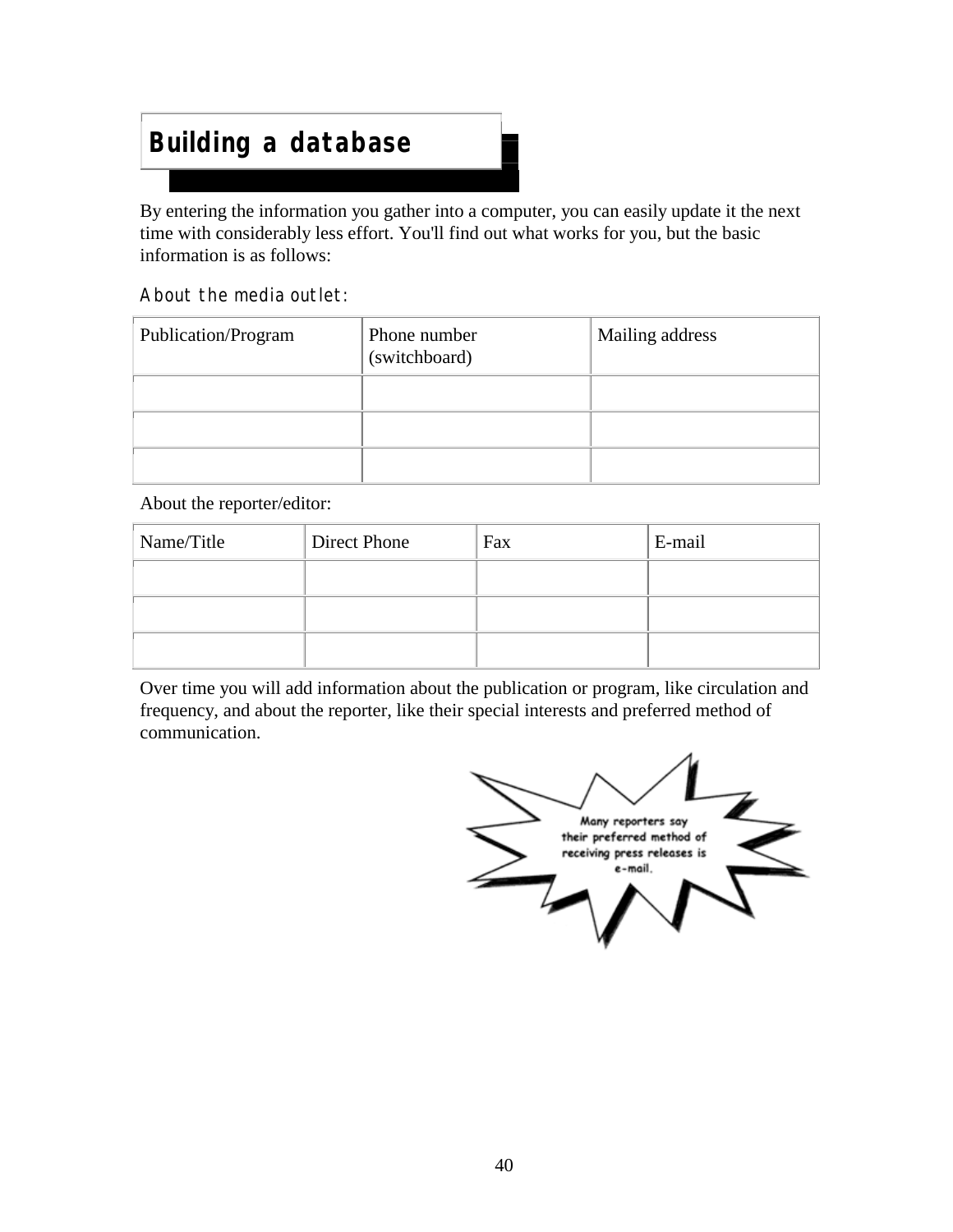Exercise #4 - Setting goals

I believe we can get a minimum of the following media to cover the story:

\_\_\_\_\_\_\_\_\_\_\_\_\_\_\_\_\_\_\_\_\_\_\_\_\_\_\_\_\_\_\_\_\_\_\_\_\_\_\_\_\_\_\_\_\_\_\_\_\_\_\_\_\_\_\_\_

\_\_\_\_\_\_\_\_\_\_\_\_\_\_\_\_\_\_\_\_\_\_\_\_\_\_\_\_\_\_\_\_\_\_\_\_\_\_\_\_\_\_\_\_\_\_\_\_\_\_\_\_\_\_\_\_

I believe we can reach \_\_\_\_\_% of the people in \_\_\_\_\_\_\_\_\_\_\_\_\_ through our media coverage.

 $\mathcal{L}_\text{max} = \mathcal{L}_\text{max} = \mathcal{L}_\text{max} = \mathcal{L}_\text{max} = \mathcal{L}_\text{max} = \mathcal{L}_\text{max} = \mathcal{L}_\text{max}$ 

I believe we can gain \_\_\_\_\_ new volunteers and/or \_\_\_\_\_\_ new clients within the next \_\_\_\_\_\_ months as a result of this media coverage

I believe we can...

I believe we can...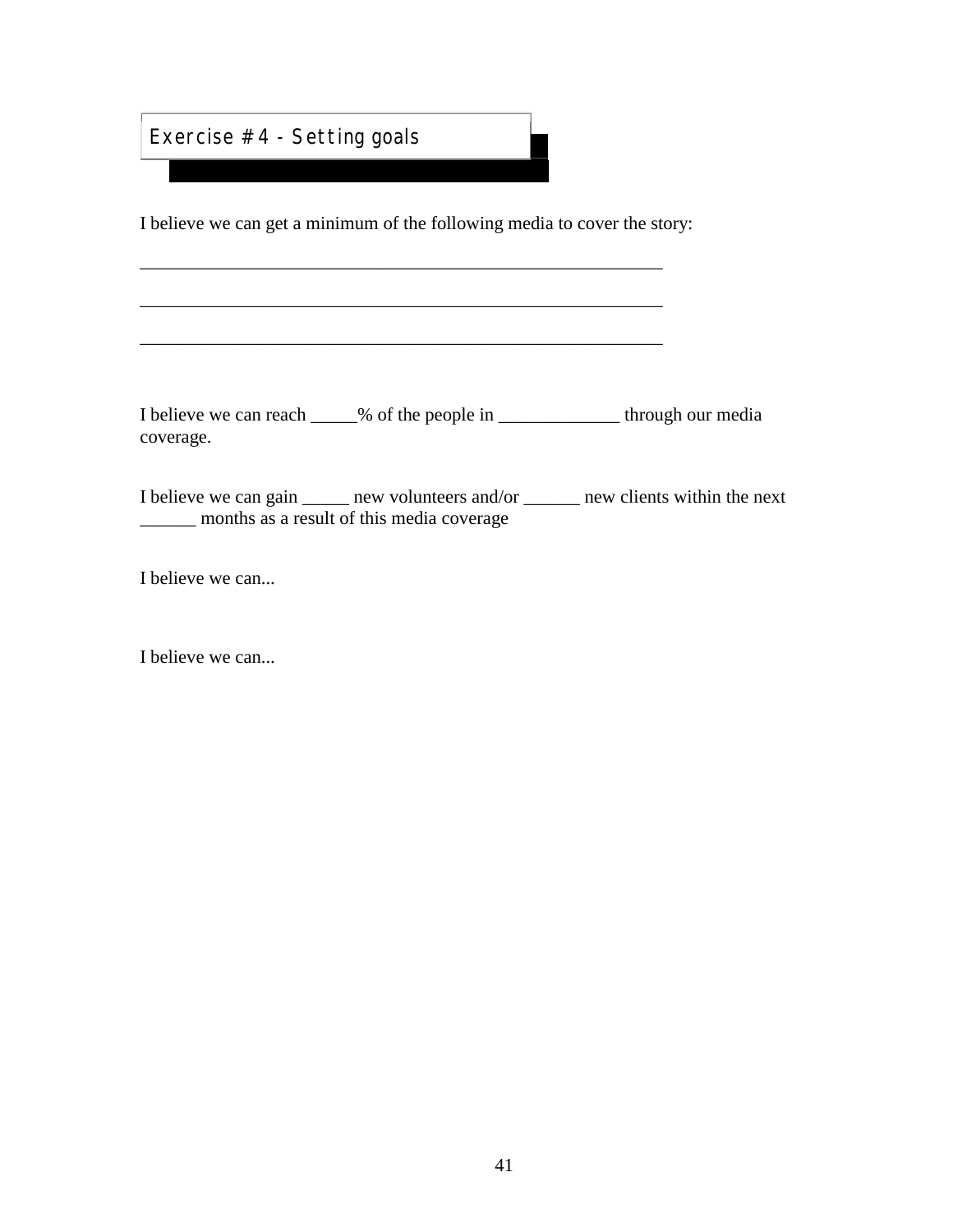# **What should my press release say?**



Writing a press release involves two key steps.

**Step I - What do you already know about your event?** - On the next page, write down the 5Ws for your event.

 $\overline{\phantom{a}}$ 

**Step II - Defining your key messages -** Your key messages are three to five ideas that you hope to get across to the media and, in turn, the public. On the next page, write down three key messages.

For example:

- *Organization X recently raised \$40,000 for a new program.*
- *The new program will help high school kids with below-average reading skills.*
- *As a result of this program, the dropout rate will decline by at least 10%.*



There are two key types of communication that you may send to the media. If you are simply asking the media to attend an event you will send what is called an 'alert', which is the PR equivalent of an invitation. It covers the 5Ws, and that's about it.

A 'press release' can be sent out either before or after an event, but the goal is to provide the reporter with enough information to write a story. In all likelihood they'll call for more information, but a good press release can stand on its own.



Thinking of your event in as few words as possible helps clarify the idea in your mind, and can be used to help you craft a title for your release. Try to envision the perfect newspaper headline... what would you most like to see on the front of your newspaper the day after the event? Is it "Local group raises millions for adult literacy"? How about "Mayor congratulates literacy group on 10 years of success"? On the next page, jot down a few 'perfect' head lines.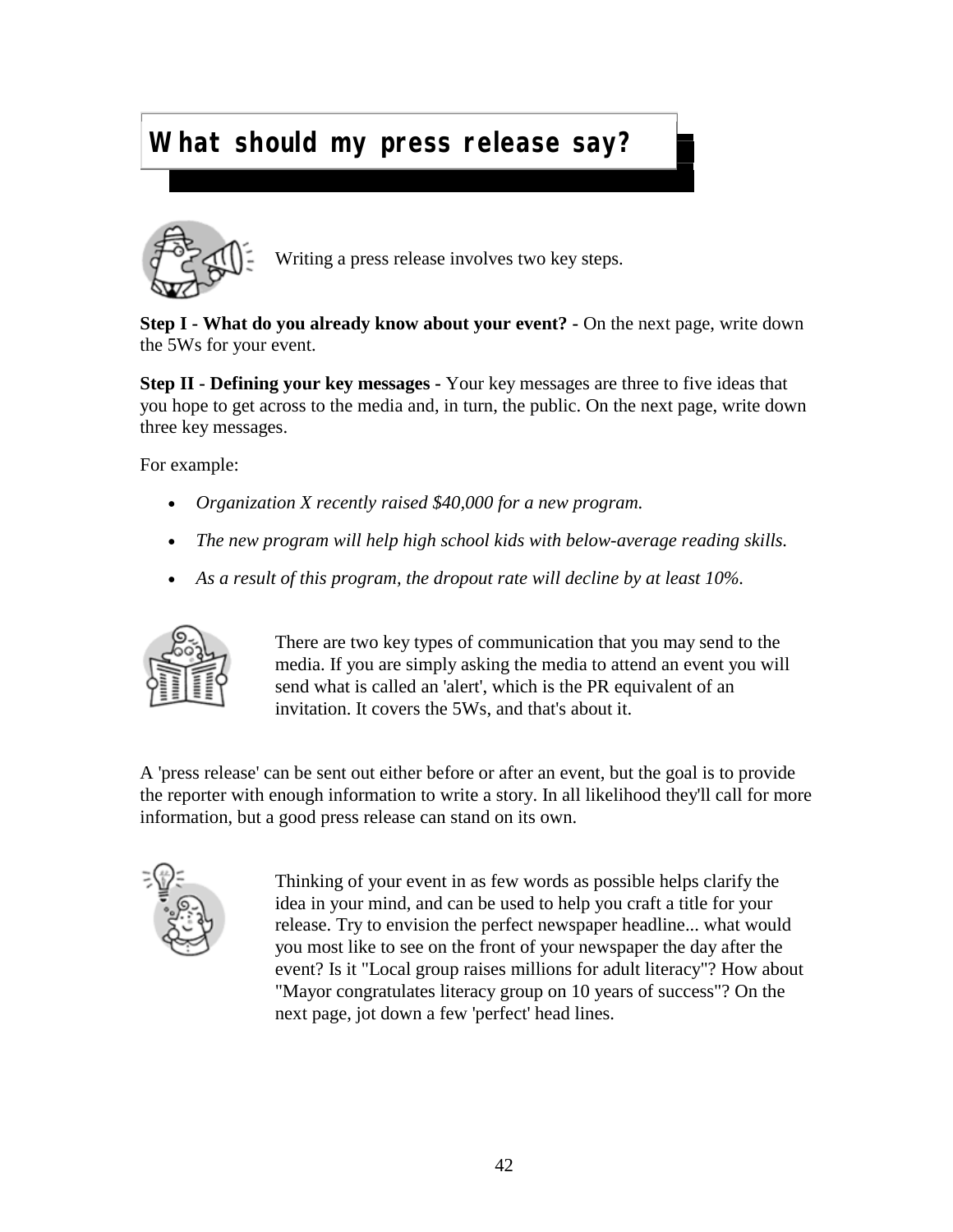#### Exercise  $#5$  - Assembling the pieces

| Who:                                                                                                                                                                                                                                                                                                                                                   |
|--------------------------------------------------------------------------------------------------------------------------------------------------------------------------------------------------------------------------------------------------------------------------------------------------------------------------------------------------------|
| What:                                                                                                                                                                                                                                                                                                                                                  |
| When:                                                                                                                                                                                                                                                                                                                                                  |
| Where:                                                                                                                                                                                                                                                                                                                                                 |
| Why:                                                                                                                                                                                                                                                                                                                                                   |
| $\mathbf{D} \in \mathbb{C}$ and $\mathbf{D} \in \mathbb{C}$ and $\mathbf{D} \in \mathbb{C}$ and $\mathbf{D} \in \mathbb{C}$ and $\mathbf{D} \in \mathbb{C}$ and $\mathbf{D} \in \mathbb{C}$ and $\mathbf{D} \in \mathbb{C}$ and $\mathbf{D} \in \mathbb{C}$ and $\mathbf{D} \in \mathbb{C}$ and $\mathbf{D} \in \mathbb{C}$ and $\mathbf{D} \in \math$ |

'Perfect' headlines based on my event might be:

| The key messages I want to convey in my press release<br>are: |  |  |  |  |
|---------------------------------------------------------------|--|--|--|--|
| 1.                                                            |  |  |  |  |
| 2.                                                            |  |  |  |  |
| 3.                                                            |  |  |  |  |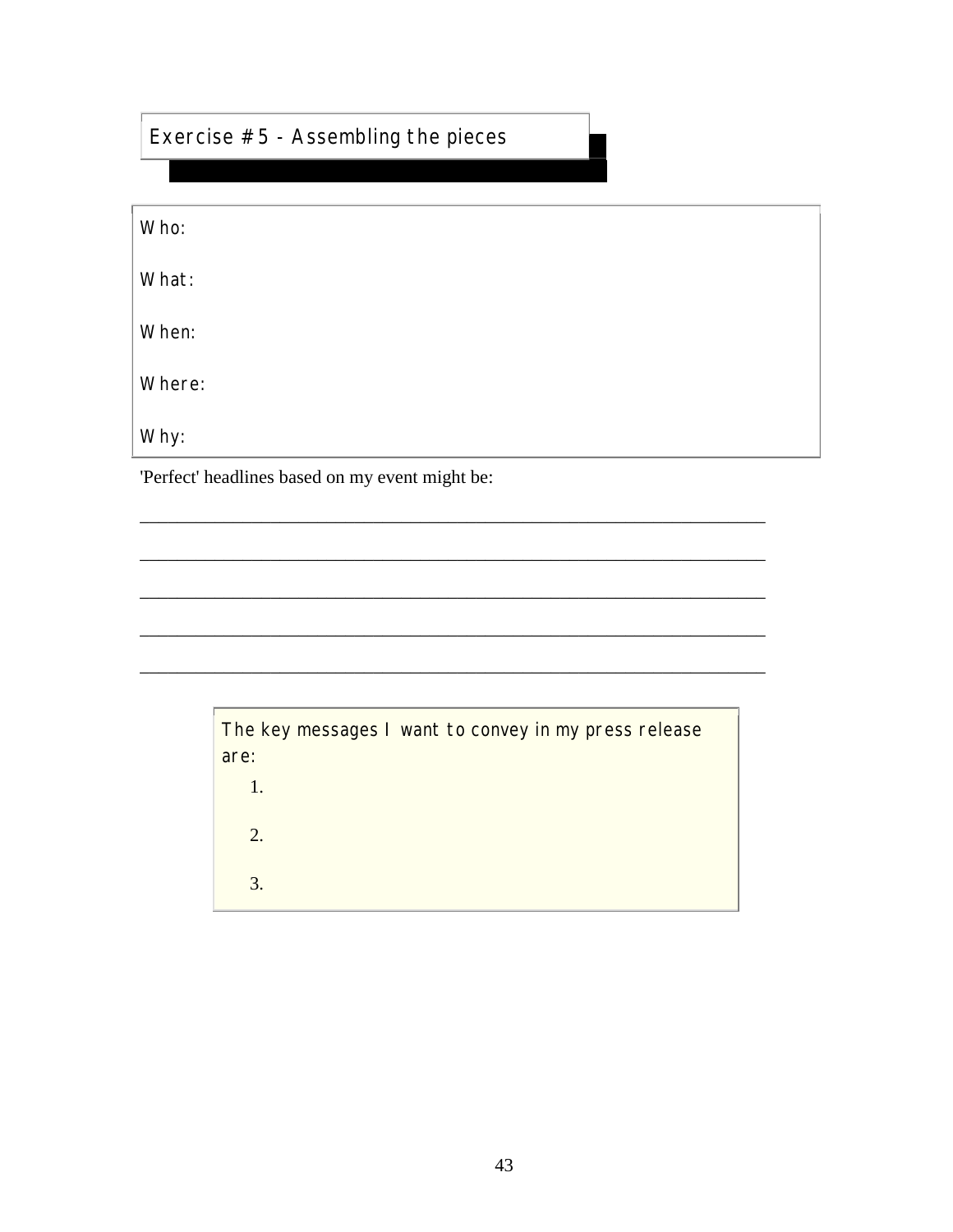#### **How do I put it together?**



On the next page, or using an extra sheet of paper, try to write at least four paragraphs of your release. You can write a pre-event release about your plans and what you hope to achieve, or you can pretend the event is over and that you are sending out a release that describes your success. Remember to use your 'perfect headlines' to help you concoct a title.

 $\overline{\phantom{a}}$ 



Press releases should always have the most important information first, since many reporters only have time to read the first few lines. The first two paragraphs should brief ly and succinctly convey the key messages and the 5Ws.

The remaining three to five paragraphs should contain supporting detail -- quotes from key spokespeople about the importance of the event or issue, background on the program or organization, and less critical information about the event.



Most organizations have their own ideas of the correct format of a press release, but the outline on the next page gives On example of the elements you want to incorporate and how you might assemble them. Here are some tips for the final product:

- LESS IS MORE! Limit your release to one page.
- A page or two of background information is acceptable, like the organization's history or statistics on literacy, but put each on a separate page labeled 'Background on \_\_\_\_' so that the reporter can quickly decide to read it or not.
- Sticking to one page doesn't mean using really small fonts! Use 12 point or more.
- Don't use jargon, buzzwords or acronyms.
- Don't overdo the adjectives, or the reporter will feel that you're putting words in his/her mouth. Try to stick to the facts.
- Double-check spelling and facts, and always have someone else proofread it.

For examples of press releases, visit **[www.newswire.ca](http://www.newswire.ca)**

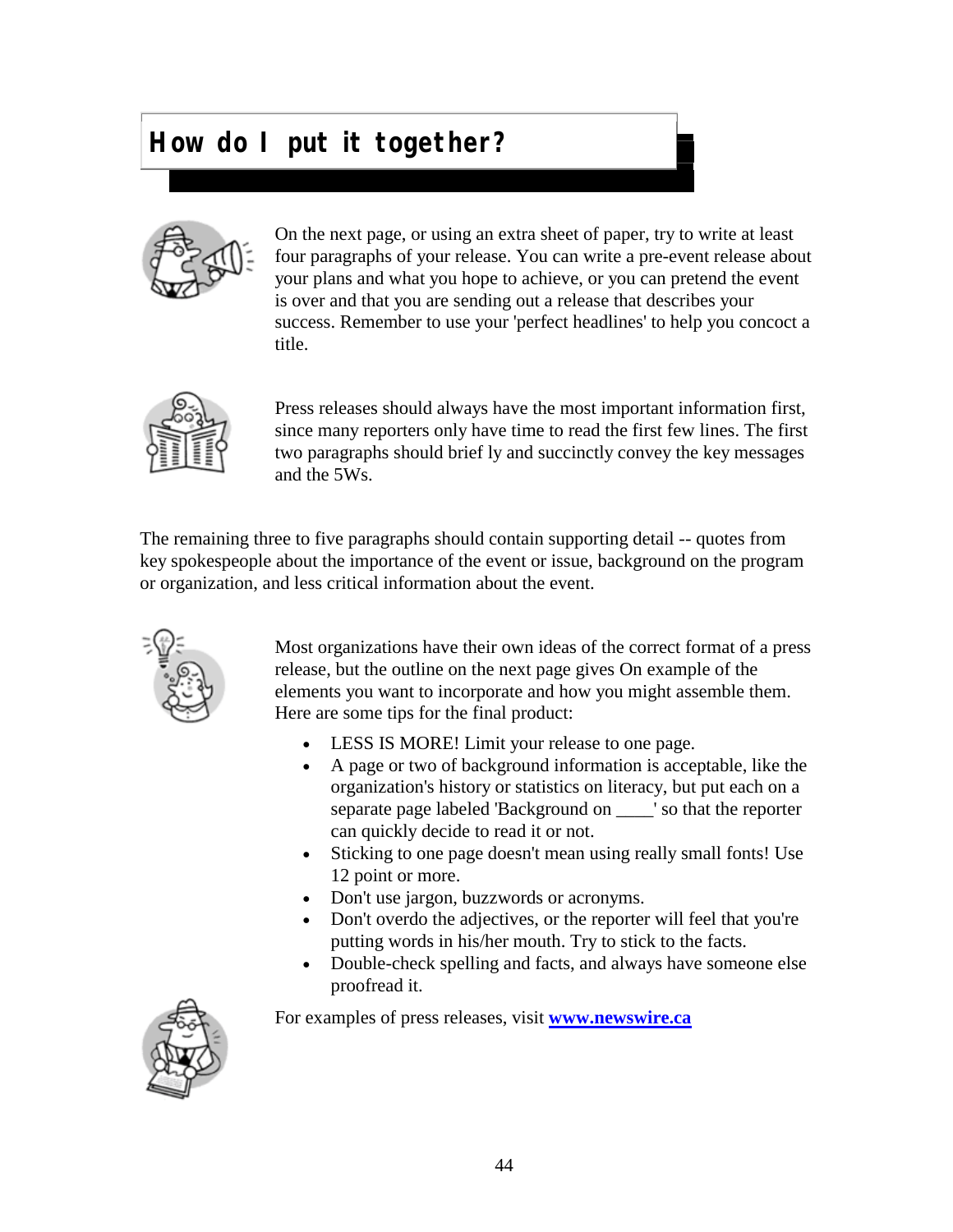#### Exercise  $#6$  - Writing the release

| <b>For Immediate Release</b><br>or                                   | Contact: and the contact of the contact of the contact of the contact of the contact of the contact of the contact of the contact of the contact of the contact of the contact of the contact of the contact of the contact of |  |
|----------------------------------------------------------------------|--------------------------------------------------------------------------------------------------------------------------------------------------------------------------------------------------------------------------------|--|
| Embargoed until _______<br><i>*release instructions*</i>             | *contact info<br>(name, organization, phone #)*                                                                                                                                                                                |  |
|                                                                      | *headline*                                                                                                                                                                                                                     |  |
|                                                                      |                                                                                                                                                                                                                                |  |
|                                                                      |                                                                                                                                                                                                                                |  |
|                                                                      |                                                                                                                                                                                                                                |  |
|                                                                      |                                                                                                                                                                                                                                |  |
|                                                                      |                                                                                                                                                                                                                                |  |
|                                                                      | *body*                                                                                                                                                                                                                         |  |
|                                                                      | $-30-$<br>*use to indicate the end of the release*                                                                                                                                                                             |  |
| (Letterhead should include organization name, address, phone number) |                                                                                                                                                                                                                                |  |
| of the next.                                                         | Note: if the release is more than one page, type "more"<br>at the bottom of this page, and put "Page 2" at the top                                                                                                             |  |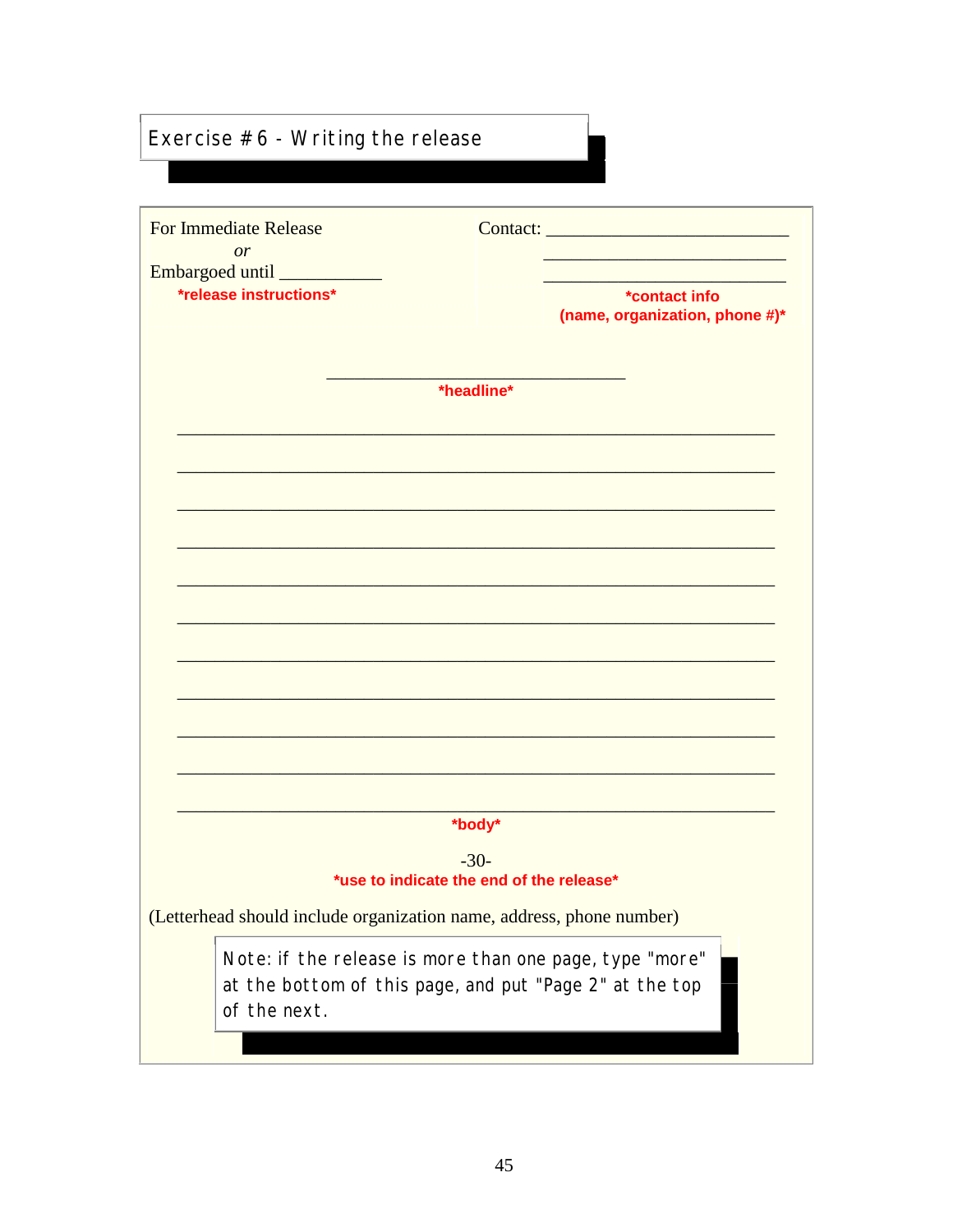#### **Sending it out**



The alert should be sent out allowing enough lead-time for the story to be assigned and the reporter to make room in her/his schedule to attend the event and/or do interviews. A week is a good guideline, but if you are unsure, call and ask the editor.

If you know the reporter's preferred method of receiving releases, use it. Otherwise, use e-mail if you can, fax if you can't, and regular mail if you have no other choice.



A few tips on e-mail:

- Never send attachments of any sort; paste your release directly into the body of the message.
- Make sure the subject line is meaningful and doesn't resemble junk mail.
- Ensure that your complete contact information, including name, phone and address, are included at the end of the message.
- Check for strange characters an  $\mathbb{R}$  in Word can turn into a  $\mathbb{N}$ in e-mail.

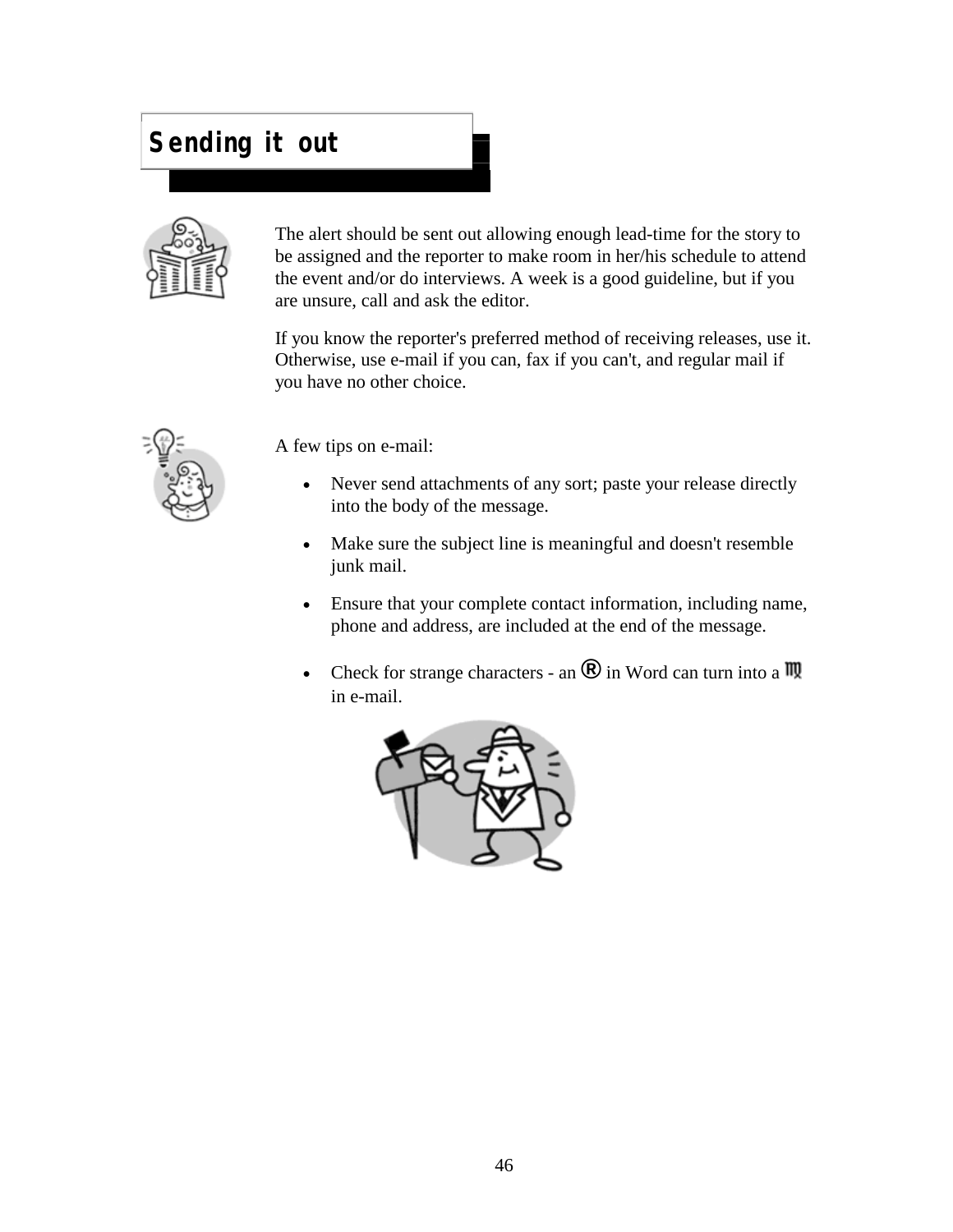### **Following up. . .**

... At Your Own Risk!



While most PR agencies will tell you that they make a follow-up phone call to every reporter they send a press release to, many reporters will tell you that it is unnecessary, and that they may even decide to pass over your story because of it.

Assuming your release is well written and your media list is accurate, you can generally assume that the release will end up in the right hands, and the reporter will be more than capable of deciding whether or not to cover the story.

DO follow up:

- if an invitation has been extended for which you require an RSVP.
- if you have something additional to provide like photos or interview opportunities - that was not mentioned in the release.



 if you have established a relationship with a particular reporter and have reason to believe she/he would be interested and not bothered by the call. If the reception is less than warm, make a note in your database not to do it again!





#### DO NOT follow up:

- to ask if a fax, e-mail or letter has been received.
- just to say, "So, what do you think?"
- even for the reasons above if the reporters are nearing their deadlines. If you don't know what the deadline is, then any sort of phone call could be hazardous.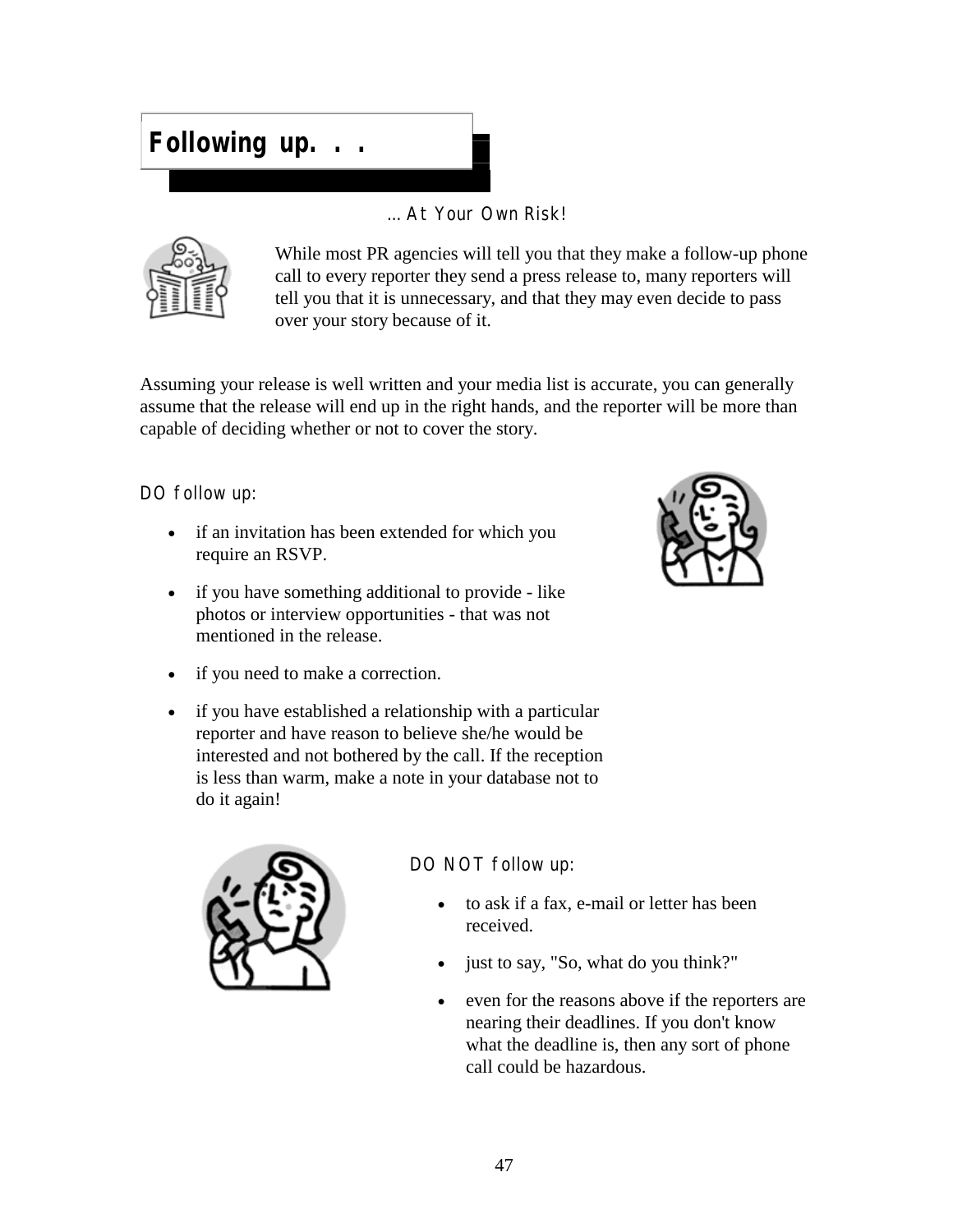#### **What do I do about spokespeople?**



There is no point getting the press interested if you don't have anyone for them to talk to! On the opposite page are a few steps to follow.

- 1. Begin by jotting down the names of a few people that you think might make good spokespeople.
- 2. Ideally working with a partner, anticipate the questions you might be asked.
- 3. Then take turns interviewing each other until you feel comfortable answering the questions and are able to stick to your key messages.

Reporters like to add the 'human element' to any story. Having a person on hand who fits the bill - like a person in your program - makes the story a one-stop shopping experience for the busy reporter.



Here are some quick tips you can use to prepare spokespeople for media attention

- 1. Define your key messages. Have a look at what you wrote down on page 41 and see if you would make any changes now that you have written your release.
- 2. Practice! Role-playing is an integral part of getting comfortable with the information. Without it, spokespeople may find that they get 'brain-block' on the simplest questions like "Tell me what happened here today" or "Why?"
- 3. If your organization has been in the press in the post, or if there is anything controversial about what you are doing, be prepared to address those issues.
- 4. If a question is uncomfortable or off-topic, bridge to your key messages: "You bring up a good point... that's why what we are doing today is so important... "
- 5. There is no such thing as off-the-record.
- 6. If you are going to be on-camera, dress simply and in solid colours. Don't try a fancy new hairdo or wear more makeup or jewelry than you normally would.
- 7. Relax, be yourself and smile!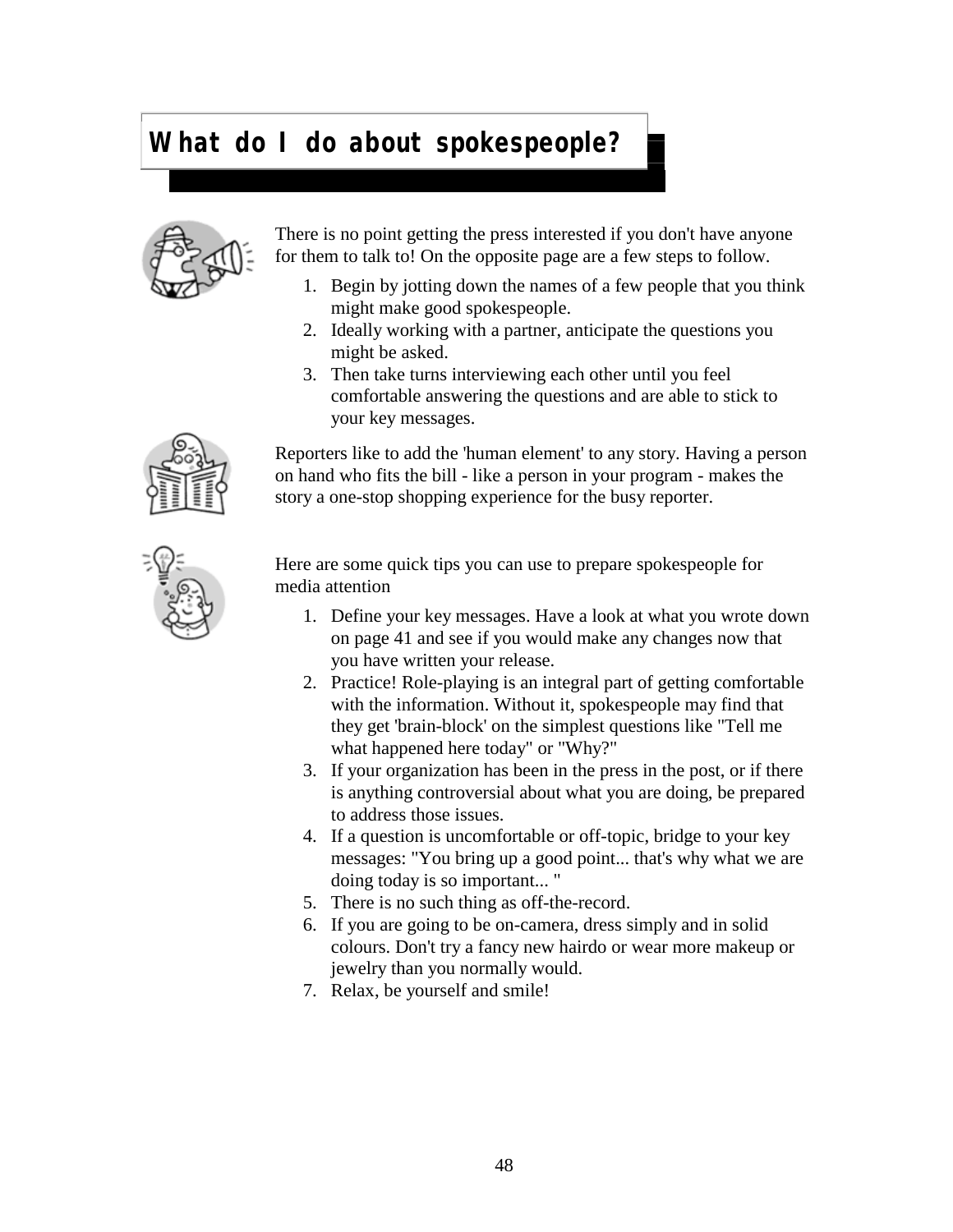

The following is a good beginner's guide to media training:

• John Wade, Dealing Effectively with the Media, published by Crisp Publications of California.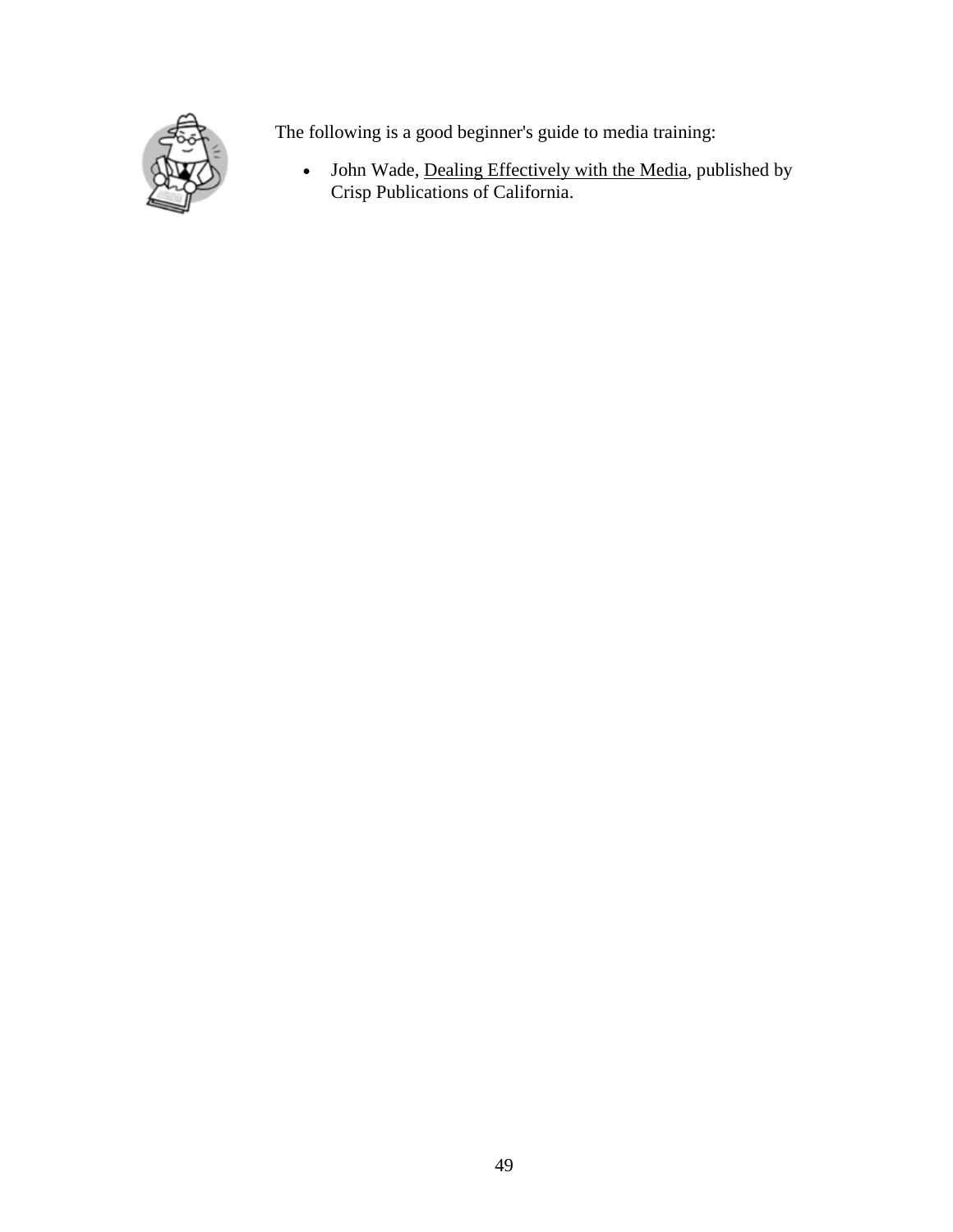#### Exercise #7 - Preparing spokespeople

Potential spokespeople for event are:

| From the organization | From the client base | From the community<br>(person-on-the-street,<br>local businessperson or<br>politican) |
|-----------------------|----------------------|---------------------------------------------------------------------------------------|
|                       |                      |                                                                                       |
|                       |                      |                                                                                       |
|                       |                      |                                                                                       |
|                       |                      |                                                                                       |
|                       |                      |                                                                                       |

Questions the spokespeople need to anticipate include.

- 1. What is going on here today?
- 2. Why are you doing this?
- 3. Who benefits?
- 4. Why should the public care about this?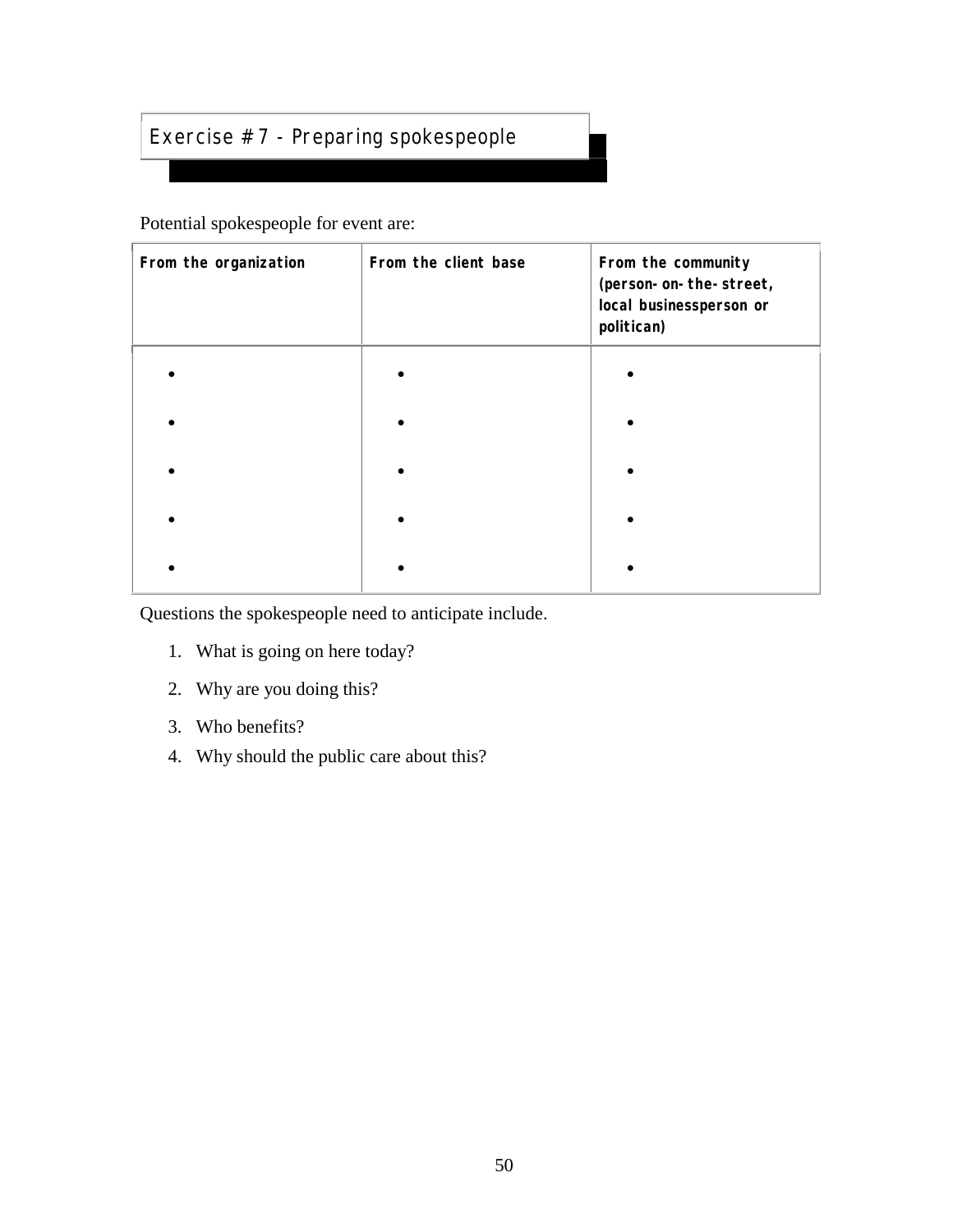#### **How do I make this a success?**

Things to remember on the day of the event:  $\Box$  If you have too many balls to juggle, Recruit some help so adequate attention is paid to your media guests. Set up an easy-to-find rendezvous for media to get oriented, pick up any background materials and arrange for interviews. **■** Have a spot scouted out for interviews particularly with television and radio – with a good background and a minimum of noise.  $\Box$  If you have signage bearing your organization's name and/or logo, try to Get it in the background to build recognition. If you have anything else that the press Might find useful - background information, photographs, videotapes or people – have them on hand because, in most cases, later is too late.

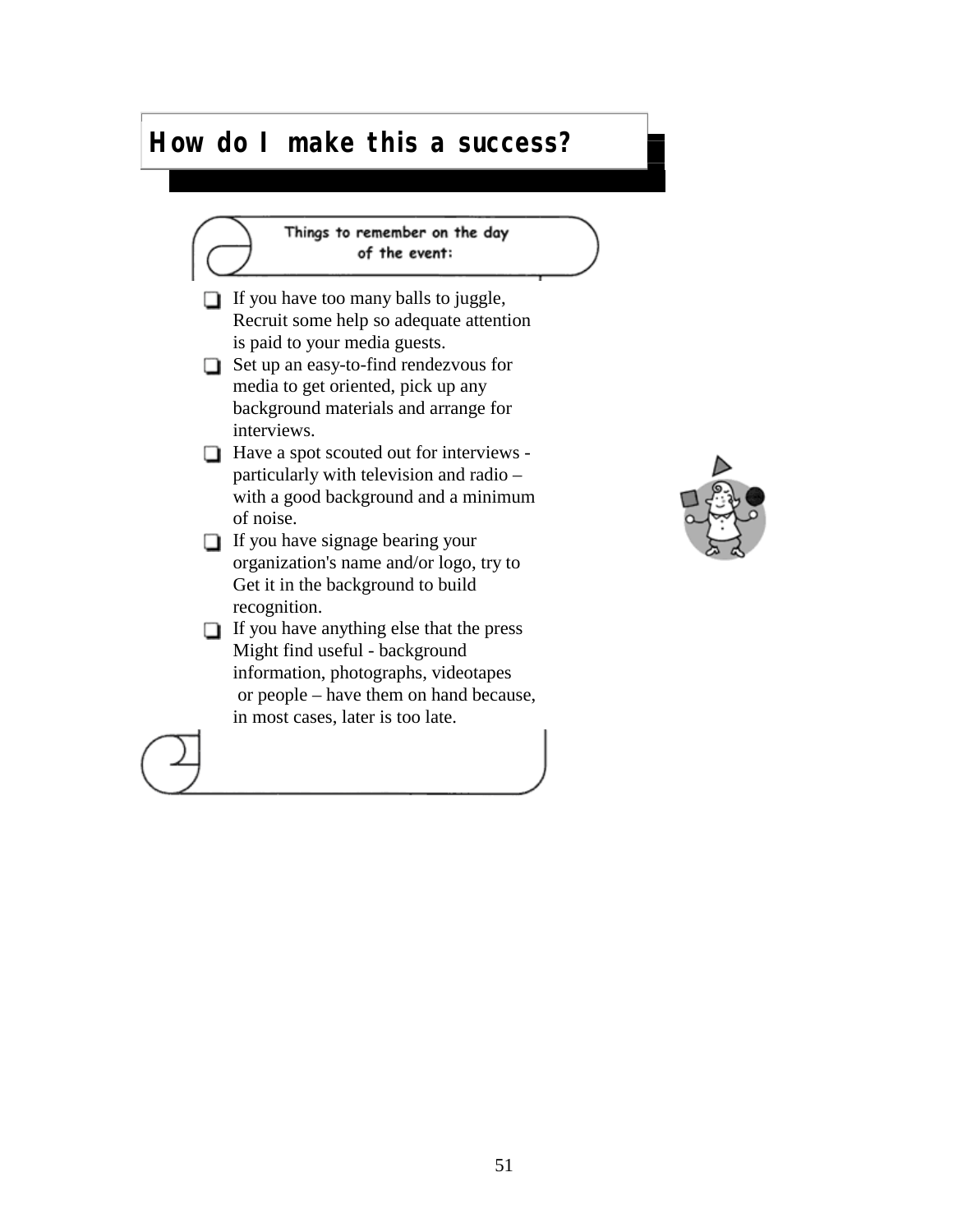### **What do I do if they don't show?!**

#### BREATHE!

It happens to everyone. You cannot control the events of the world, and if a crisis breaks out or it's just a busy news day, you can end up with no media on the scene.



Take heart, then take charge. The best plan is to be prepared:

- $\Box$  Have a camera on hand to take some pictures, and a runner ready to get prints.
- Get prints scanned electronically if at all possible so they can be e-mailed.
- □ Have a complete release, including quotes, ready to fax or e-mail.
- $\Box$  Find out where your spokespeople are going to be for the next few hours/days before you call any media.
- $\Box$  Call the reporters/editors on your list, starting with the most likely to be interested (like community papers) and ask if you can send them a final release and photos, either by e-mail or courier.
- □ Try to set up phone or in-person interviews between media and spokespeople.

Things to photograph:

- $\Box$  your spokespeople, preferably in action; participants, particularly children;
- $\Box$  any well-known people from the community, including politicians, athletes, businesspeople;
- $\Box$  any presentations or speeches; activity of any
	- sort (pie eating, ribbon cutting, whatever)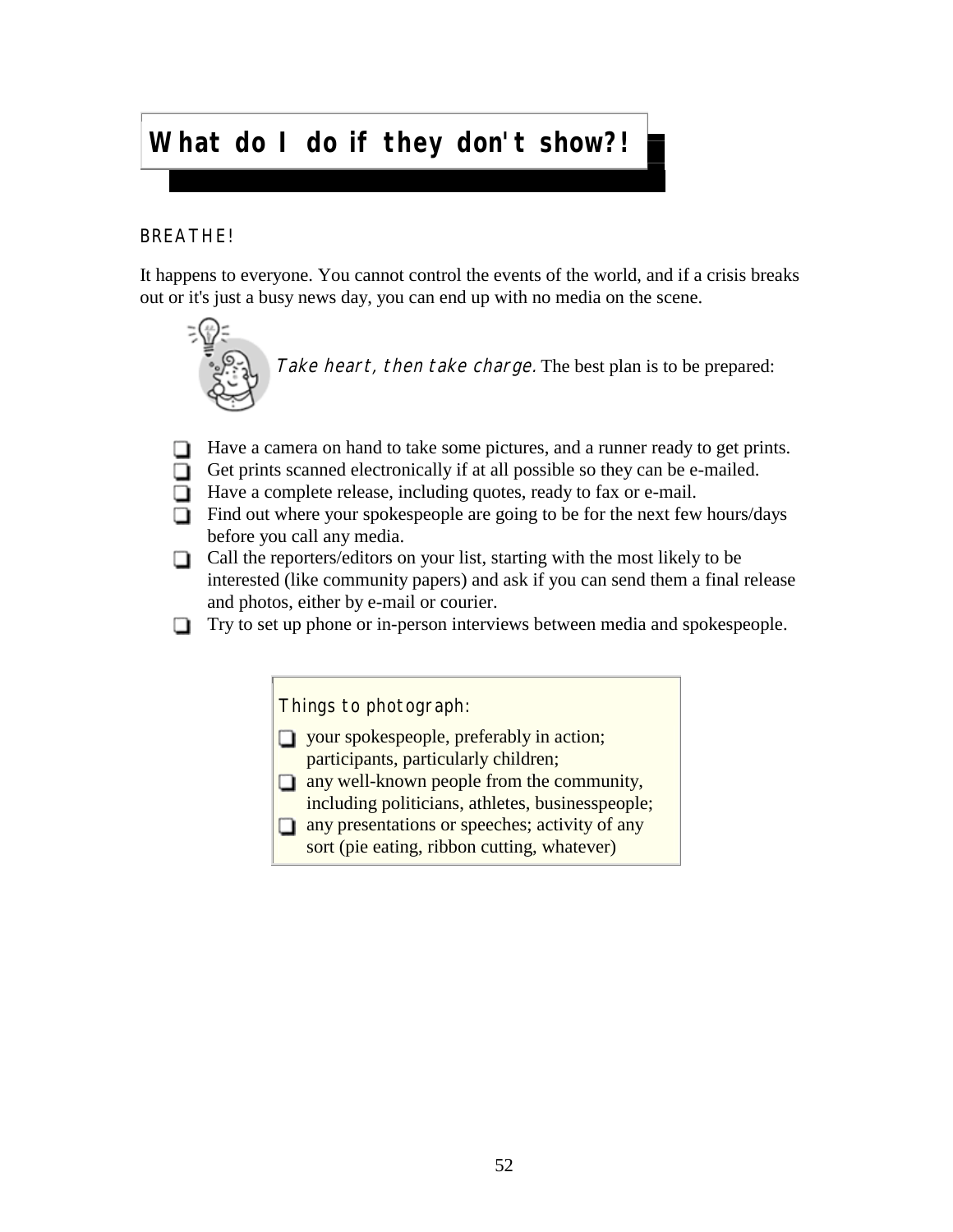#### **How do I measure my success?**

Now that your event is complete, it's time to evaluate your success. There are two key aspects to this process:

- 1. Media Monitoring:
	- o First, you need to collect all of the newspaper clippings and, if possible, tapes or transcripts of TV and radio stories.
	- o It is most cost-efficient to ask reporters when the stories will run and to collect them yourself. Many newspapers from other areas can be accessed through libraries or the Internet. TV and radio stories are harder to get.
	- o If a large number of media covered the story, and/or they are outside your local area, you may want to consider paying for a monitoring service. This can be costly, however, and it can take several months to get all of the clips. For more information, cheek with a monitoring agency like Bowden's. You can learn more at their website: **[www.bowdens.com](http://www.bowdens.com)**
	- o You could try a combination of both. If you know an item ran but you do not have access to the clip, you can pay a media monitoring service just for a copy of that particular item. Each item will come at a price, but it is still cheaper than signing up for a monitoring service.
- 2. Evaluating the Coverage:

How you evaluate the coverage will depend on the goals you set for yourself. Your final report should also include an assessment of what percentage of the coverage was positive and what percentage was accurate.

Many PR companies measure media coverage in terms of dollars by finding out how much they would pay for an equivalent amount of ad space. For example, an article in the National Post that is three columns wide and eight inches long would be worth about \$20,000 if that's how much an ad that size cost. In a community paper, an ad of the same size may be worth closer to \$500. It can take some time and resources to get all of these figures, but depending on the coverage it can be an impressive way to quantify your success.